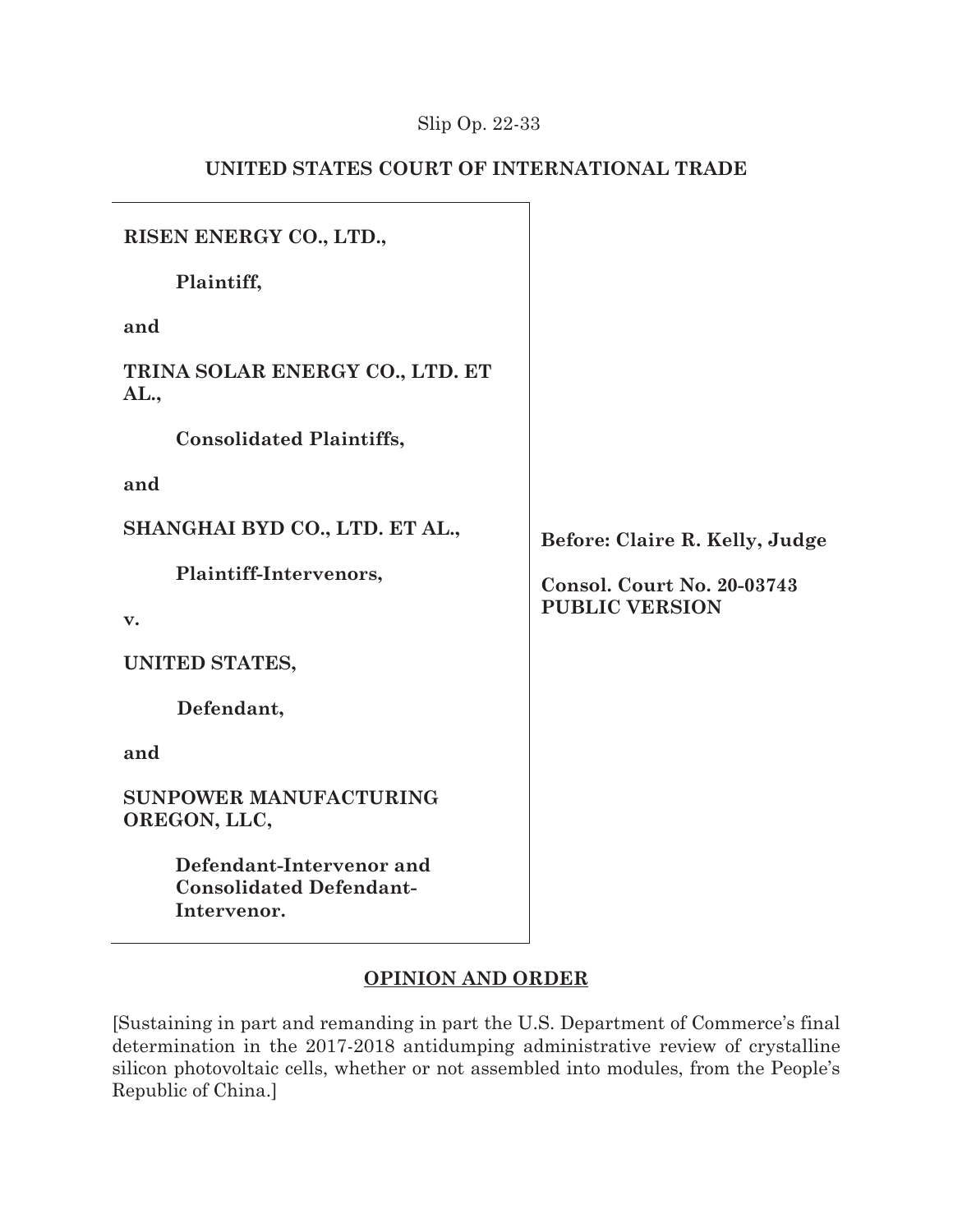Dated: April 4, 2022

Gregory S. Menegaz and Alexandra H. Salzman, DeKieffer & Horgan, PLLC, of Washington, D.C., argued for plaintiff Risen Energy Co., Ltd. Also on the brief were J. Kevin Horgan and Judith L. Holdsworth.

Ronald M. Wisla, Lizbeth R. Levinson, and Brittney R. Powell, Fox Rothschild LLP, of Washington, D.C. for plaintiff-intervenor Anji DaSol Solar Energy Science & Technology Co., Ltd.

Jeffrey S. Grimson, Sarah M. Wyss, and Bryan P. Cenko, Mowry & Grimson, PLLC, of Washington, D.C. for consolidated plaintiffs and plaintiff-intervenors JA Solar Technology Yangzhou Co., Ltd., Shanghai JA Solar Technology Co., Ltd. and JingAo Solar Co., Ltd.

Jonathan M. Freed, Trade Pacific PLLC, of Washington, D.C. argued for consolidated plaintiffs Trina Solar Co., Ltd., Trina Solar (Changzhou) Science & Technology Co., Ltd., Yancheng Trina Guoneng Photovoltaic Technology Co., Ltd., Turpan Trina Solar Energy Co., Ltd., Hubei Trina Solar Energy Co., Ltd., Trina Solar (Hefei) Science & Technology Co., Ltd., and Changzhou Trina Hezhong Photoelectric Co., Ltd. Also on the brief was Robert G. Gosselink.

William E. Perry and Adams C. Lee, Harris Bricken Sliwoski, LLP, of Seattle, WA for consolidated plaintiffs Shenzhen Sungold Solar Co., Ltd. and Wuxi Tianran Photovoltaic Co., Ltd.

Craig A. Lewis, Hogan Lovells US LLP, of Washington, D.C. argued for consolidated plaintiff and plaintiff-intervenor Shanghai BYD Co., Ltd. and plaintiff-intervenors Canadian Solar Inc., Canadian Solar International Limited, Canadian Solar Manufacturing (Changshu), Inc., Canadian Solar Manufacturing (Luoyang), Inc., CSI Cells Co., Ltd., and Canadian Solar (USA) Inc. Also on the brief were Jonathan T. Stoel and Lindsay K. Brown.

Joshua E. Kurland, Trial Attorney, Civil Division, Commercial Litigation Branch, U.S. Department of Justice, of Washington, D.C. argued for defendant United States. Also on the brief were Brian M. Boynton, Acting Assistant Attorney General, Jeanne E. Davidson, Director and Reginald T. Blades, Jr., Assistant Director. Of counsel was Leslie M. Lewis, Attorney, Office of the Chief Counsel for Trade Enforcement and Compliance, United States Department of Commerce, of Washington D.C.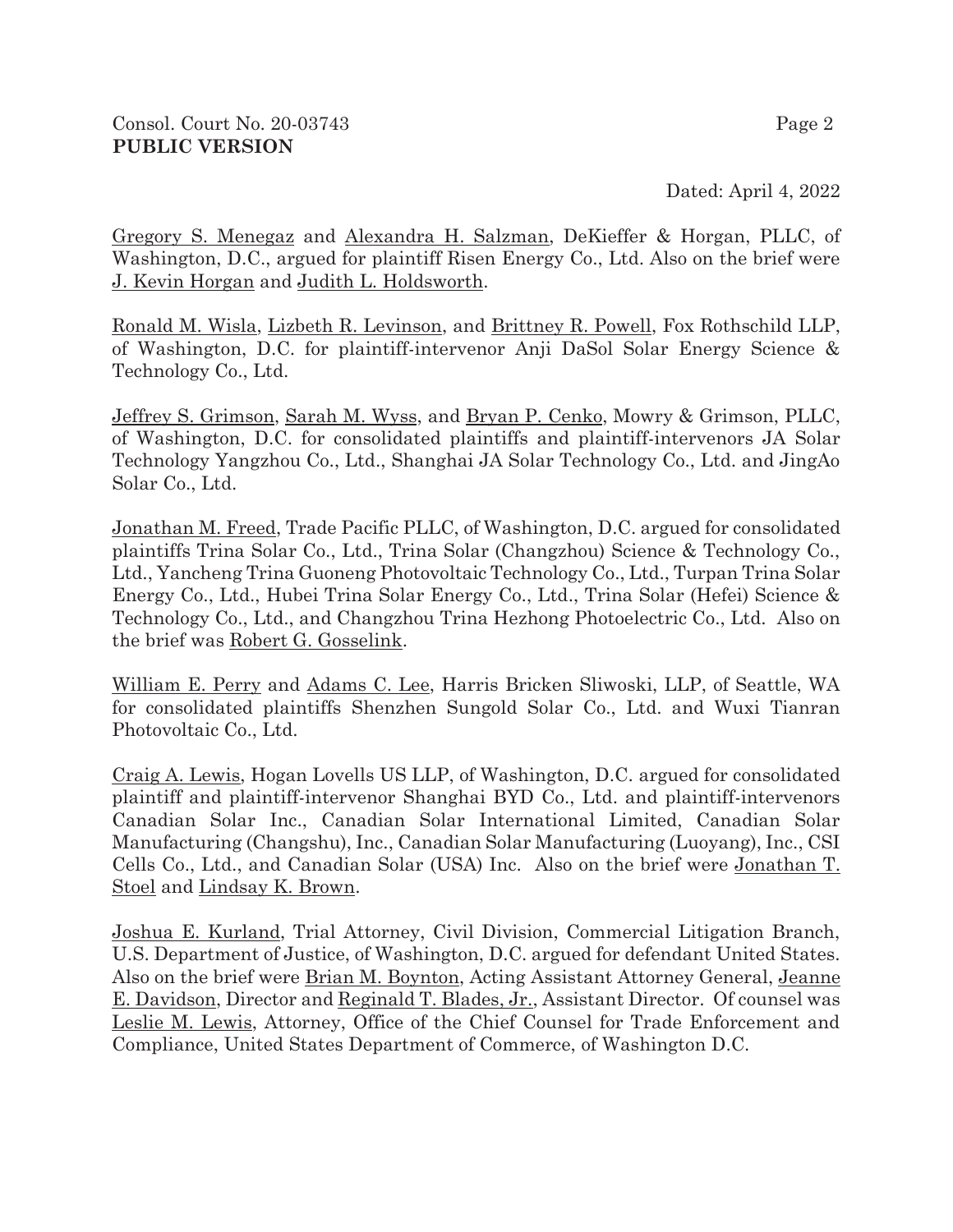### Consol. Court No. 20-03743 Page 3 **PUBLIC VERSION**

Kelly, Judge: Before the court are several Rule 56.2 motions for judgment on the agency record challenging various aspects of the U.S. Department of Commerce's ("Commerce") final determination in its 2017-2018 administrative review of the antidumping duty ("ADD") order covering crystalline silicon photovoltaic cells, whether or not assembled into modules, from the People's Republic of China ("China") ("Solar Cells from China"). Pl.'s Mot. For J. on Agency R., Apr. 29, 2021, ECF No. 62 ("Risen's<sup>1</sup> R. 56.2 Mot.") and accompanying Pl.'s R. 56.2 Memo. in Supp. of Mot. for J. Upon Agency R., Apr. 29, 2021, ECF Nos. 63, 64 ("Risen's Br."); Pl.-Intervenor's 56.2 Mot. for J. on Agency R., Apr. 29, 2021, ECF No. 65 ("Anji DaSol's R. 56.2 Mot."); R. 56.2 Mot. for J. on Agency R. of Consol. Pls. & Pl.-Intervenors JA Solar Technology Yangzhou Co., Ltd., Shanghai JA Solar Technology Co., Ltd., and Jingao Solar Co.,

<sup>1</sup> Commerce selected Risen Energy Co., Ltd. as a mandatory respondent, Memo. Re: Resp't Selection, PD 101 bar code 3830533-01, (May 6, 2019) ("Resp't Selection Memo."), and subsequently determined that Risen (Wuhai) New Energy Co., Ltd.; Zhejiang Twinsel Electronic Technology Co., Ltd.; Risen (Luoyang) New Energy Co., Ltd.; Jiujiang Shengchao Xinye Technology Co., Ltd.; Jiujiang Shengzhao Xinye Trade Co., Ltd. Ruichang Branch; Risen Energy (Hong Kong) Co., Ltd.; and Risen Energy Co., Ltd. (the "Risen Entities") were affiliated and treated the entities as a single collapsed entity for the purpose of the dumping margin calculation. Affiliation and Single Entity Status of [the Risen Entities] PD 411 bar code 3938677-01 (Jan. 31, 2020). Commerce refers to the Risen Entities collectively as "Risen" in the preliminary and final decision memoranda, but issued questionnaires to, and received responses from, Risen Energy Co., Ltd., which Commerce applied to all the Risen Entities. See*,* e.g., Request for Information, [ADD] Admin. Review, Risen Energy Co., Ltd. [Solar Cells from China], PD 103 bar code 3830975-01 (May 7, 2019); Letter Re: [Solar Cells from China] Risen Case Br., PD 446 CD 464 bar codes 3954395-01, 3954393-01 ("Risen's Admin. Br."). Risen Energy Co., Ltd. ("Risen") challenges Commerce's final determination independently. Compl., Oct. 28, 2020, ECF No. 7.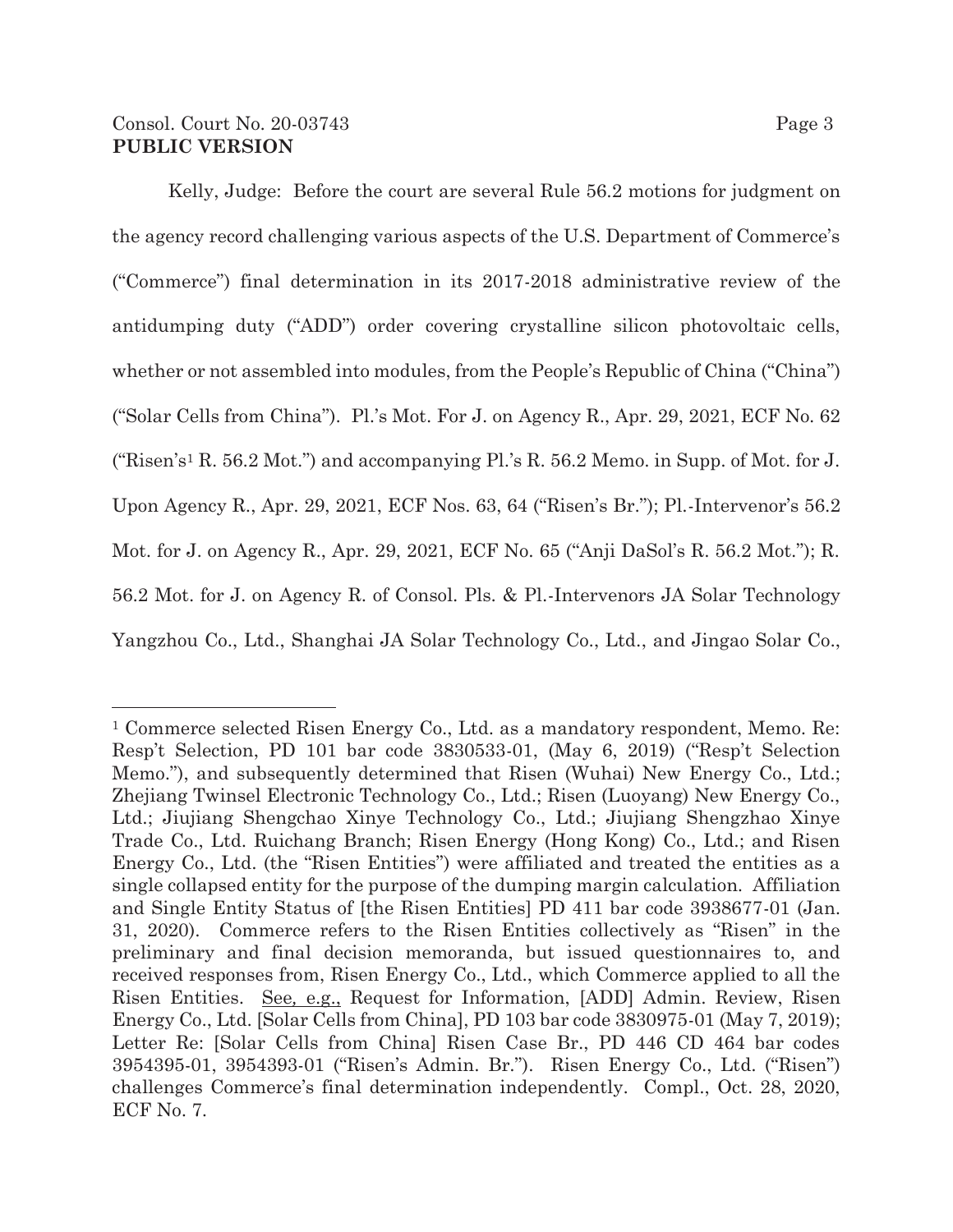Ltd. (collectively, "JA Solar"), Apr. 29, 2021, ECF No. 66 ("JA Solar's R. 56.2 Mot.") and accompanying Memo. of Points and Authorities in Supp. of R. 56.2 Mot. for J. on Agency R. of Consol. Pls. & Pl.-Intervenors [JA Solar], Apr. 29, 2021, ECF No. 67 ("JA Solar's Br."); Consol. Pls.' R. 56.2 Mot. for J. on Agency R., Apr. 29, 2021, ECF No. 68 ("Trina's2 R. 56.2 Mot.") and accompanying Memo. in Supp. Mot. of Trina for J. on Agency R., Apr. 29, 2021, ECF Nos. 69, 70 ("Trina's Br."); Consol. Pls.' 56.2 Mot. for J. on Agency R., Apr. 29, 2021, ECF No. 71 ("Shenzen and Wuxi's R. 56.2 Mot."); Consol. Pl. and Pl.-Intervenors Shanghai BYD. Co., Ltd. ("Shanghai") and Canadian Solar, et al.'s 3 R. 56.2 Mot. for J. on Agency R., Apr. 29, 2021, ECF No. 72 ("Shanghai's and Canadian Solar's R. 56.2 Mot.") and accompanying Consol. Pl. and Pl.- Intervenors [Shanghai] and [Canadian Solar's] Memo. in Supp. of R. 56.2 Mot. for J. on Agency R., Apr. 29, 2021, ECF No. 72-2 ("Shanghai's and Canadian Solar's Br."); see generally [Solar Cells from China], 85 Fed. Reg. 62,275 (Dep't Commerce Oct. 2, 2020) (final results of [ADD] admin. review and final deter. of no shipments; 2017-

<sup>2</sup> Commerce determined that Trina Solar Co., Ltd.; Trina Solar (Changzhou) Science & Technology Co., Ltd.; Yancheng Trina Guoneng Photovoltaic Technology Co., Ltd.; Turpan Trina Solar Energy Co., Ltd.; Hubei Trina Solar Energy Co., Ltd.; Trina Solar (Hefei) Science & Technology Co., Ltd.; and Changzhou Trina Hezhong Photoelectric Co., Ltd. (collectively, "Trina") were affiliated and treated the entities as a single collapsed entity for the purposes of Commerce's dumping margin calculation. Memo. Re: Affiliation and Single Entity Status of [Trina] PD 410, bar code 3938672-01 (Jan. 31, 2020).

<sup>3</sup> Canadian Solar Inc., Canadian Solar International Limited; Canadian Solar Manufacturing (Changshu), Inc.; Canadian Solar Manufacturing (Luoyang), Inc.; CSI Cells Co., Ltd.; and Canadian Solar (USA) Inc. are collectively identified as "Canadian Solar."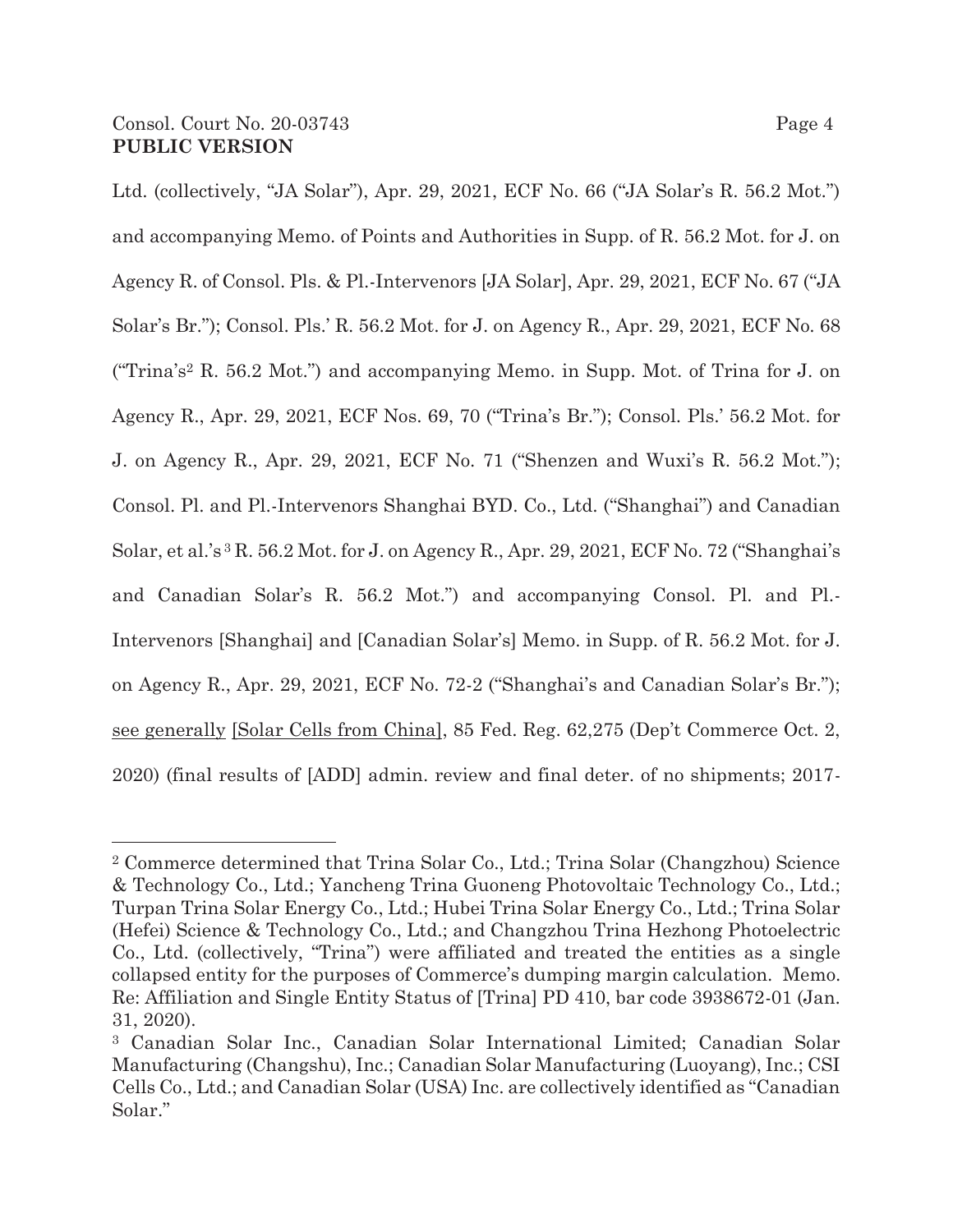### Consol. Court No. 20-03743 Page 5 **PUBLIC VERSION**

2018) ("Final Results") and accompanying Issues and Decision Memo., A-570-979, Sept. 28, 2020, ECF No. 49-5 ("Final Decision Memo."); Order on Consent Mot. to Consol. Cases, Dec. 16, 2020, ECF No. 44 (consolidating Ct. Nos. 20-03757, 20-03761, 20-03797, 20-03802, 20-03804 and 20-03743).

Plaintiff, consolidated plaintiffs, and plaintiff-intervenors (collectively, "Plaintiffs") challenge Commerce's selection of Malaysia as the primary surrogate country, certain surrogate values for inputs, the surrogate financial ratio calculations, and the partial application of adverse facts available as unsupported by substantial evidence and contrary to law. See Risen's Br.; JA Solar's Br.;<sup>4</sup> Trina's Br.; Anji DaSol's R. 56.2 Mot.;<sup>5</sup> Shenzen and Wuxi's R. 56.2 Mot.;<sup>6</sup> Shanghai's and Canadian Solar's Br. at 11–13.7 Shanghai, Canadian Solar, Shenzen, Wuxi, JA Solar, and Anji DaSol also challenge Commerce's calculation of the separate rate as unsupported by substantial evidence and contrary to law. Shanghai's and Canadian Solar's Br. at 5, 13; see Shenzen and Wuxi's R. 56.2 Mot.; Anji DaSol's R. 56.2 Mot.; JA Solar's Br. at 8. For the following reasons, Commerce's selection of Malaysia as

<sup>4</sup> Incorporating the arguments contained in Risen's and Trina's briefs.

<sup>5</sup> Incorporating the arguments contained in JA Solar's Br. and arguments from other consolidated plaintiffs common to the claims raised in Shanghai's complaint.

<sup>6</sup> Incorporating the arguments contained in Risen's Br., Trina's Br., JA Solar's Br., and Shanghai's and Canadian Solar's Br. and arguments from other consolidated plaintiffs common to the claims raised in Risen's, Trina's, Canadian Solar's and Shanghai's complaints.

<sup>7</sup> Incorporating the arguments contained in Risen's and Trina's briefs challenging the rates received as mandatory respondents.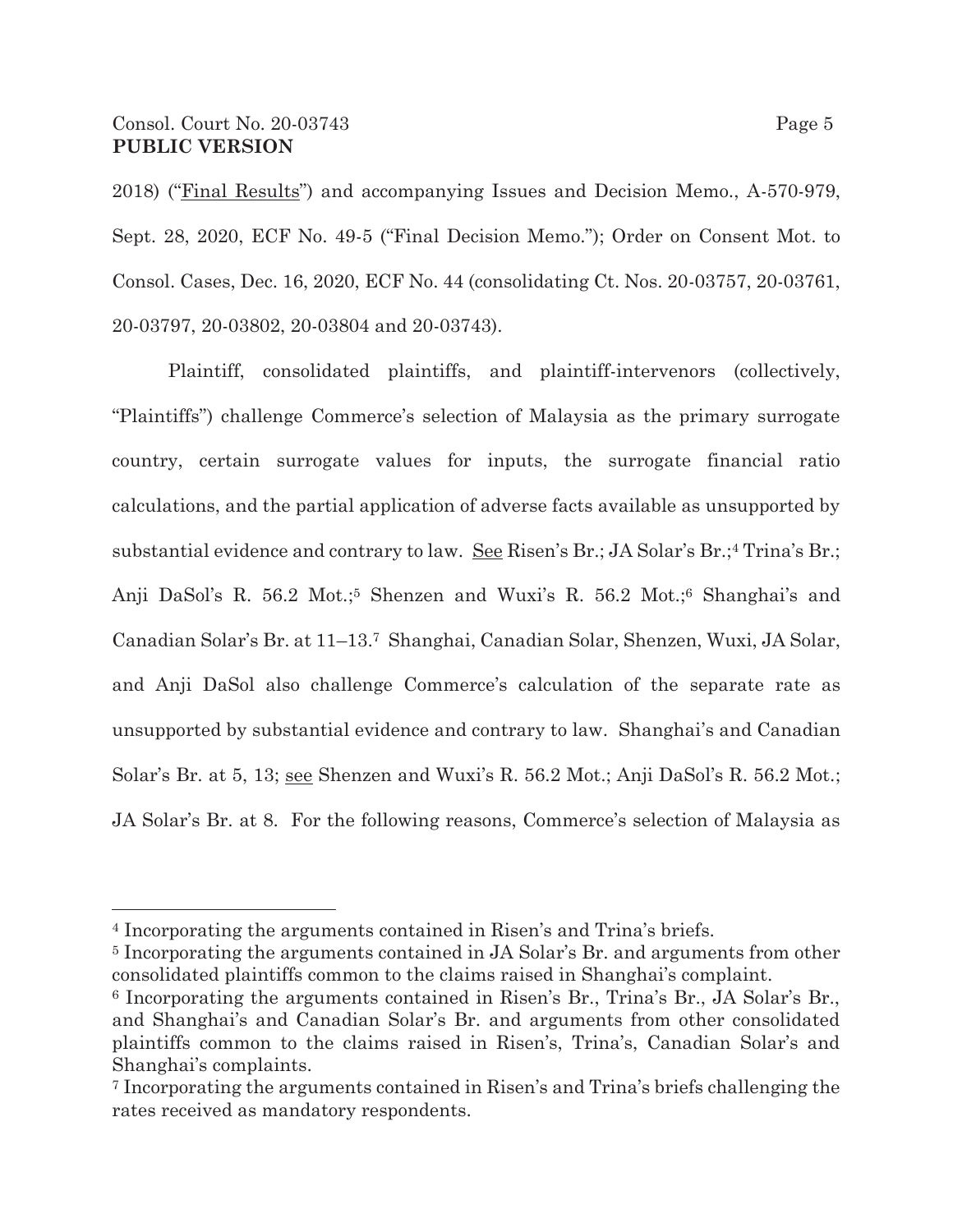### Consol. Court No. 20-03743 Page 6 **PUBLIC VERSION**

the primary surrogate country and its calculation of the surrogate financial ratios are sustained. Commerce's decision to value silver paste using the Malaysian import value, its valuation of Risen's EVA and backsheet, its use of partial facts available with an adverse inference to value the missing factor of production information, and its separate rate calculation are remanded for reconsideration or additional explanation consistent with this opinion.

#### **BACKGROUND**

On March 14, 2019, Commerce initiated an administrative review of the ADD order covering Solar Cells from China for a period of review covering December 1, 2017 through November 30, 2018. Initiation of [ADD] and Countervailing Duty Admin. Reviews, 84 Fed. Reg. 9,297, 9,299 (Dep't Commerce Mar. 14, 2019) ("Initiation Notice"); see also [Solar Cells from China], 85 Fed. Reg. 7,531 (Dep't Commerce Feb. 10, 2020) (prelim. results of [ADD] admin. review and prelim. deter. of no shipments; 2017-2018) ("Prelim. Results") and accompanying Prelim. Decision Memo at 1, A-570-979, Jan. 31, 2020, PD 409 bar code 3938660-01 ("Prelim. Decision Memo.").8 Commerce limited its individual examination to two mandatory

<sup>8</sup> On January 8, 2021, Commerce filed indices to the public and confidential administrative records underlying Commerce's Final Results. These indices are located on the docket at ECF Nos. 49-2 and 49-3. All references to documents from the public and confidential record are identified by the numbers assigned by Commerce in the January 1<sup>st</sup> indices, see ECF Nos.  $49-2 \& 49-3$ , and preceded by "PD" or "CD" to denote public or confidential documents, respectively.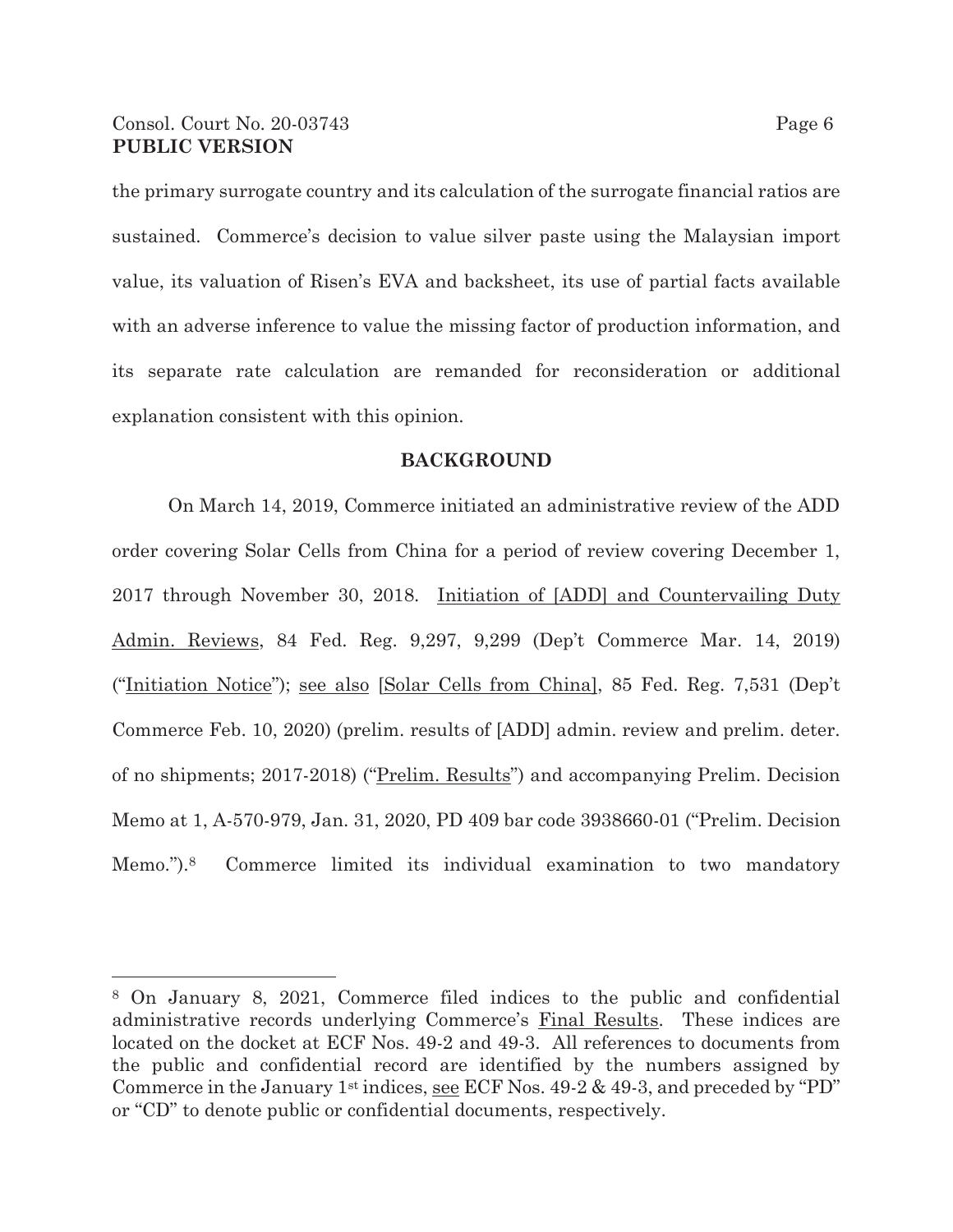respondents, Trina and Risen. Prelim. Decision Memo. at 1–2, 4–5; see also Resp't Selection Memo. at 4–5.

Commerce published the Final Results on October 2, 2020, selecting Malaysia as the primary surrogate country, explaining that Malaysia is economically comparable to China, a significant producer of comparable merchandise, and has the best information to value the respondents' factors of production. Final Decision Memo. at 31; Final Results. Commerce calculated the overhead, general and administrative expenses, and profit ratios using non-proprietary financial statements from Hanwha Q Cells ("Hanwha"), because Hanwha's financial statements identify it as a producer of subject merchandise during the period of review, do not show evidence of countervailable subsidies, and have been audited. Prelim. Decision Memo. at 27–28; Final Decision Memo. at 31, 39. Between the Preliminary Results and the Final Results, Commerce adjusted its surrogate financial ratios to reflect certain financial statement notes. Final Decision Memo. at 47; Memo Re: Allegations of Ministerial Errors in the Final Results at 5, PD 501 bar code 4060860-01 (Nov. 2, 2020) ("Ministerial Error Memo.").

Despite Trina's and Risen's responses to numerous supplemental questionnaires, the record was still missing factor of production information from Trina's and Risen's unaffiliated suppliers. Final Decision Memo. at 10. No party disputes that the factor of production information from the non-cooperative, unaffiliated suppliers is missing from the record. Id. Commerce concluded that the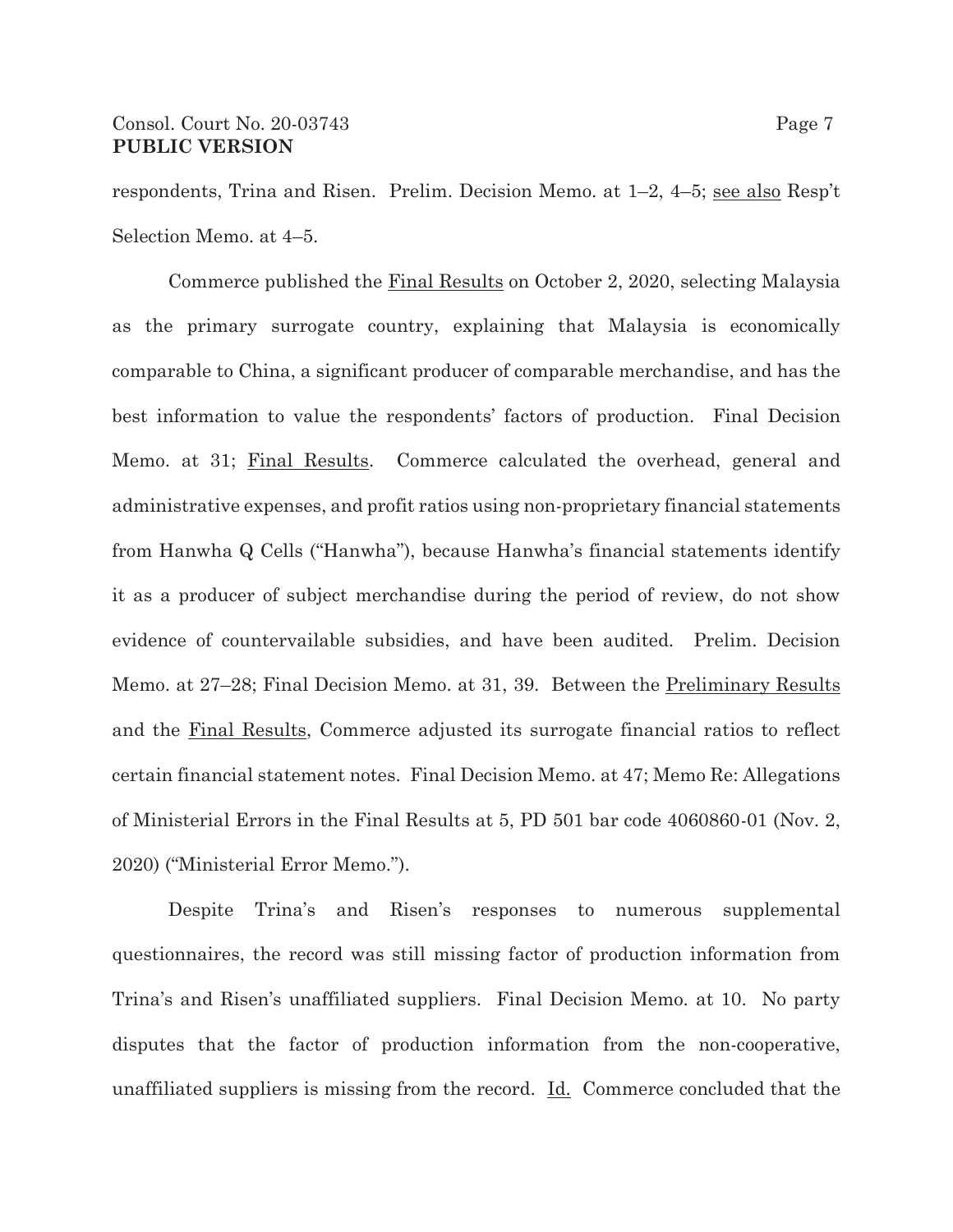### Consol. Court No. 20-03743 Page 8 **PUBLIC VERSION**

non-cooperative unaffiliated suppliers, Trina, and Risen failed to cooperate to the best of their abilities, warranting the use of partial adverse facts available to fill in the missing factor of production data. Id. Between April 29, 2021 and November 19, 2021 parties fully briefed the issues.9 On January 19, 2022 the court heard oral argument. See Order, Dec. 3, 2021, ECF No. 93; Closed Remote Oral Argument, Jan. 19, 2022, ECF No. 109.

#### **JURISDICTION AND STANDARD OF REVIEW**

This court has jurisdiction pursuant to section  $516A(a)(2)(B(iii)$  of the Tariff Act of 1930, as amended,<sup>10</sup> 19 U.S.C. § 1516a(a)(2)(B)(iii) and 28 U.S.C. § 1581(c) (2018), which grant the court authority to review actions contesting the final determination in an administrative review of an ADD order. The court will uphold Commerce's determination unless it is "unsupported by substantial evidence on the record, or otherwise not in accordance with law." 19 U.S.C. § 1516a(b)(1)(B)(i).

9 Def.'s Opp. To Pls.' R. 56.2 Mots. For J. Upon Agency R., Sept. 24, 2021, ECF Nos. 79, 80 ("Def.'s Br."); Pl.'s Reply Br., Nov. 5, 2021, ECF Nos. 83, 84; Reply Br. of Consol. Pls. and Pl. Intervenors [JA Solar] in Supp. of R. 56.2 Mot. for J. on Agency R., Nov. 5, 2021, ECF No. 85; Pl-Intervenor's Reply Br., Nov. 5, 2021, ECF No. 86; Reply Br. of Consol. Pl. and Pl.-Intervenor [Shanghai and Canadian Solar], Nov. 5, 2021, ECF No. 87; Pl. Trina's Reply to Def.'s Resp. to Trina's Mot. for J. on Agency R., Nov. 5, 2021, ECF No. 88; Joint Appendix, Nov. 19, 2021, ECF Nos. 89, 90. 10 Further citations to the Tariff Act of 1930, as amended, are to the relevant

provisions of Title 19 of the U.S. Code, 2018 edition.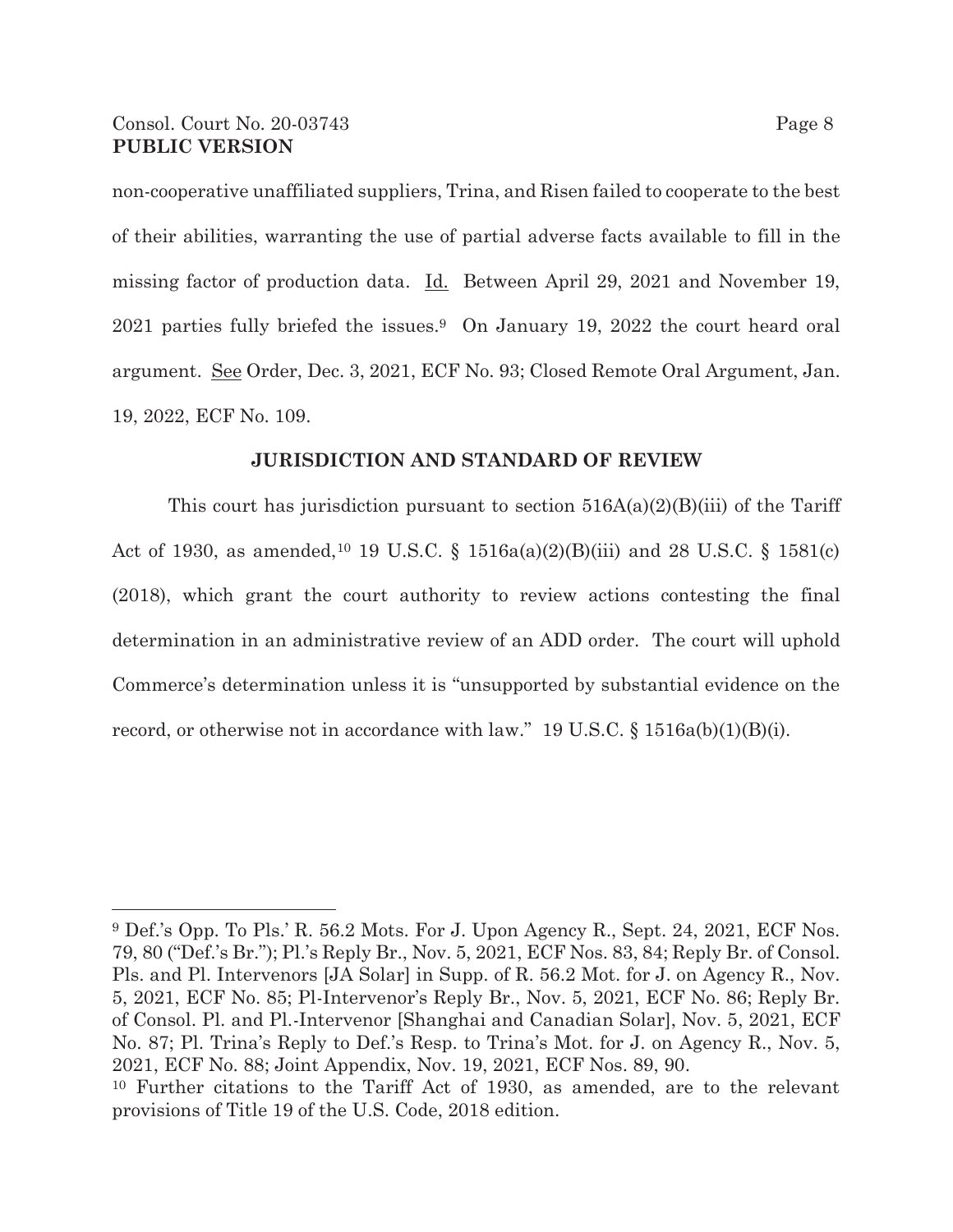#### **DISCUSSION**

#### **I. Selection of Malaysia as the Surrogate Country**

Commerce reasonably chose Malaysia as the primary surrogate country to use in calculating normal value as record evidence supports its determination that Malaysia is economically comparable, a significant producer of comparable merchandise, and has the best data with which to value the factors of production. Commerce addresses Plaintiffs' arguments that Bulgaria is economically comparable to China and a significant producer of comparable merchandise, Romania is a significant producer of comparable merchandise, and the record evidence detracting from its determination.

 When Commerce determines whether and to what extent merchandise "is being, or is likely to be sold in the United States at less than fair value," Commerce compares the "normal value" of the merchandise to the U.S. price. 19 U.S.C. § 1677b(a). Normal value is the price for which a producer or exporter sells the subject merchandise in the ordinary course of trade in its home country or, in certain circumstances, a third country. Id.  $\S 1677b(a)(1)$ . In a non-market economy ("NME"), Commerce bases normal value not on sales, but on "the value of the factors of production utilized in producing the merchandise . . . [together with] an amount for general expenses and profit plus the cost of containers, coverings, and other expenses." Id.  $\S$  1677b(c)(1). Commerce shall value the factors of production "based on the best available information regarding the values of such factors in a market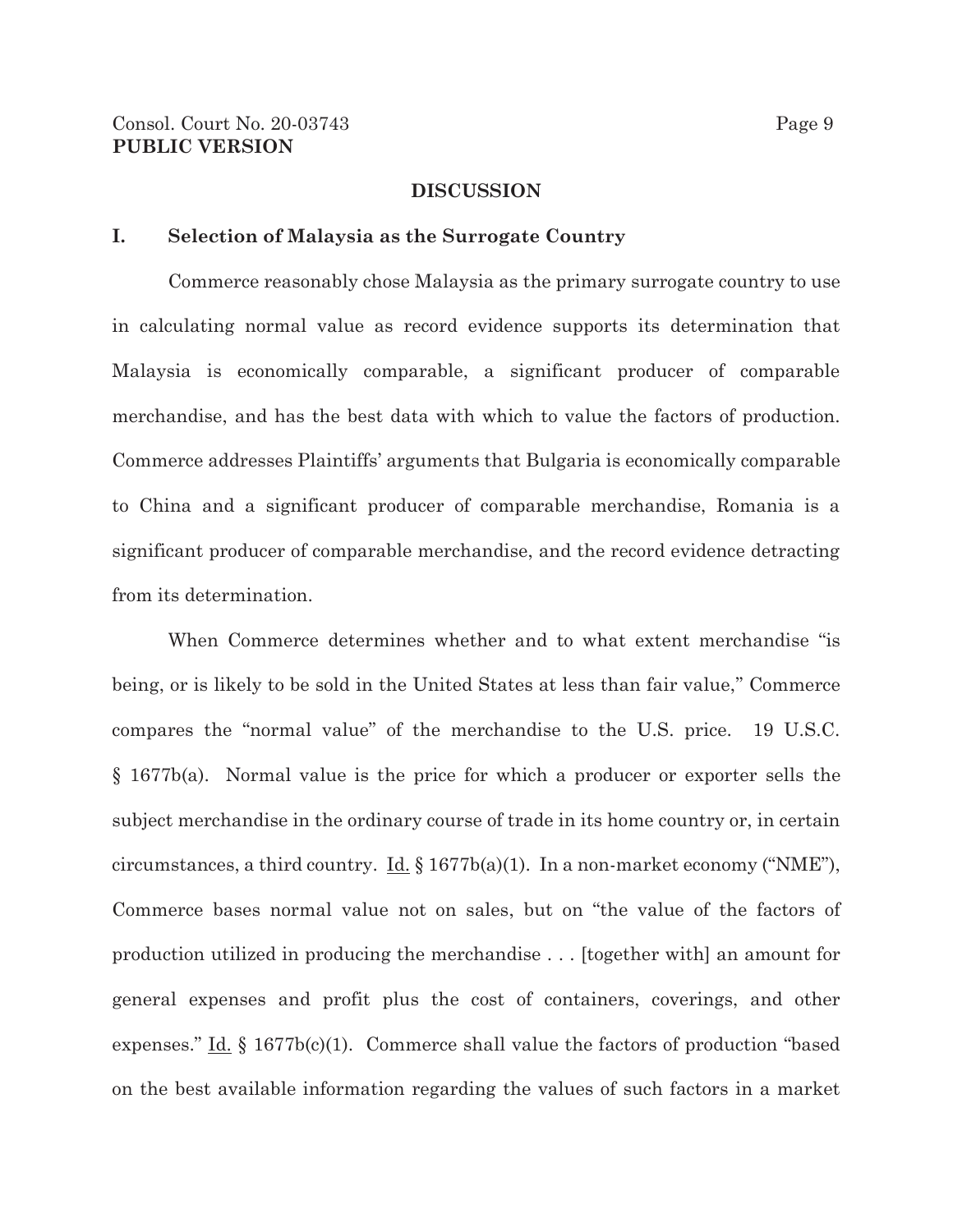### Consol. Court No. 20-03743 Page 10 **PUBLIC VERSION**

economy country or countries considered to be appropriate by the administering authority." Id. Moreover, to the extent possible, Commerce shall use "the prices or costs of factors of production in one or more market economy countries that are—(A) at a level of economic development comparable to that of the [NME] country, and (B) significant producers of comparable merchandise." Id. § 1677b(c)(4).

Commerce prefers to "value all factors in a single surrogate country." 19 C.F.R. § 351.408(c)(2). In selecting a primary surrogate country, Commerce considers (1) the potential surrogate countries' economic comparability with the NME country, (2) whether the potential surrogate countries produce comparable merchandise, (3) whether the potential surrogate countries that produce comparable merchandise are significant producers of comparable merchandise, and (4) the quality and availability of the factor of production data for the countries. Import Admin., U.S. Dep't Commerce, [NME] Surrogate Country Selection Process, Import Administration Policy Bulletin 04.1 (Mar. 1, 2004), <u>available at</u> https://enforcement.trade.gov/policy/bull04-1.html (last visited Mar. 30, 2022) ("Policy Bulletin"). Economic comparability is determined by the Office of Policy Enforcement and Compliance ("Office of Policy") which assembles a list of countries that are economically comparable. Policy Bulletin at 2; see also Memo Re: Request for Economic Development, Surrogate Country and Surrogate Value Comments and Information at 1, PD 166 bar code 3872206-01 (July 31, 2019) ("Surrogate Value Memo."); Prelim. Decision Memo. at 15–16; Antidumping Methodologies in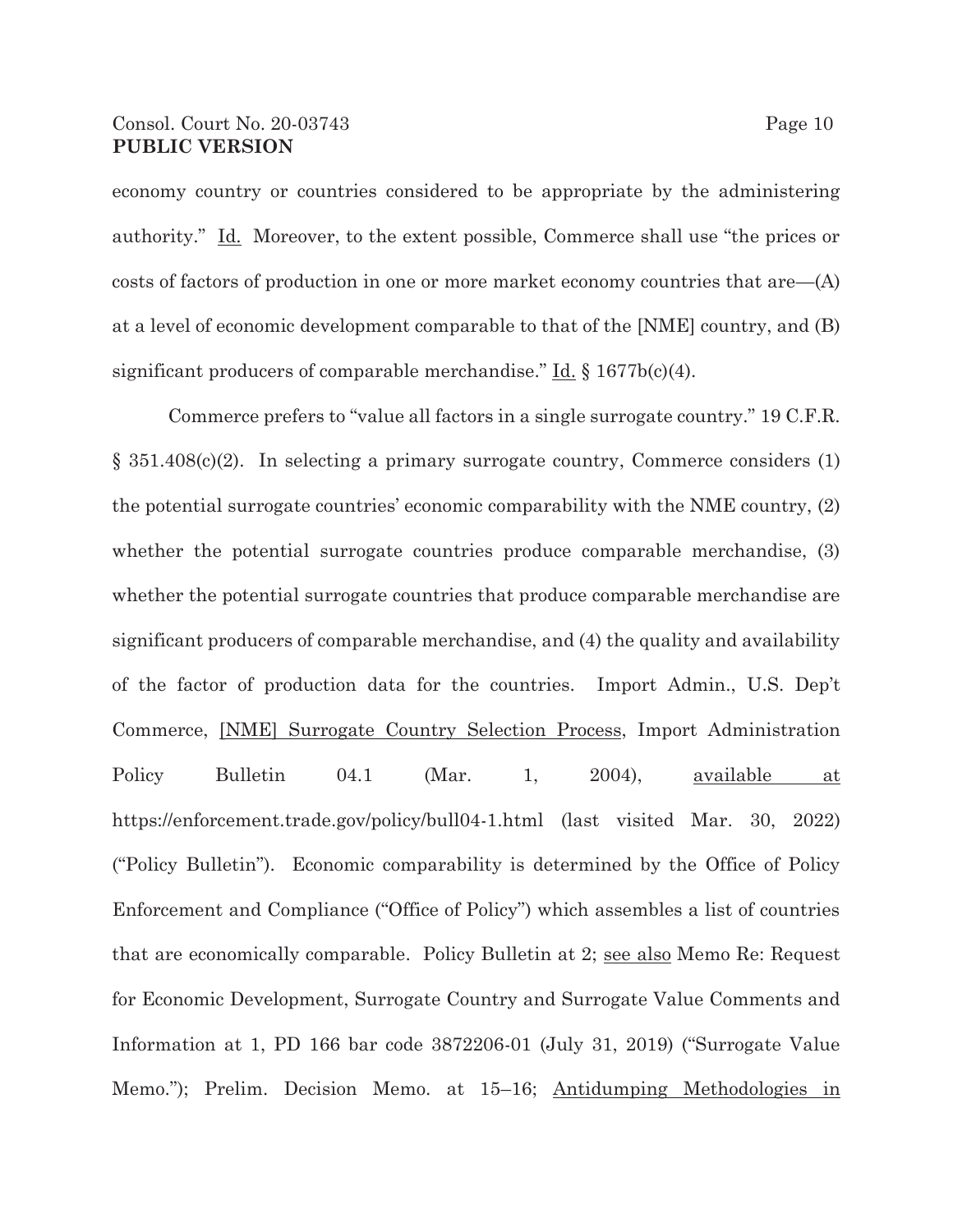Proceedings Involving [NME] Countries, 72 Fed. Reg. 13,246, 13,246–247 (Dep't Commerce Mar. 30, 2017) (surrogate country selection and separate rates). The statute does not define what a "significant" or "comparable" producer of subject merchandise is, but Commerce's practice is to "determine whether merchandise is comparable on a case-by-case basis" "and evaluate whether production is significant based on characteristics of, and trade in comparable merchandise." Prelim. Decision Memo. at 16; see also Policy Bulletin at 2–3.

A country qualifies as a producer of comparable merchandise if identical merchandise is produced in the country. Prelim. Decision Memo. at 16; see also Policy Bulletin at 2. Where there is no evidence that a country produces identical merchandise, Commerce evaluates whether merchandise is comparable by examining the "similarities in physical form and the extent of processing or on the basis of production factors (physical and non-physical) and factor intensities." Prelim. Decision Memo. at 16; see also Policy Bulletin at 2–3. If more than one country is a significant producer of merchandise comparable to the subject merchandise and is economically comparable to the NME, Commerce selects "the country with the best factors data" as the surrogate country.<sup>11</sup> Policy Bulletin at 4; see also Prelim. Decision Memo. at 14. Commerce may also consider other countries on the record that are not

<sup>11</sup> In assessing the factors data Commerce's practice is to use "review period-wide price averages, prices specific to the input in question, prices that are net of taxes and import duties, prices that are contemporaneous with the period of . . . review, and publicly available data." Policy Bulletin at 4.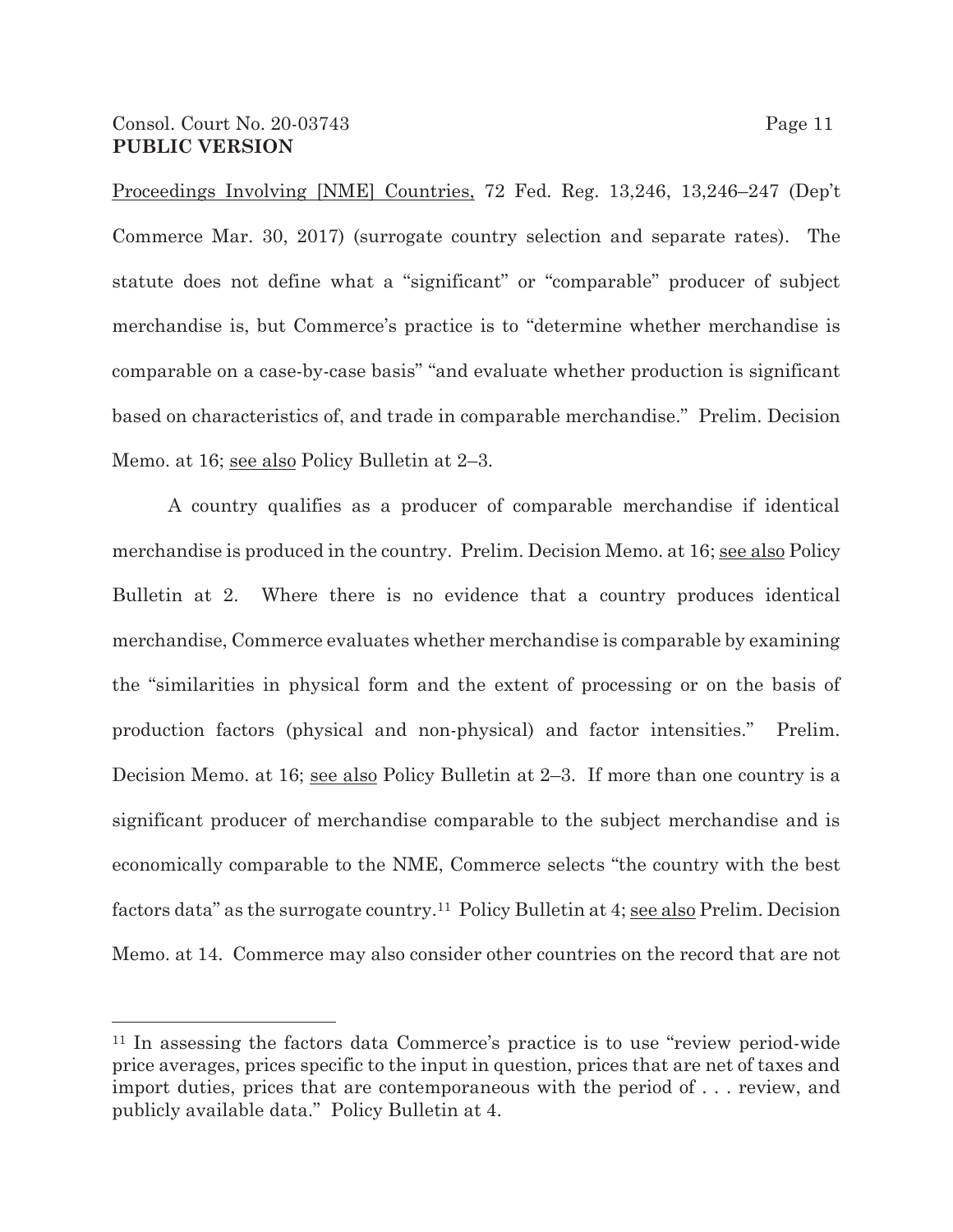### Consol. Court No. 20-03743 Page 12 **PUBLIC VERSION**

economically comparable "that are significant producers of comparable merchandise if the record provides [Commerce] with adequate information to evaluate them." Surrogate Value Memo. at Att. I p. 2.

Commerce's surrogate country selection must be supported by substantial evidence. Substantial evidence is "such relevant evidence as a reasonable mind might accept as adequate to support a conclusion." Universal Camera Corp. v. N.L.R.B., 340 U.S. 474, 477 (1951) (quoting Consol. Edison Co. of N.Y. v. N.L.R.B., 305 U.S. 197, 229 (1938)). "The substantiality of evidence must take into account whatever in the record fairly detracts from its weight." Id. at 488. In providing its explanation, Commerce must articulate a "rational connection between the facts found and the choice made." Burlington Truck Lines, Inc. v. United States, 371 U.S. 156, 168 (1962). The court will "uphold [an agency's] decision of less than ideal clarity if the agency's path may reasonably be discerned." Bowman Transp. v. Ark.-Best Freight Sys., 419 U.S. 281, 286 (1974). An agency's decision is arbitrary when, <u>inter alia</u>, it deviates from an established practice followed in similar circumstances and does not provide a reasonable explanation for the deviation. See Consol. Bearings Co. v. United States, 348 F.3d 997, 1007 (Fed. Cir. 2003); see also SKF USA Inc. v. United States, 263 F.3d 1369, 1382 (Fed. Cir. 2001).

Commerce selects Malaysia as the primary surrogate country because Malaysia is economically comparable to China, a significant producer of identical merchandise, and has the best factors data. Final Decision Memo. at 31. The Office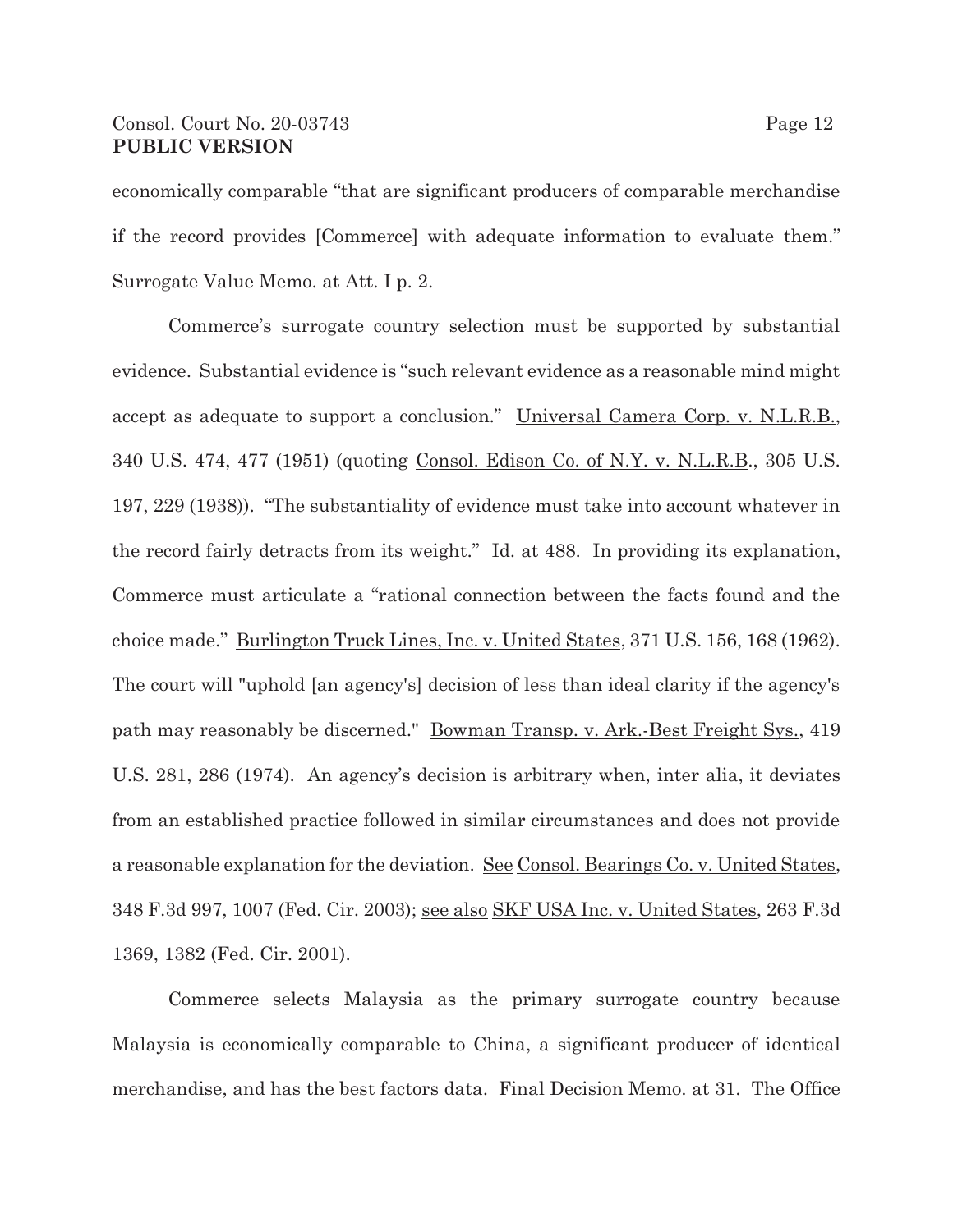## Consol. Court No. 20-03743 Page 13 **PUBLIC VERSION**

of Policy identified Brazil, Kazakhstan, Malaysia, Mexico, Romania, and Russia as countries economically comparable to China based on per capita GNI data from the 2017 World Development Report. Prelim. Decision Memo. 15–16; Surrogate Value Memo. at Att. I. Commerce determined that Malaysia, Brazil, Kazakhstan, Mexico, Romania, and Russia are significant producers of comparable merchandise and Malaysia as a significant producer of identical merchandise based on export data from UN Comtrade. Prelim. Decision Memo. at 16–17. Commerce reasonably explains that Malaysia has the best factors data because Malaysia is the only country on the record that produces both solar cells and solar modules and has a complete financial statement from a producer of both solar cells and solar modules. Final Decision Memo. at 31. After examining the import data submitted by the parties, Commerce determined that the import data for Malaysia, Brazil, Bulgaria and Romania are publicly available, contemporaneous with the review period, represent broad-market averages, tax- and duty-exclusive, and input specific. Prelim. Decision Memo. at 17. In support of its selection of Malaysia as the primary surrogate country, Commerce emphasizes that the surrogate data from Malaysia will contain imports of inputs from Hanwha<sup>12</sup> for the purpose of the production of subject merchandise. See Final Decision Memo. at 31. Furthermore, Commerce explains that the quality of the financial statement is a significant consideration in the selection of the surrogate

<sup>12</sup> Hanwha is a large Malaysian company whose sole line of business is the production of solar cells and solar modules. Final Decision Memo. at 31–32.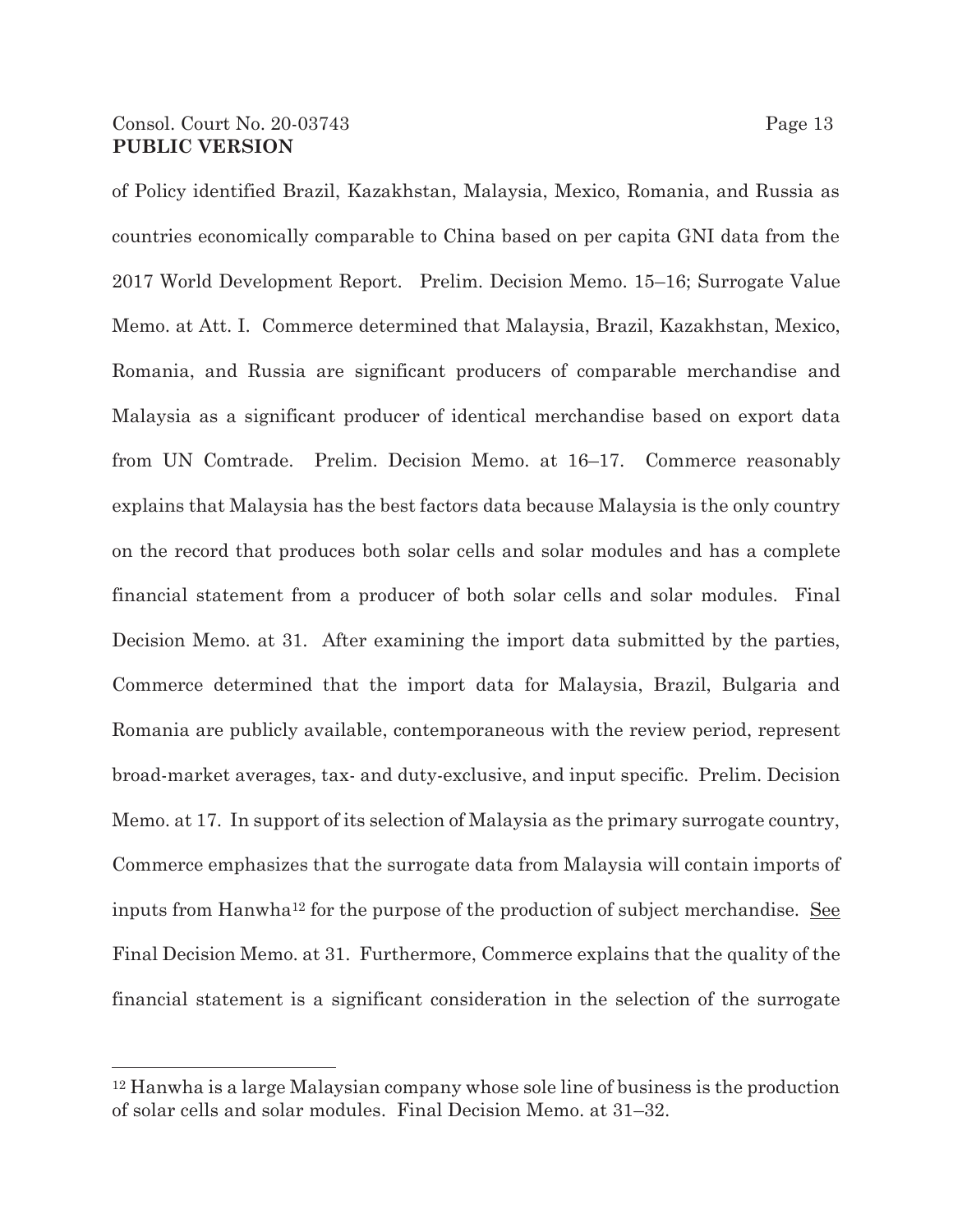## Consol. Court No. 20-03743 Page 14 **PUBLIC VERSION**

country because Commerce relies on the financial statement to calculate the surrogate financial ratios accounting "for over 30 percent of total normal value." Id.

Although Risen proposes an alternative, it fails to show why Commerce's decisions are unreasonable. Commerce declined to find Bulgaria economically comparable to China explaining Bulgaria's 2017 per capita GNI was \$7,760, falling outside of the per capita GNI range of economically comparable countries.13 Prelim. Decision Memo. at 15–16; see Surrogate Value Memo. at Att. I. Commerce published the Surrogate Value Memo. on July 31, 2019 and invited interested parties to comment on the surrogate country list and submit information to rebut, clarify, or correct the list before August 12, 2019, explaining that the surrogate country would be announced in the preliminary results. Surrogate Value Memo. at 1. No party submitted the 2018 GNI data because it was not available at the time. See Resp. to Request for Surrogate Value Information at 2, Ex. 16, PD 220, bar codes 3891946-01, -16 (Sept. 19, 2019) ("Trina's SV Submission") (placing the 2018 GNI data on the record. In Fresh Garlic from [China], 85 Fed. Reg. 2,400 (Dep't Commerce Jan. 15, 2020) (prelim. results, prelim. rescission and final rescission, in part, of the 24th

<sup>13</sup> Risen argues that Commerce should have considered Bulgaria economically comparable because the Office of Policy issued a new surrogate country list based on the 2018 GNI data containing Bulgaria and a majority of the review period occurred in 2018. Risen's Br. at 36. Risen points to no law or practice requiring that Commerce change the surrogate country upon receipt of a new surrogate country list from the Office of Policy.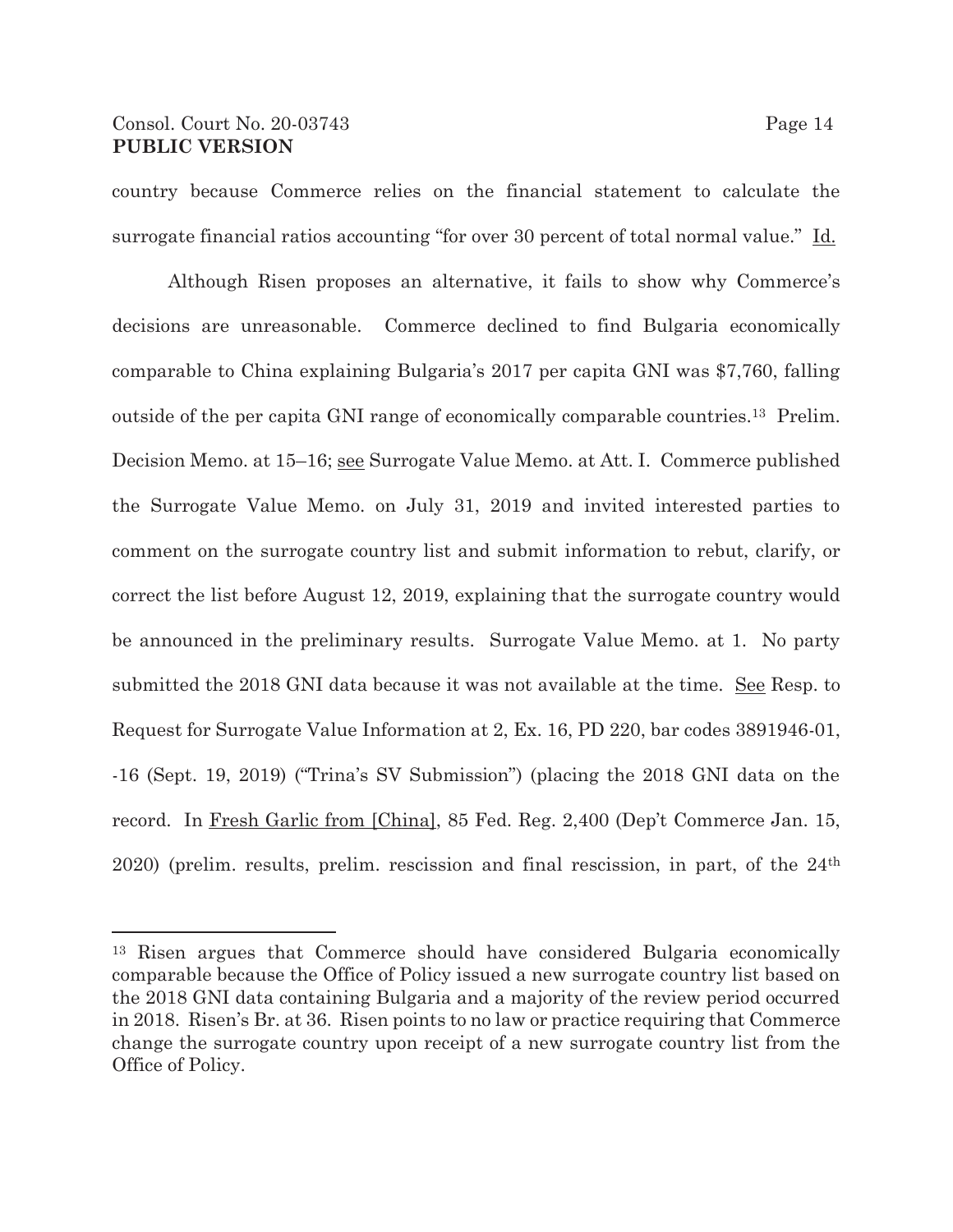[ADD] Admin. Review; 2017-2018) ("Fresh Garlic") and accompanying Issue and Decision Memo. A-570-831, Jan. 8, 2020 bar code 3928012-01 ("Fresh Garlic Prelim."), Commerce requested information and comment from parties on the potential surrogate countries using the 2017 and 2018 GNI data on August 24, 2019 and September 9, 2019.14 Fresh Garlic Prelim. at 4. Commerce's decision to determine economically comparable countries using the 2017 and 2018 GNI data in Fresh Garlic is distinguishable from this review because in this review the 2018 GNI data was not available until after the period to submit information and comments on the surrogate country list had already closed. Compare Surrogate Value Memo. at 1 ("Comments on the [surrogate country] list itself and information to rebut, clarify or correct it are due by 5:00 pm EST on August 12, 2019") with Fresh Garlic Prelim. at 4, 4 n. 26 ("On August 28 and September 9, 2019, Commerce requested information and comments from interested parties relating to the selection of a surrogate country" in Fresh Garlic, placing the 2018 GNI data on the record on August 28, 2019). Therefore, Commerce's decision to find Bulgaria economically comparable to China in this review is not arbitrary.

Commerce reasonably rejects Risen's and Trina's arguments that Bulgaria is a significant producer of subject merchandise. Commerce explains that evidence

<sup>&</sup>lt;sup>14</sup> In Fresh Garlic, the Office of Policy provided a list of economically comparable countries based on the 2017 and 2018 GNI data and Commerce relied on both the 2017 and 2018 GNI data to select a surrogate country. Fresh Garlic Prelim. at 4, 28. The 2018 GNI list contained Bulgaria. Id.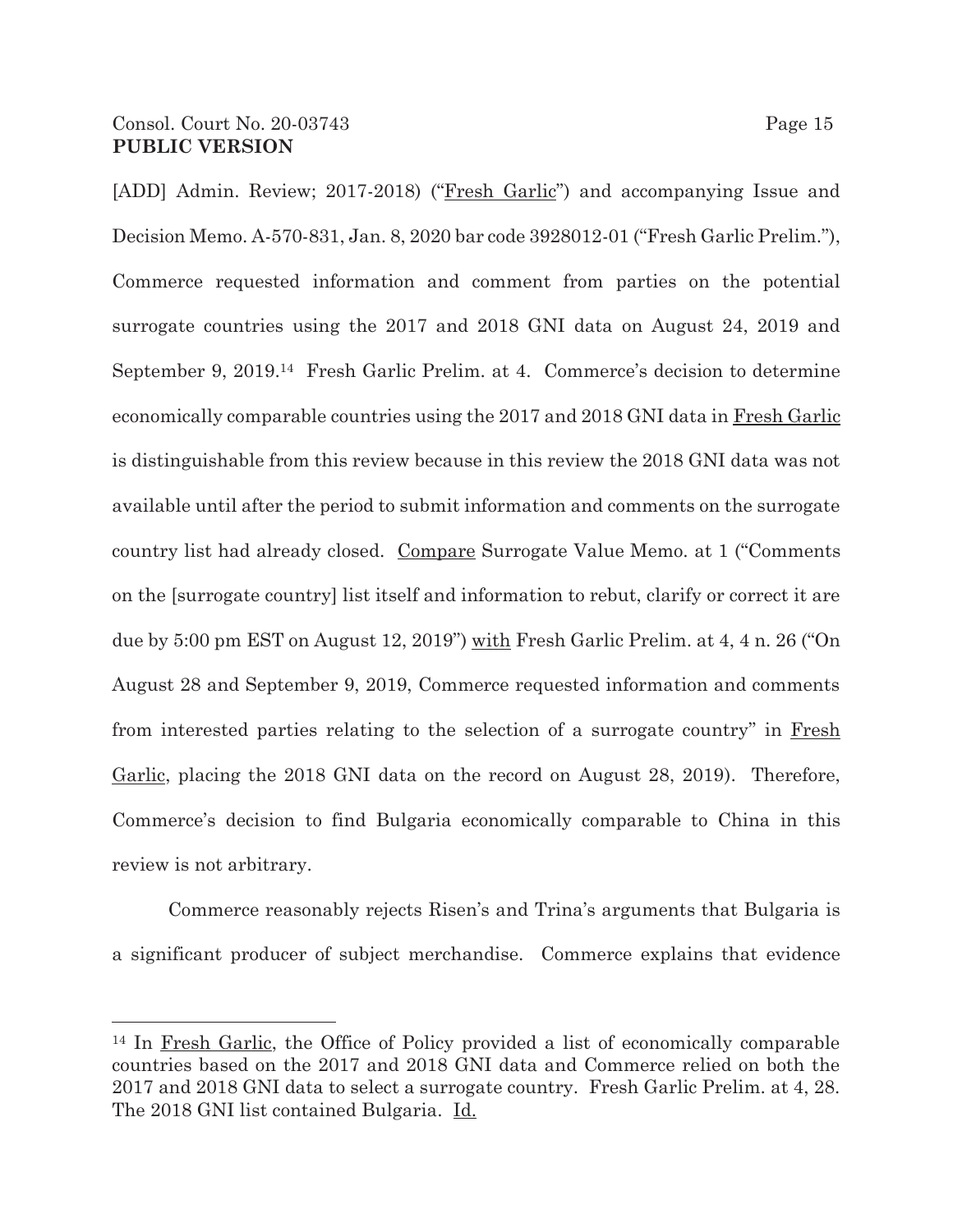## Consol. Court No. 20-03743 Page 16 **PUBLIC VERSION**

showing Malaysia produced both solar cells and solar modules is vital to its selection of Malaysia as the surrogate country. Final Decision Memo. at 31–32. The record evidence shows that Bulgaria is not a significant producer of solar cells or solar

modules. <u>See id.</u> at 32. Commerce points to surveys on the record from the International Energy Agency and the U.S. Department of Energy which did not identify Bulgaria as a producer of solar cells or solar modules. Id. Furthermore, Commerce points to the financial statements for New Energy Systems<sup>15</sup> indicating that its "main business lines involve water heaters, boilers, collectors and trade in heating goods" which Commerce does not consider to be comparable to solar cells and solar modules. Id. Therefore, Commerce's determination that Bulgaria could not be the primary surrogate country, because it is not a significant producer of comparable merchandise, is supported by substantial evidence.

Commerce reasonably concludes that Romania is not a significant producer of comparable merchandise. Although Commerce determined that Romania was a significant producer of comparable merchandise in the Prelim. Results based on export data from UN Comtrade, see Prelim. Decision Memo. at 16–17, it explains in the Final Decision Memo. that record evidence indicates that Romania does not produce solar cells or modules. Final Decision Memo. at 32–33 (Romania was not

<sup>15</sup> New Energy Systems is a Bulgarian company which Risen and Trina argue produce subject merchandise. Final Decision Memo. at 31–32; see Trina's Surrogate Value Submission at Ex. 14, PDs 232–234 bar codes 3891946-13–15 (Sept. 19, 2019).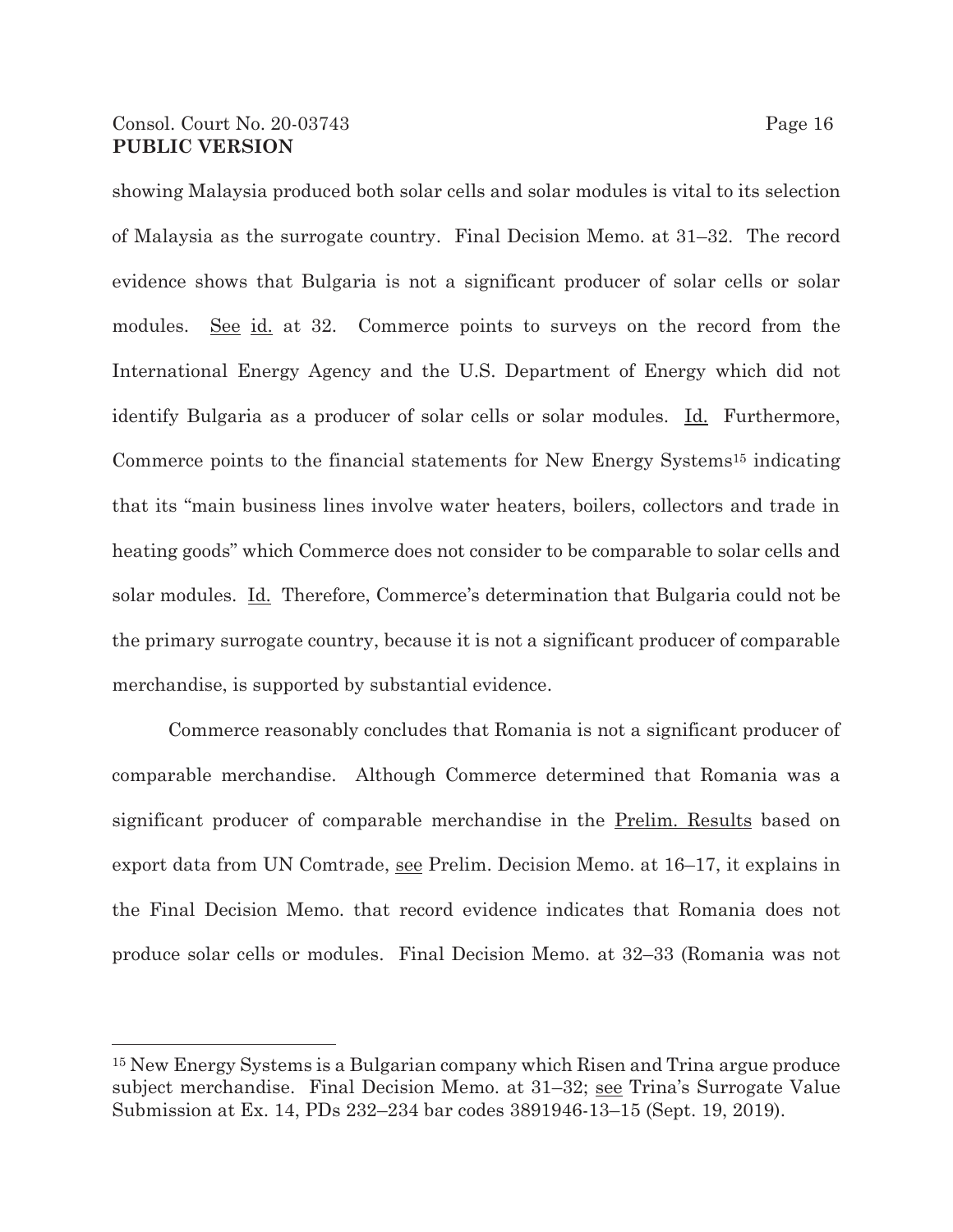### Consol. Court No. 20-03743 Page 17 **PUBLIC VERSION**

identified as a solar cell or solar module producer in surveys by the International Energy Association and the U.S. Department of Energy). It is apparent from Commerce's explanation that, to the extent possible, it preferred to select a primary surrogate country that produced both solar cells and modules, rather than a surrogate country that exported them. See id. at 31. Plaintiffs fail to explain why Commerce's preference is unreasonable. Furthermore, despite determining that Bulgaria and Romania were not significant producers of comparable merchandise, Commerce reviewed available financial statements from Bulgaria and Romania on the record. Id. at 31–32. Commerce found that data for both countries was missing or incomplete; therefore, the information for those countries could not constitute the best available

data.16 See id. at 31–33.

 Although Commerce's reasoning could be clearer, it is reasonably discernible that Commerce considered and addressed the National Renewable Energy Laboratory's Crystalline Silicon Photovoltaic Module Manufacturing Costs and Sustainable Pricing: 1H 2018 Benchmark and Cost Reduction Map ("NREL Report") placed on the record by Trina. See Final Decision Memo. at 22–23, 31, 33; see also Trina's Rebuttal to Petitioner's Comments on the Selection of Surrogate Values at

<sup>16</sup> Commerce notes that there is no Romanian financial information on the record and one Bulgarian financial statement from New Energy Systems. Final Decision Memo. at 31–33. Commerce reviewed the Bulgarian financial statement and determined that the English translation is incomplete and does not mention solar cells. Id. at 31–32.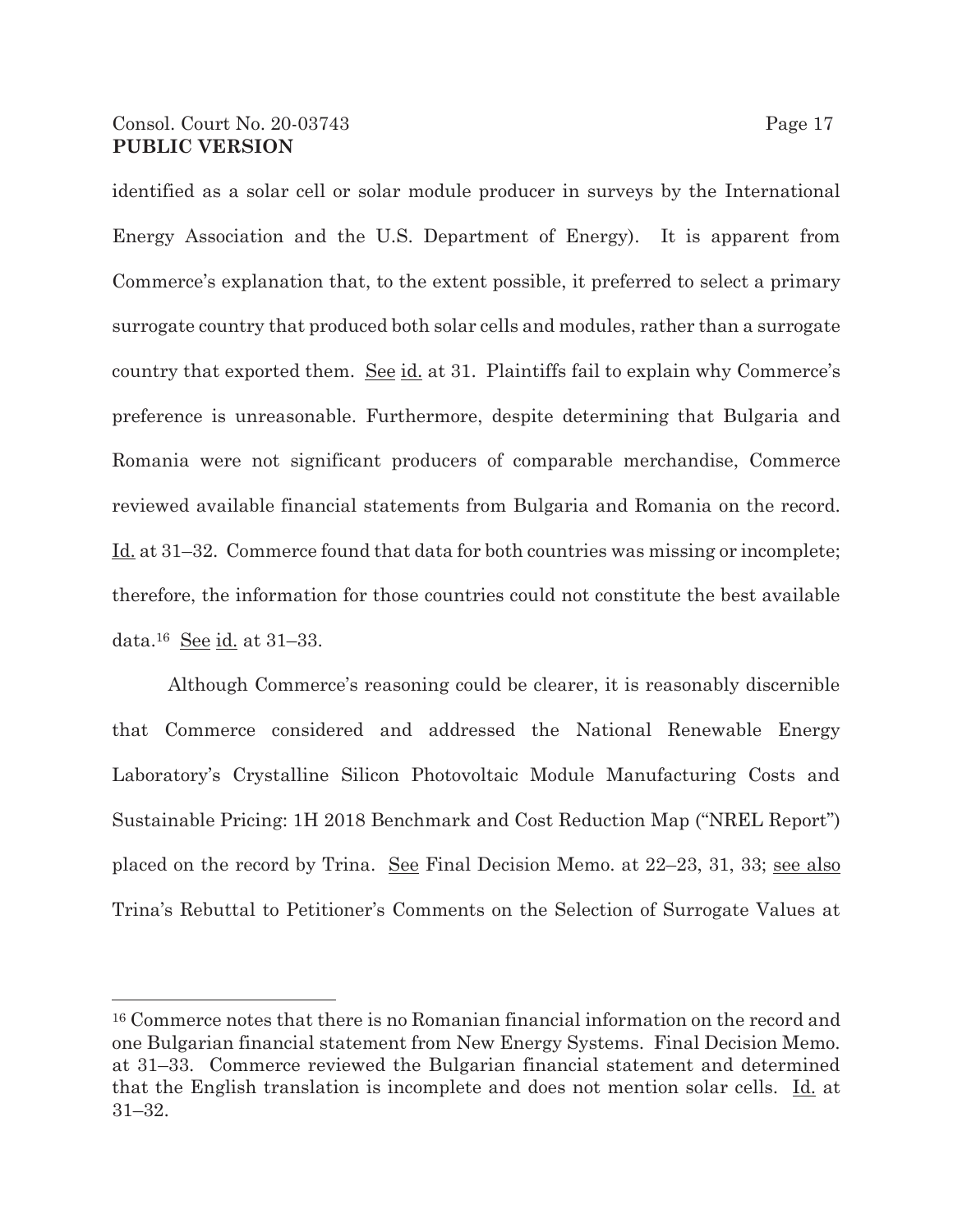Ex. 2, PD 244, bar code 3894536-01 (Sept. 26, 2021) ("NREL Report"). Plaintiffs contend that Commerce failed to address the NREL Report demonstrating that Malaysian surrogate values are not the best available information because their use results in production costs much higher than costs reported by the NREL Report both globally and in Malaysia. Trina's Br. at 26–32; Risen's Br. at 8–14. Explaining its decision to rely on the Malaysian import value for silver paste, Commerce states that it "evaluated the respondents' benchmark comparisons and finds them unpersuasive." Final Decision Memo. at 22. Commerce elaborates by addressing each benchmark placed on the record, one of which is the NREL Report. Id. at 23. Commerce again references the NREL Report in its explanation regarding the quality of the available data. Id. at 32 ("we are similarly unconvinced by Risen's and Trina's other contentions that the data of Bulgaria or Romania are of higher quality" explaining that the NREL Report emphasizes the importance of polysilicon as an input). It is discernible from Commerce's explanation that it reviewed and considered the NREL Report, yet when viewing the record as a whole, selected Malaysia because it had the best available data.

 The alleged unreliability of the Malaysian import value for silver paste does not render Commerce's selection of Malaysia as the primary surrogate country unreasonable. Trina argues that the value for silver paste is unreliable, a factor weighing against selecting Malaysia as the primary surrogate country. Trina's Br. at 38. Commerce explains that there are over 200 inputs involved in the production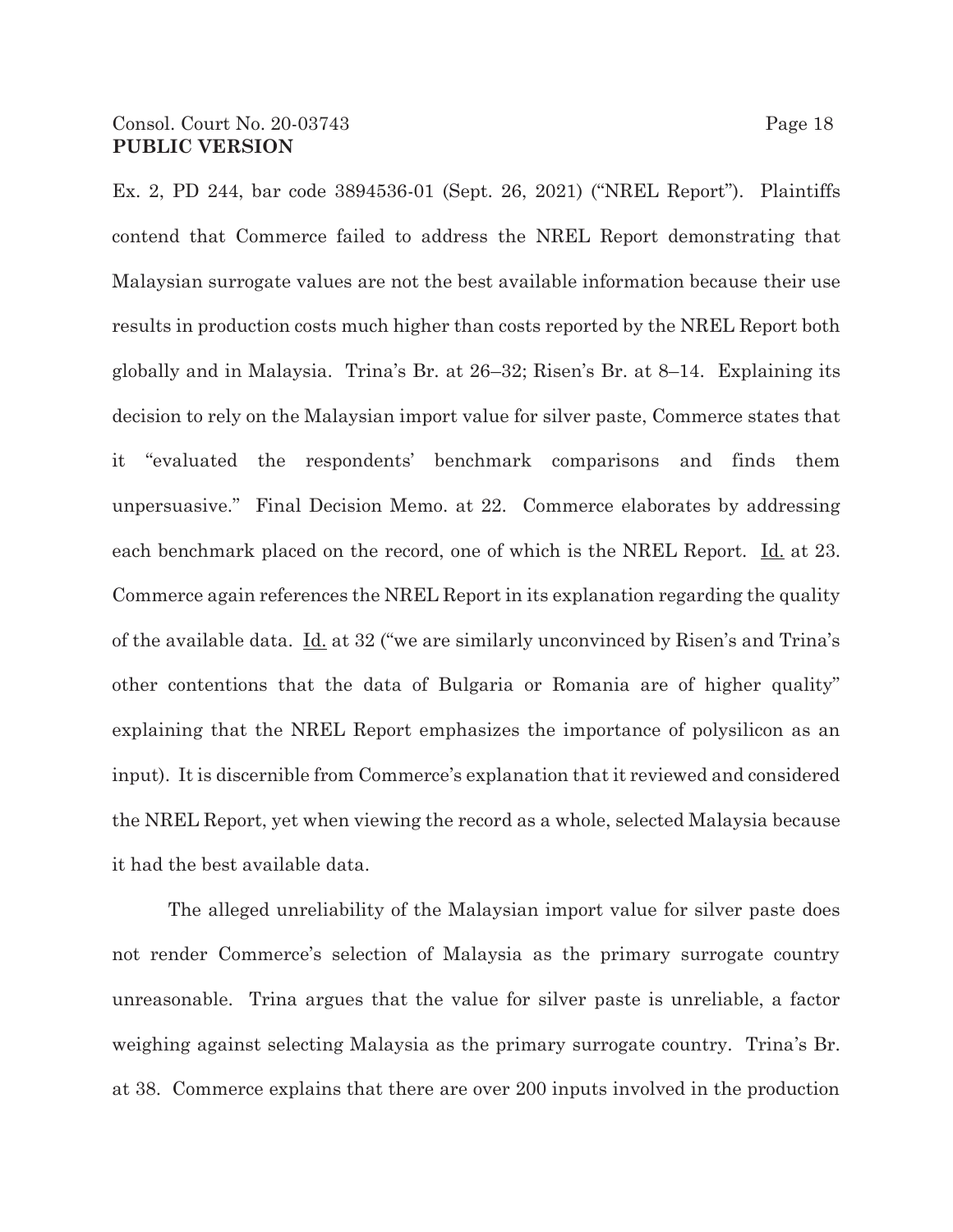### Consol. Court No. 20-03743 Page 19 **PUBLIC VERSION**

of the subject merchandise and the Malaysian data was superior to other data on the record. See Final Decision Memo. at 31. It is reasonably discernable from Commerce's explanation that Commerce bases its primary surrogate country selection on the overall quality and availability of the data, rather than data for an individual input. See id.

The statute and Commerce's regulation support its selection of Malaysia despite the alleged unreliability of silver paste. Both allow Commerce to select a primary surrogate country that is appropriate for most of the inputs and select additional surrogate countries if data from the primary surrogate country is unreliable or unavailable. <u>See</u> 19 U.S.C. § 1677b(c)(2)(B); 19 C.F.R. § 351.408(c)(1). Although the Malaysian import value for silver paste may be unreliable, all parties agree that silver paste is a relatively minor input for the subject merchandise. Final Decision Memo. at 31; Trina's Br. at 20–21; Risen's Br. at 10. Therefore, in this case, it would not be unreasonable for Commerce to select a primary surrogate country and select another surrogate country for silver paste. See SolarWorld Americas, Inc. v. United States, 962 F.3d 1351 (Fed. Cir. 2020) (upholding Commerce's primary surrogate country selection but remanding due to the aberrancy of one input). Indeed, Commerce reasonably relies on a secondary surrogate country to value solar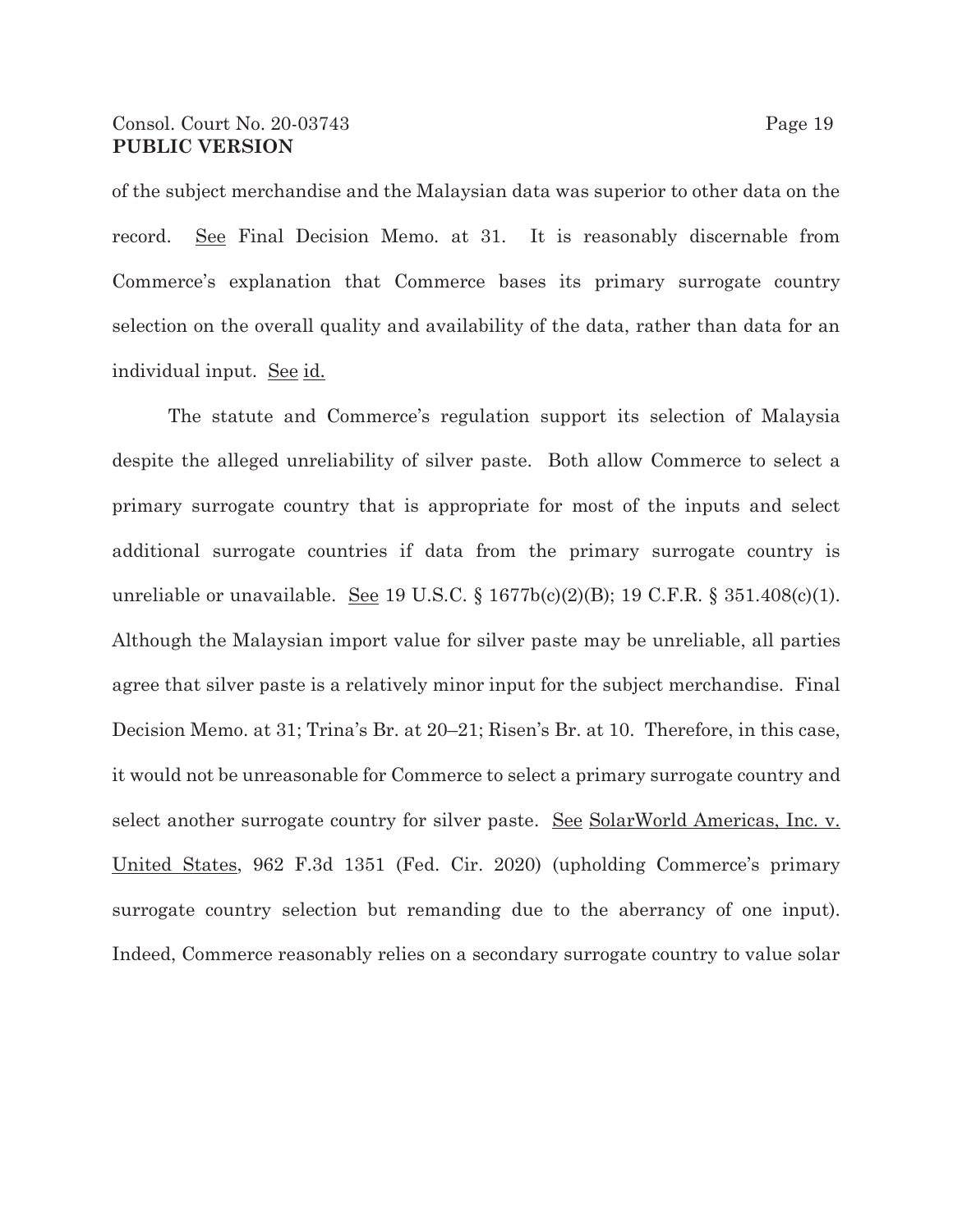## Consol. Court No. 20-03743 Page 20 **PUBLIC VERSION**

glass, explaining that Romania's HTS classification was more specific than Malaysia's HTS classification.17 Final Decision Memo. at 26–27.

## **II. Surrogate Values**

Plaintiffs challenge Commerce's surrogate value for silver paste, EVA and backsheet. Plaintiffs argue that the Malaysian import value for silver paste is not the best available information to value silver paste because it is unreliable. Trina's Br. at 18–25; Risen's Br. at 8–28. Risen argues that Commerce's Malaysia HTS valuation of its EVA and backsheet are not supported by substantial evidence and arbitrary. Risen's Br. at 32–35. Defendant argues that the Malaysian import value for silver paste is the best available information to value silver paste because Commerce values factors of production from a single surrogate country unless the data is unavailable or unreliable and the Malaysian value is not aberrant or unreliable. Def.'s Br. at 33–39. Defendant argues that Commerce's valuation of EVA and backsheet is not arbitrary and is supported by substantial evidence. Id. at 27– 30. For the following reasons, the court remands Commerce's surrogate values for silver paste, backsheet, and EVA for reconsideration or further explanation consistent with this opinion.

<sup>17</sup> Plaintiffs argue that Bulgaria should have been selected as the primary surrogate country because it has the best input data for solar glass. Trina's Br. at 36; Risen's Br. at 38. Commerce explains that Bulgaria is not economically comparable, does not have a producer of subject merchandise, and the financial statement on the record is incomplete. Final Decision Memo. at 31–32.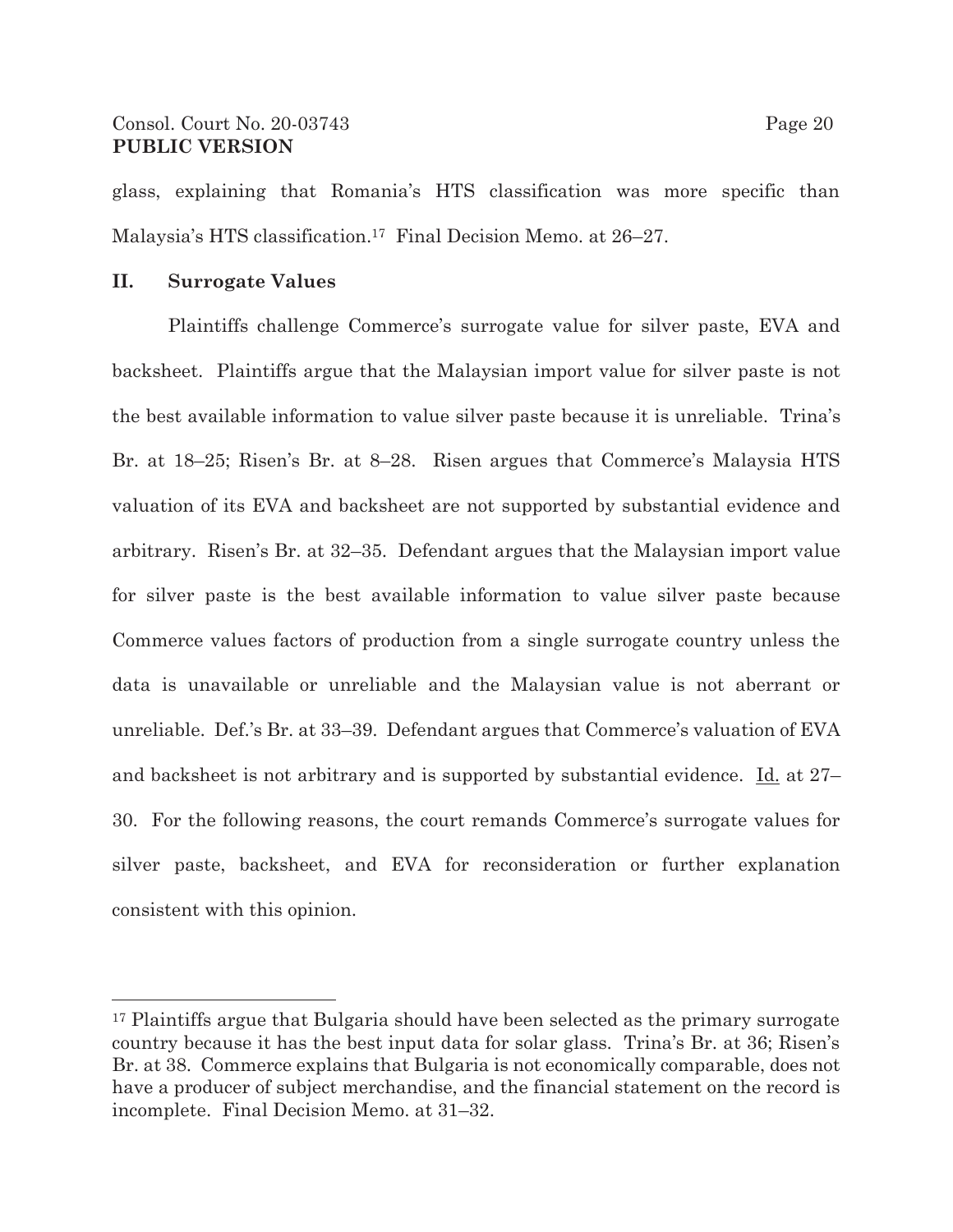### Consol. Court No. 20-03743 Page 21 **PUBLIC VERSION**

### **A. Silver Paste**

Plaintiffs challenge Commerce's decision to rely on the Malaysian import value for silver paste arguing the import value is unreliable because it is aberrant, does not reflect the commercial reality of solar cell and module production in China, and the Malaysia HTS classification is not specific to silver paste. See Risen's Br. at 8–28; Trina's Br. at 18–25. Defendant argues that Commerce's choice of the Malaysian import value for silver paste is reasonable. Def.'s Br. at 33–39.

Commerce values the factors of production from the primary surrogate country and resorts to a secondary surrogate country only if data from the primary surrogate country is unavailable or unreliable. 19 C.F.R.  $\S$  351.408(c)(1)–(2). Commerce disregards aberrational data because it is unreliable. Antidumping and Countervailing Duties, 62 Fed. Reg. 27,296, 27,366 (Dep't Commerce May 19, 1997) (final rule) ("We agree that 'aberrational' surrogate input values should be disregarded," citing as an example <u>Certain Cased Pencils from [China]</u>, 59 Fed. Reg. 55,625, 55,630 (Dep't Commerce Nov. 8, 1994) (final deter. of sales at less than fair value) (disregarding Indian input values because they were aberrational, valuing the inputs with Pakistani import statistics)). In determining whether an input's surrogate value is aberrational, Commerce "typically compares the prices for an input from all countries found to be at a level of economic development comparable to the NME whose products are under review from the [period of review] and prior years." Final Decision Memo. at 21. Commerce disregards "small-quantity import data ...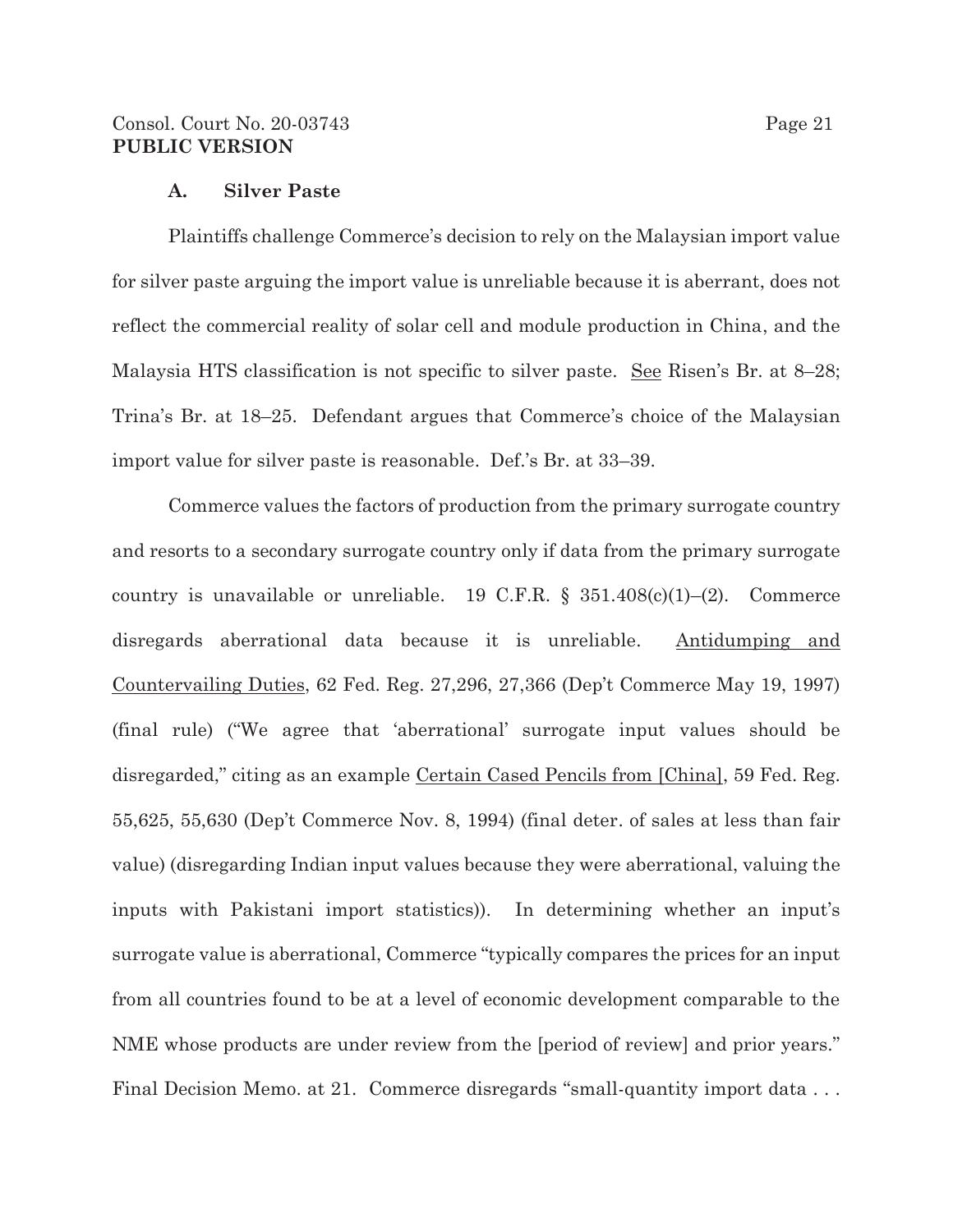# Consol. Court No. 20-03743 Page 22 **PUBLIC VERSION**

when the per-unit value is substantially different from the per-unit values of larger quantity imports of that product from different countries." SolarWorld, 962 F.3d at 1358.

Commerce fails to provide a sufficient justification for its conclusion that the Malaysian import value for silver paste is reliable in light of detracting evidence that the value is aberrant. UN Comtrade Import Data for HTS 711590 for each of the economically comparable potential surrogate countries identified by Commerce is reproduced below. See Risen Rebuttal Surrogate Values at SVR-2, PDs 242–243 bar codes 3894478-01, -02 (Sept. 26, 2019) ("Risen's SV Rebuttal"); Risen's Br. at 13; Final Decision Memo. at 22 n.91 ("Percentage of Total Quantity" and "Total" calculated by the court).

| Country       | Trade Value    | Total Import  | Average             | % of Total |
|---------------|----------------|---------------|---------------------|------------|
|               | (USD)          | Quantity (KG) | <b>Import Value</b> | Quantity   |
|               |                |               | (USD/KG)            |            |
| Mexico        | 42,909,979.00  | 320,755       | 133.78              | 83.54%     |
| Malaysia      | 478,950,097.00 | 56,578        | 8,645.31            | 14.73%     |
| <b>Brazil</b> | 336,519.00     | 6,179         | 54.46               | 1.61%      |
| Kazakhstan    | 76,862.00      | 347           | 221.50              | 0.09%      |
| Russia        | 632,695.00     | 106           | 5,968.82            | 0.03%      |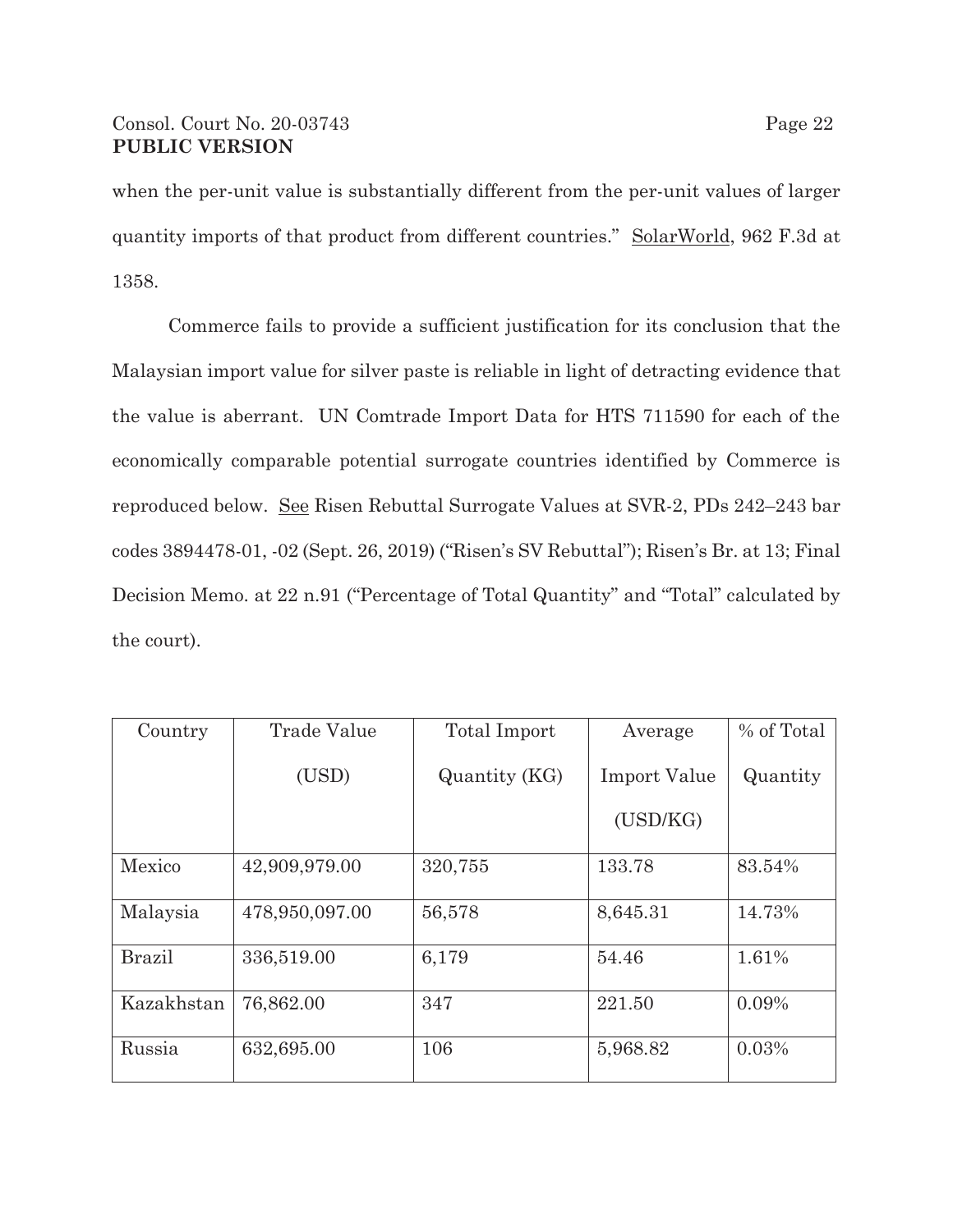| Romania | No import quantity |         |  |      |
|---------|--------------------|---------|--|------|
| Total   | 522,906,152.00     | 383,965 |  | 100% |

Commerce explains that although the Malaysian import value for silver paste is higher than other countries on the record, it is not aberrant because it is comparable to the Russian import value of silver paste. Final Decision Memo. at 21. However, the Russian data is the smallest quantity of import data on the record (.03%) and its per-unit value (\$5,968.82/KG) is substantially higher than the per-unit value of three other countries with larger import quantities (Mexico, Brazil, and Kazakhstan). Commerce cannot rely upon the Russian import value for silver paste as that value itself represents a small-quantity, large per-unit seemingly aberrational value. See SolarWorld, 962 F.3d at 1358. Nor can Commerce rely on the Malaysian historical import value data it placed the record to support its determination because it failed to provide parties an opportunity to submit factual information in response to that data. See 19 C.F.R. § 351.301(c)(4). Although Defendant correctly asserts that Commerce may place information on the record at any time, Def.'s Br. at 37, Commerce is required to provide parties with an "opportunity to submit factual information to rebut, clarify, or correct factual information placed on the record of the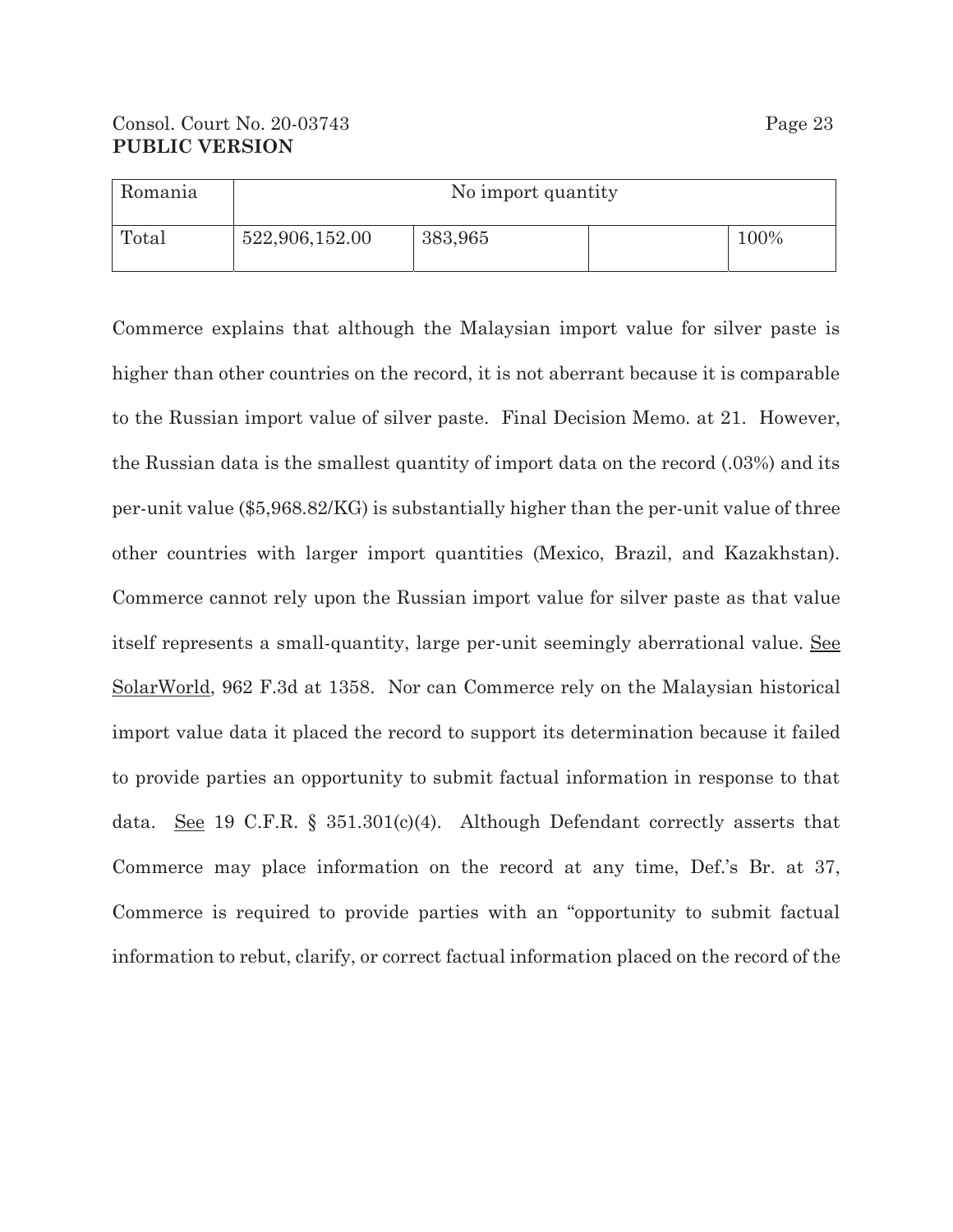proceeding by [Commerce] by a date specified by the Secretary."18 19 C.F.R. § 351.301(c)(4). Commerce placed the historical import value data on the record after the record closed and did not reopen the record, denying the parties an opportunity to submit information to rebut, clarify, or correct the information.<sup>19</sup> See id. § 351.302(d) (explaining Commerce will reject untimely filed information); Id. Appendix IV to Part 351. If Commerce wishes to continue using the historical import value data on remand, it can reopen the record for parties to place additional information on the record rebutting, clarifying, or correcting the historical import

<sup>18</sup> Risen argues it was improper for Commerce to place the historical import value data on the record. Risen's Br. at 19–20. Risen is incorrect. See 19 C.F.R.  $§ 351.301(c)(4).$ 

<sup>19 19</sup> C.F.R. Appendix IV to Part 351 provides the approximate deadlines for parties in antidumping administrative reviews; however, the actual deadline for a review segment may be set by the Secretary. 19 C.F.R. Appendix IV to Part 351 at n.1. Commerce required parties to place surrogate value information on the record for consideration in the Preliminary Results by September 9, 2019 and rebuttal comments by September 16, 2019. Surrogate Value Memo. at 2. Commerce placed the historical Malaysian silver paste import values on the record in conjunction with the Preliminary Results on January 31, 2020 and did not reopen the record for the submission of additional factual information. See Factor Valuation Memo. at Att. I, PR 426 bar code 3939852-01 (Jan. 31, 2020). Contrary to Defendant's argument, in this case, the interested parties could not have adequately responded to the historical Malaysian import value data placed on the record by Commerce in their agency briefs unless Commerce reopened the record and allowed parties to place rebuttal information on the record to aid in their response.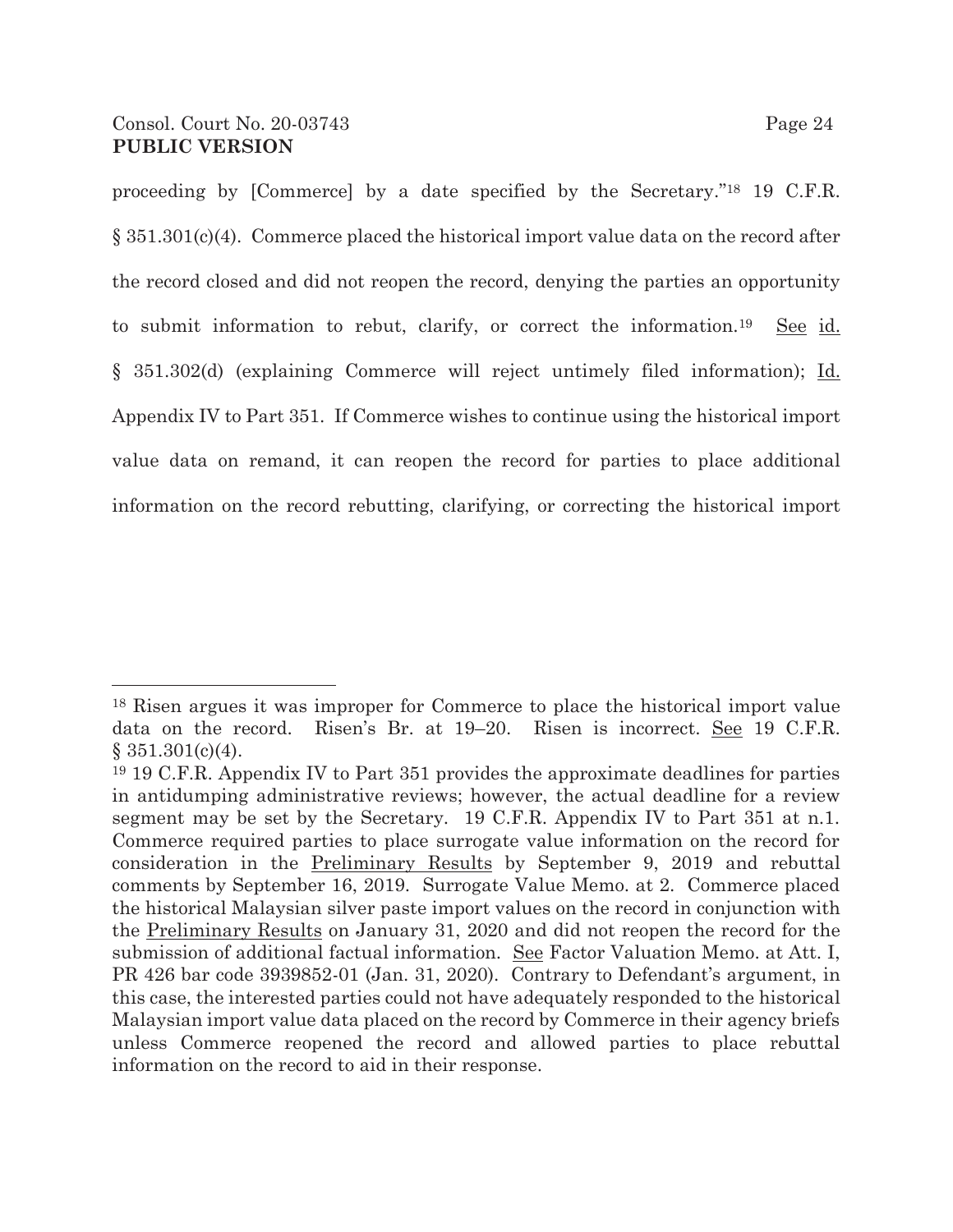value data placed on the record by Commerce, consistent with its regulation.20 Id.  $§ 351.301(c)(4).$ 

Commerce also fails to provide a sufficient justification for its conclusion that the Malaysian import value for silver paste is reliable in light of detracting evidence that the value is not reflective of the commercial reality of solar cell and module production. Commerce's "surrogate value must be as representative of the situation in the NME country as is feasible" and result in a dumping margin as accurate as possible. Nation Ford Chem. Co. v. United States, 166 F.3d 1373, 1377 (Fed. Cir. 1999) (quoting Nation Ford Chem. Co. v. United States, 21 C.I.T. 1371, 1375–76 (1997). Plaintiffs placed several benchmark metrics on the record which they argue demonstrate that the Malaysian import value for silver paste is inconsistent with import values from other market economies. See Trina's Section D Questionnaire Appendix XII Resp. at Ex. D-6, PD 157–158 CD 112–132 bar codes 3855927-01,-02, 3855903-01–17, 3856027-01–04 (July 1, 2019) ("Trina's DQR") (providing information on Trina's market economy purchases of silver paste during the period of review);21 NREL Report at 37; Risen's SV Rebuttal at Ex. SVR-2 (the Turkish import value for

<sup>20</sup> In relying on the Malaysian historical import value for silver paste, Commerce also fails to address the possibility that when compared to other countries, the Malaysian import value for silver paste is regularly aberrant. On remand, if Commerce wishes to continue to rely on the Malaysian import value to value silver paste, it should explain why the historical and present Malaysian import value data are not regularly aberrant when compared to other countries on the record.

<sup>&</sup>lt;sup>21</sup> Trina purchased  $\llbracket$   $\rrbracket$  KG of silver paste at a price of  $\llbracket$   $\rrbracket$  USD/KG. Trina's DQR at Ex. D-6.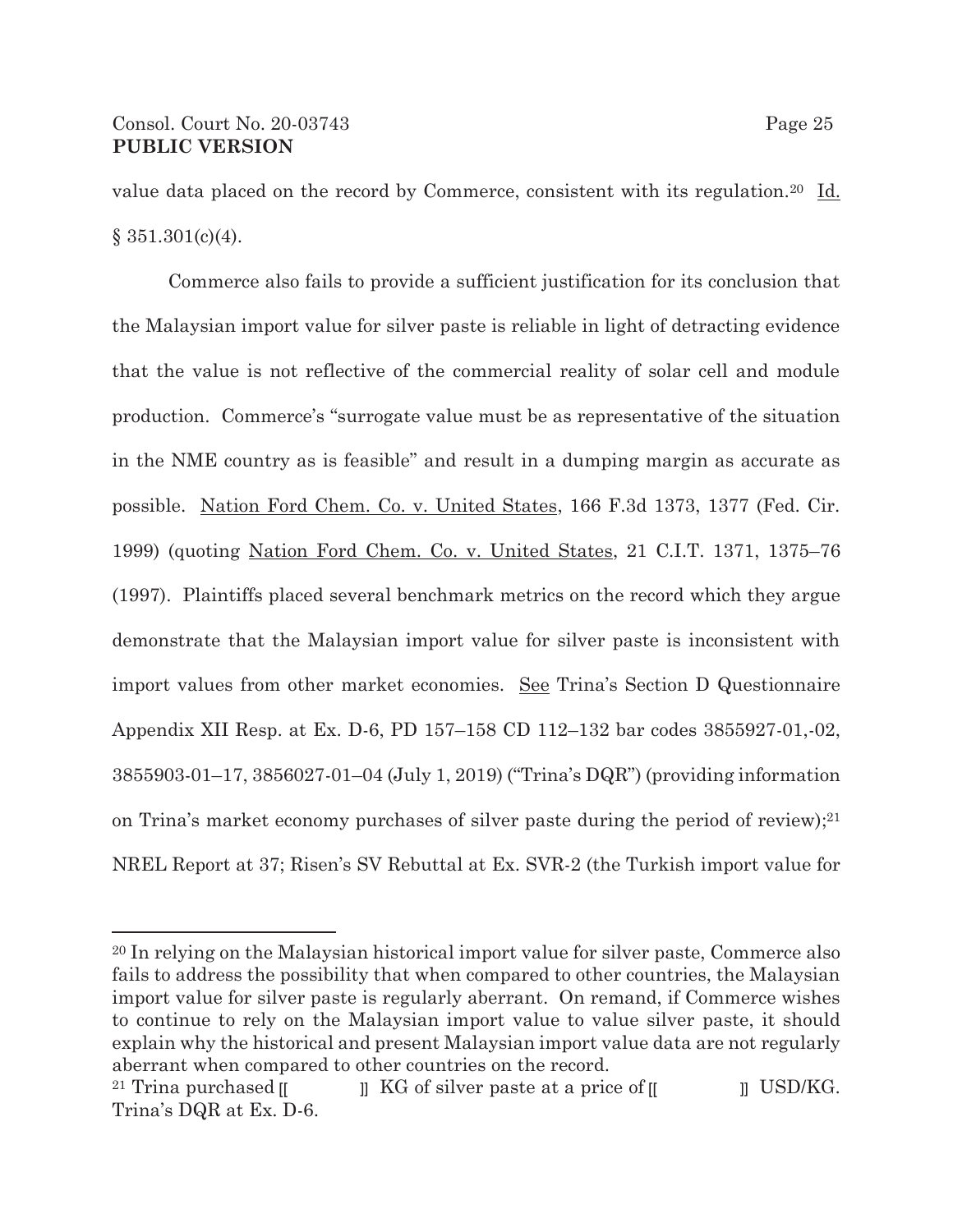## Consol. Court No. 20-03743 Page 26 **PUBLIC VERSION**

the period of review is \$214.76 USD/KG and the Bulgarian import value for the period of review is \$390.27 USD/KG) (collectively, "Benchmark Data"). Commerce explains why it declines to value silver paste using each of the benchmark data sets on the record but it does not explain why, when considered collectively, these benchmark data sets do not indicate the Malaysian import value for silver paste is unreliable.<sup>22</sup> See Final Decision Memo. at 22–23.

Furthermore, Commerce's rationale for rejecting the NREL Report benchmark data for silver paste is not supported by substantial evidence. The NREL Report demonstrates that the screen-printing of silver and aluminum paste ("metallization") cost for monocrystalline PERC cell fabrication in urban China accounts for 24% of the total cost for cell conversion, or  $$0.015 \pm $0.002$  watt. Id. Metallization costs range from \$0.013 and \$0.049 across all solar cells studied by the NREL Report. Id. at 37. The silver paste costs using Malaysian data are multiples higher than the combined metallization costs reflected in the NREL report.23 Commerce explains it declined to rely on the NREL Report to assess the reasonableness of the Malaysian import value

<sup>22</sup> Excluding the Malaysian and Russian import values for silver paste, the remaining import values of silver paste on the record range from \$54.56 (Brazil) to \$792.84 (Thailand). Benchmark Data; Final Decision Memo. at 22 n.91.

<sup>23</sup> Using the Malaysian import value for silver paste, Commerce calculated Risen's and Trina's silver paste costs at  $\llbracket$   $\rrbracket$  and  $\llbracket$   $\rrbracket$  per watt respectively. Risen's  $\lbrack$   $\lbrack$  and  $\lbrack$ 

Br. at 13; Trina's Br. at 22; see also Amended Final Analysis Memorandum-Trina, PD 502 CD 494–496 bar code (Dec. 2, 2020). The silver paste cost accounts for

<sup>[</sup>  $\Box$  ]] of Risen's manufacturing costs and  $\Box$   $\Box$  of Trina's material costs. Risen's Br. at 13; Trina's Br. at 24.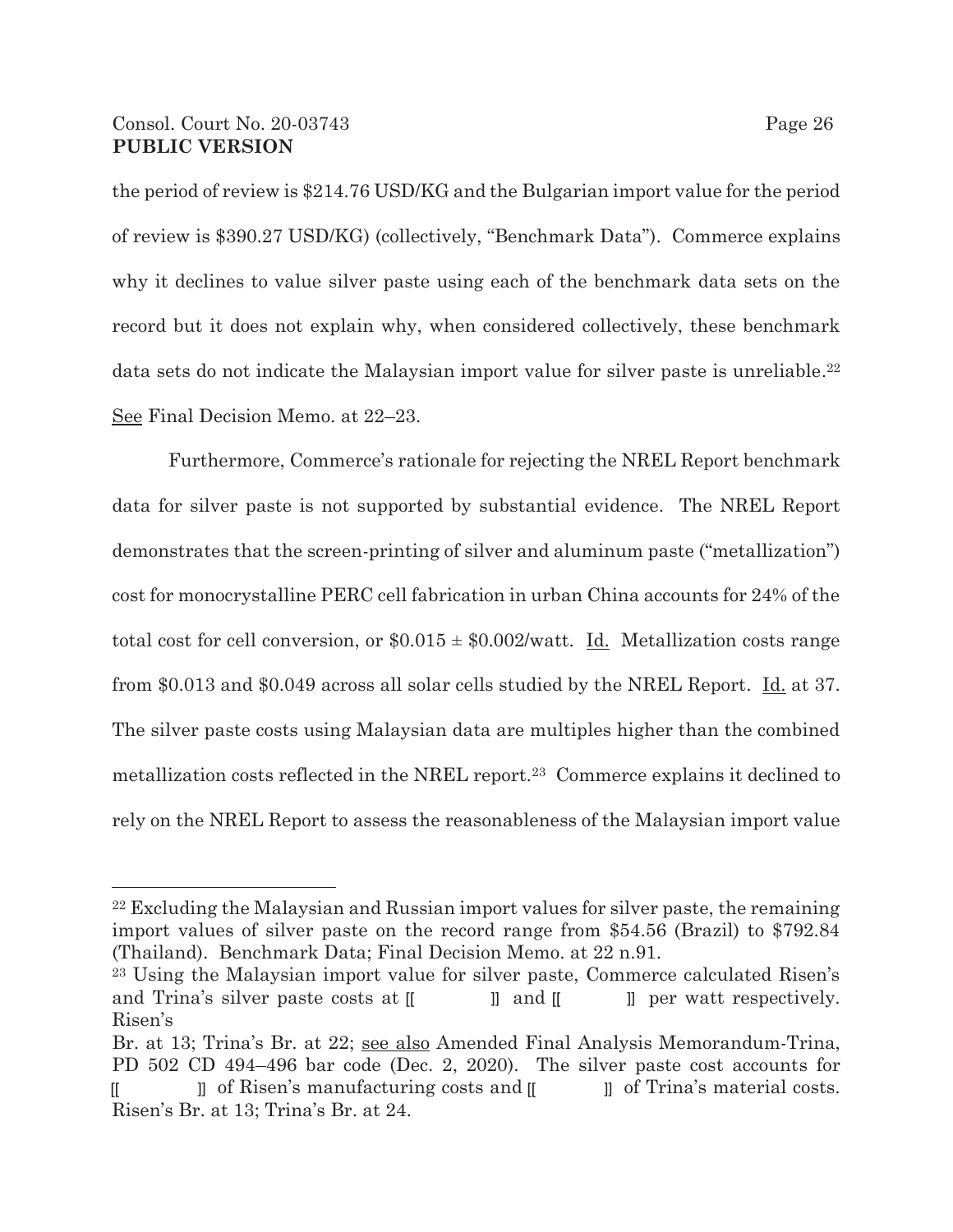for silver paste because the NREL Report "groups the silver paste costs with many other costs." Final Decision Memo. at 23. However, the NREL Report combines the cost of silver paste with one other cost: the cost of aluminum paste.24 NREL Report at 26. Combining the cost of silver and aluminum paste leads to a cost greater than the cost of silver paste alone, resulting in an overestimation of the cost of silver paste in the NREL Report. See Oral Argument at 32:30–35:45; see also Risen's Br. at 11– 15; NREL Report at 5–6 (explaining variable costs are calculated based on standard accounting practices). The court cannot discern why Commerce believed that it was reasonable to disregard the NREL Report's metallization cost as a benchmark if the benchmark overestimates the value of silver paste, and the values used by Commerce are multiples higher than the NREL Report's value.

Finally, Commerce fails to address Risen's argument that its reliance on Malaysia HTS 7115.90.10.00 covering other articles or catalysts of gold or silver is improper because it is not specific to silver paste. In its agency brief, Risen argued that Malaysia HTS 7115.90.10.00 is not a reasonable classification for silver paste because it is too broad. Risen's Admin. Br. at 3. Commerce does not address this argument in the Final Decision Memo. On remand, if Commerce wishes to continue

<sup>24</sup> The NREL Report and record evidence show that silver paste accounts for a majority of the combined cost of silver and aluminum pastes. See NREL Report at 26 (77% of the metallization costs for monocrystalline PERC cell fabrication in urban China is due to silver paste and 23% is due to aluminum paste); see also Risen's Admin Br. at 14–15; Risen's Br. at 13–14.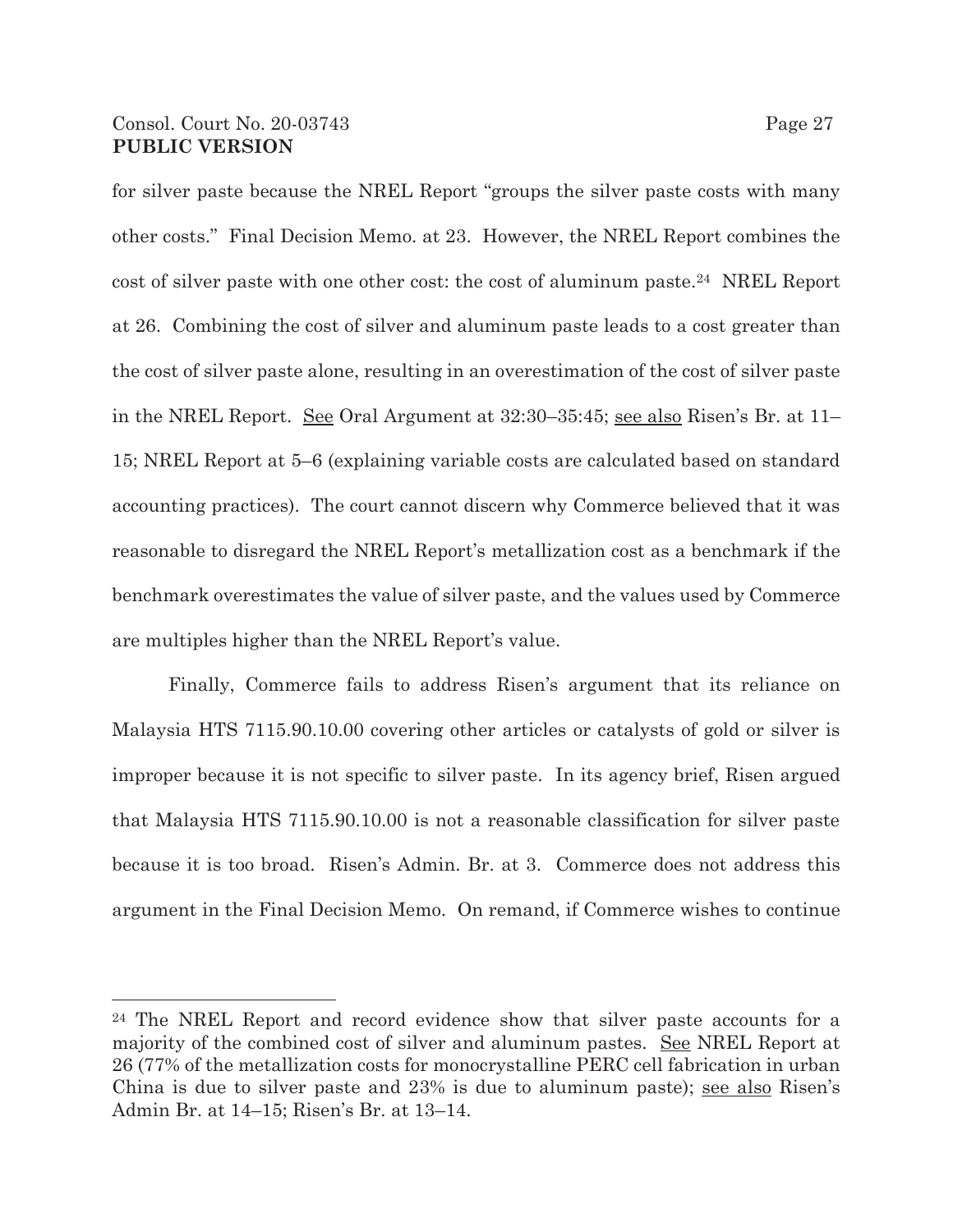### Consol. Court No. 20-03743 Page 28 **PUBLIC VERSION**

to rely on the Malaysian import value for silver paste, Commerce should explain why its decision to do so is reasonable in light of Risen's specificity argument.

### **B. Backsheet and Ethyl Vinyl Acetate**

Risen argues that Commerce's choice of Malaysia HTS classifications to value its backsheet and EVA inputs are not supported by substantial evidence because Commerce based its choice in both instances on an "unsubstantiated difference between the flexibility of a 'film' or a 'sheet.'" Risen's Br. at 32–35. Risen also argues that these determinations are arbitrary because they deviate from Commerce's prior treatment of identical inputs without an adequate explanation. Id. Defendant argues that Commerce's determinations are supported by substantial evidence and not arbitrary because Commerce based its determinations on the inputs, Risen's descriptions, and the available HTS subheadings. Def.'s Br. at 27–28. For the following reasons, Commerce's valuations for backsheet and EVA are remanded for reconsideration or additional explanation consistent with this opinion.

Substantial evidence is "such relevant evidence as a reasonable mind might accept as adequate to support a conclusion." Universal Camera Corp., 340 U.S. at 477 (quoting Consol. Edison Co., 305 U.S. at 229). "The substantiality of evidence must take into account whatever in the record fairly detracts from its weight." Id. at 488. In providing its explanation, Commerce must articulate a "rational connection between the facts found and the choice made." Burlington, 371 U.S. at 168. An agency's decision is arbitrary when, inter alia, it deviates from an established practice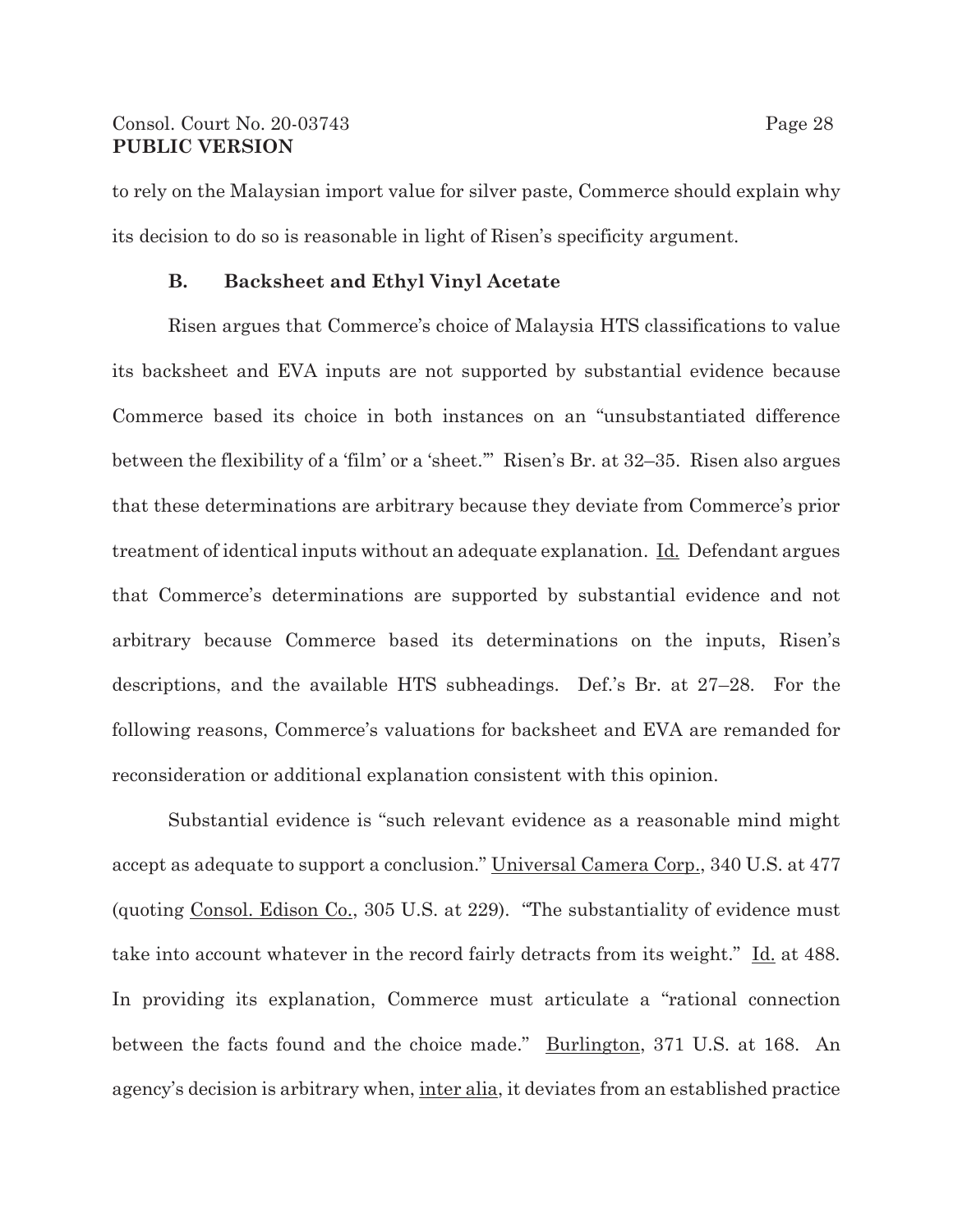# Consol. Court No. 20-03743 Page 29 **PUBLIC VERSION**

followed in similar circumstances and does not provide a reasonable explanation for the deviation. See Consol. Bearings Co., 348 F.3d at 1007; see also SKF USA Inc, 263 F.3d at 1382.

 Commerce's use of Malaysia HTS 3920.62.1000 to value Risen's backsheet is arbitrary and not supported by substantial evidence. Commerce values Risen's backsheet using Malaysia HTS 3920.62.1000 covering Poly(Ethylene Terephthalate): Plates And Sheets. Final Decision Memo. at 46. In support of its determination, Commerce explains that the purpose of backsheet is "to protect solar cells in a solar module." Id. Since film is a "lighter, less rigid product than plates and sheets" treating Risen's backsheet as a film is improper because film is not protective. Id. Risen placed evidence on the record demonstrating that its backsheet input is thin and flexible.25 Risen's Section D Resp. at Ex. D-36, PD 160 CD 134 bar codes 3856982- 01, 3856915-14 (July 3, 2019) ("Risen's Section D Resp."). Commerce does not address the evidence placed on the record by Risen or explain why its determination is reasonable in light of the evidence showing that Risen's backsheet satisfies Commerce's definition of film. To the extent that Commerce wishes to continue valuing Risen's backsheet using Malaysia HTS 3920.62.1000, Commerce should address the record evidence detracting from its determination.

<sup>25</sup> Risen's backsheet is mm thick and sold in rolls. Risen's Section D Resp. at Ex. D-36, PD 160 CD 134 bar codes 3856982-01, 3856915-14 (July 3, 2019).  $^{25}$  Risen's backsheet is  $\mathbb I$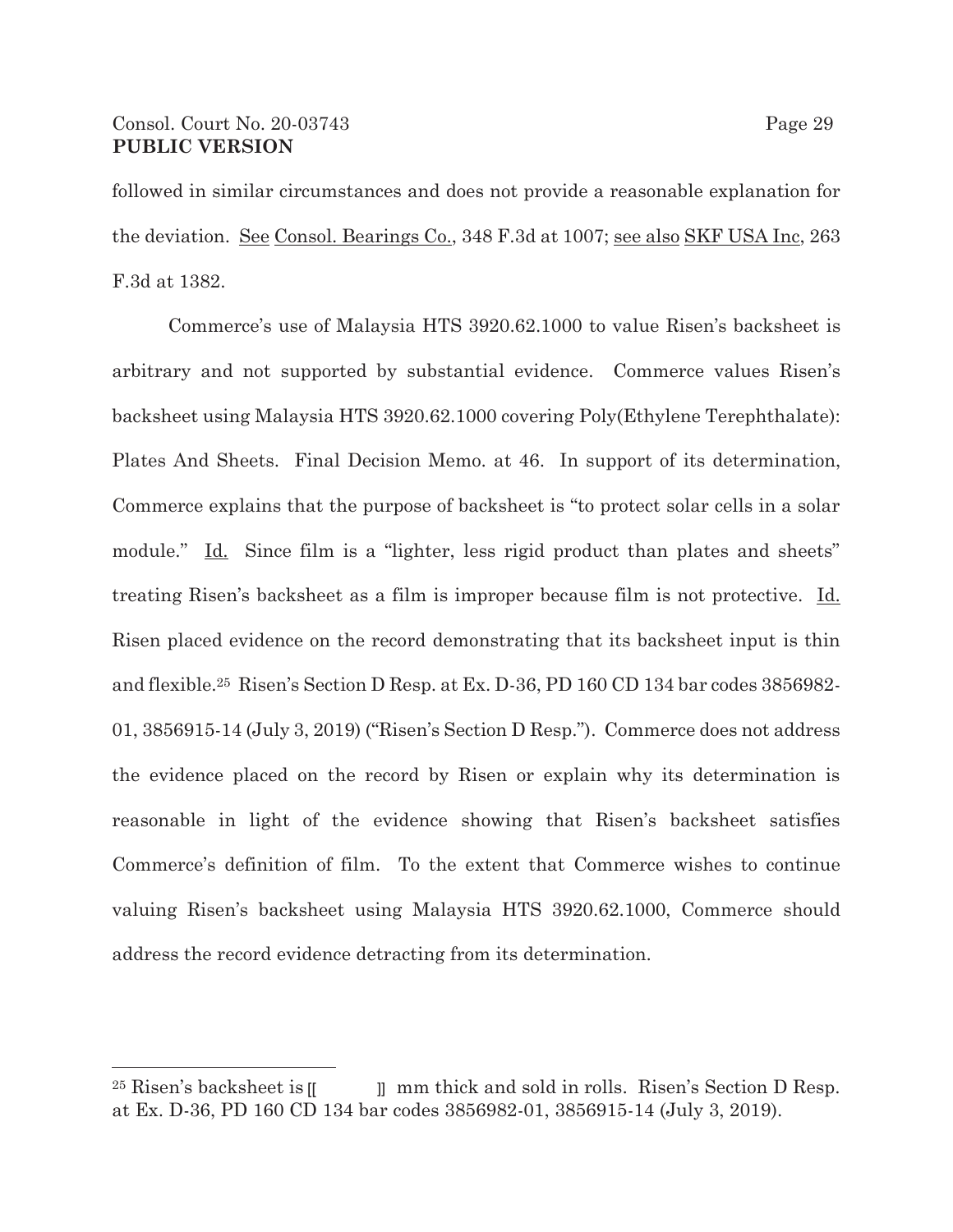### Consol. Court No. 20-03743 Page 30 **PUBLIC VERSION**

 Commerce's determination is also arbitrary. Risen proffered evidence that Commerce has historically valued backsheet under HTS classifications comparable to Malaysia HTS 3920.62.9000 covering Of Poly(Ethylene Terephthalate): Other Than Plates And Sheets and that Risen's backsheet is the same as the backsheet used by respondents in past reviews. Risen Final Surrogate Value Submission–Part I at Ex. SV2-7, PD 365 bar code 3926048-03 (Jan. 1, 2020) ("Risen's Final SVs Part I"). Commerce addresses Risen's argument in passing, stating "Risen's reference to a prior SV selection does not outweigh the record evidence showing that the input is a sheet," Final Decision Memo. at 46, yet Commerce does not explain how the record as a whole supports its determination that backsheet is a sheet. Absent an explanation for Commerce's deviation from its historical treatment of backsheet, Commerce's determination is arbitrary. If Commerce wishes to continue valuing backsheet using Malaysia HTS 3920.62.1000 on remand, it should explain its departure from its historical treatment.

 Commerce fails to support its valuation of Risen's EVA with substantial evidence. Commerce values Risen's EVA input using Malaysia HTS 3920.10.1900 covering Polymers of Ethylene: Plates And Sheets: Other Than Rigid. In support of this determination Commerce explains that it considers Risen's EVA a sheet rather than a film because it is over .5mm thick and sheets and plates are thicker and more rigid than film. Id. Commerce's explanation fails to address record evidence submitted by Risen demonstrating that the product is flexible and described as a film.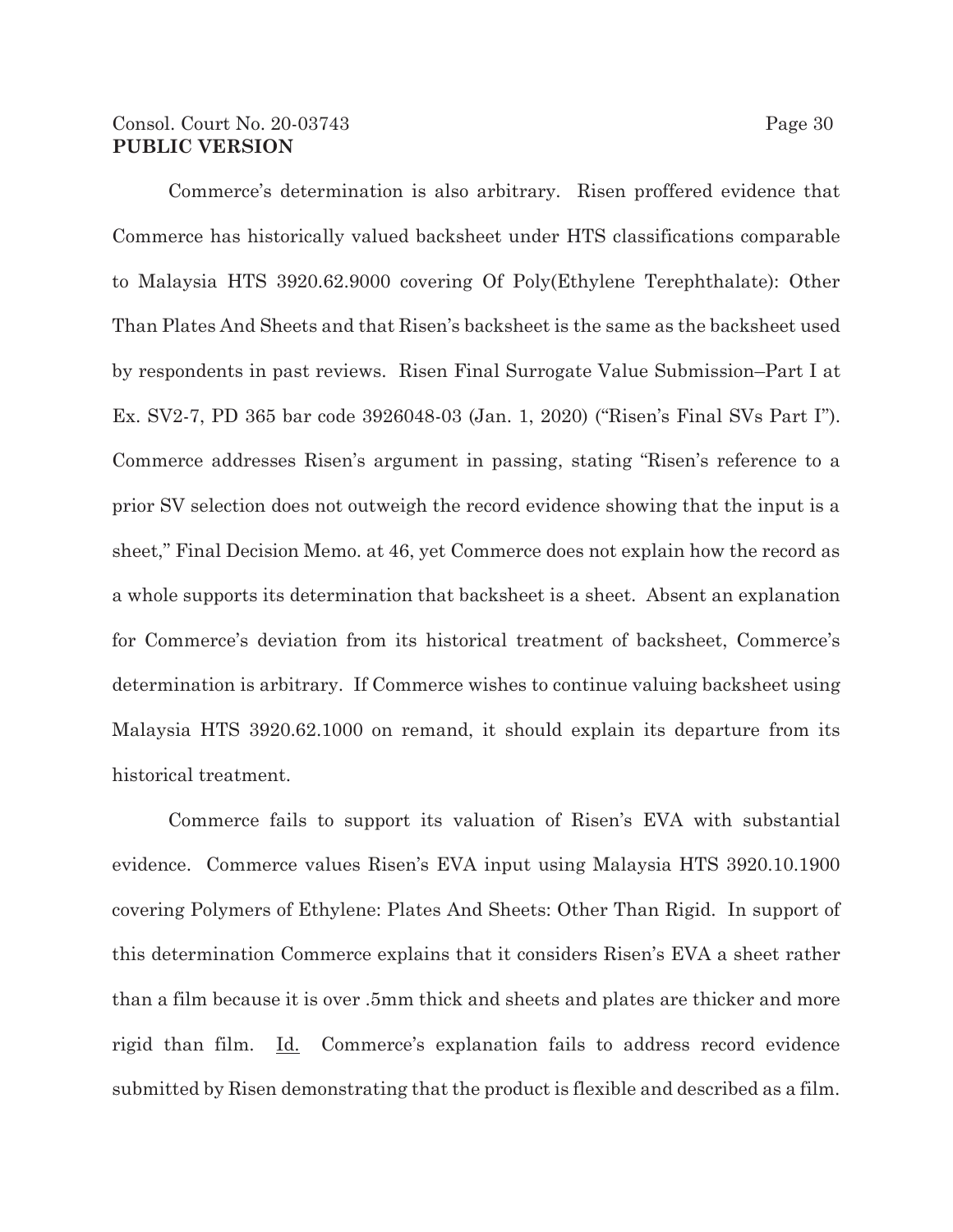Risen Final Surrogate Value Submission–Part II at Ex. SV2-12 PD 374, CD 412 barcodes 3926074-01, 3926060-01 (Jan. 2, 2020) ("Risen's Final SVs Part II"). On remand, if Commerce wishes to continue valuing Risen's EVA using Malaysia HTS 3920.10.1900, it should address the evidence detracting from its determination and explain its departure from its historical treatment of EVA.26 See Risen Final SVs Part I at Ex. SV 2-7.

### **III. Surrogate Financial Ratios**

Although Commerce's reasoning could be clearer, its surrogate financial ratio calculations are supported by substantial evidence, consistent with its practice, and do not double count labor and energy costs. Plaintiffs argue that the proportion of Hanwha's cost of sales currently allocated to materials, labor, and energy ("MLE") only includes costs for raw materials. Risen's Br. at 28–30. Therefore, Commerce's allocation of the remaining cost of sales amount to overhead rather than to MLE costs fails to allocate any line item costs for labor and energy to the MLE costs, inflating overhead expenses and distorting the overhead ratio. Id. at 30–32. Plaintiffs argue that Commerce's allocation to overhead is contrary to Commerce's practice and the financial statement notes accompanying Hanwha's financial statement. Id. Further they argue, as a result of Commerce's allocations, Commerce double counts energy

<sup>26</sup> Defendant provides several reasons supporting Commerce's deviation from its historical treatment of backsheet and EVA in its brief. Def.'s Br. at 30–32. Those reasons are absent from Commerce's Final Decision Memo., see Final Decision Memo. at 46, and the court will not rely on them.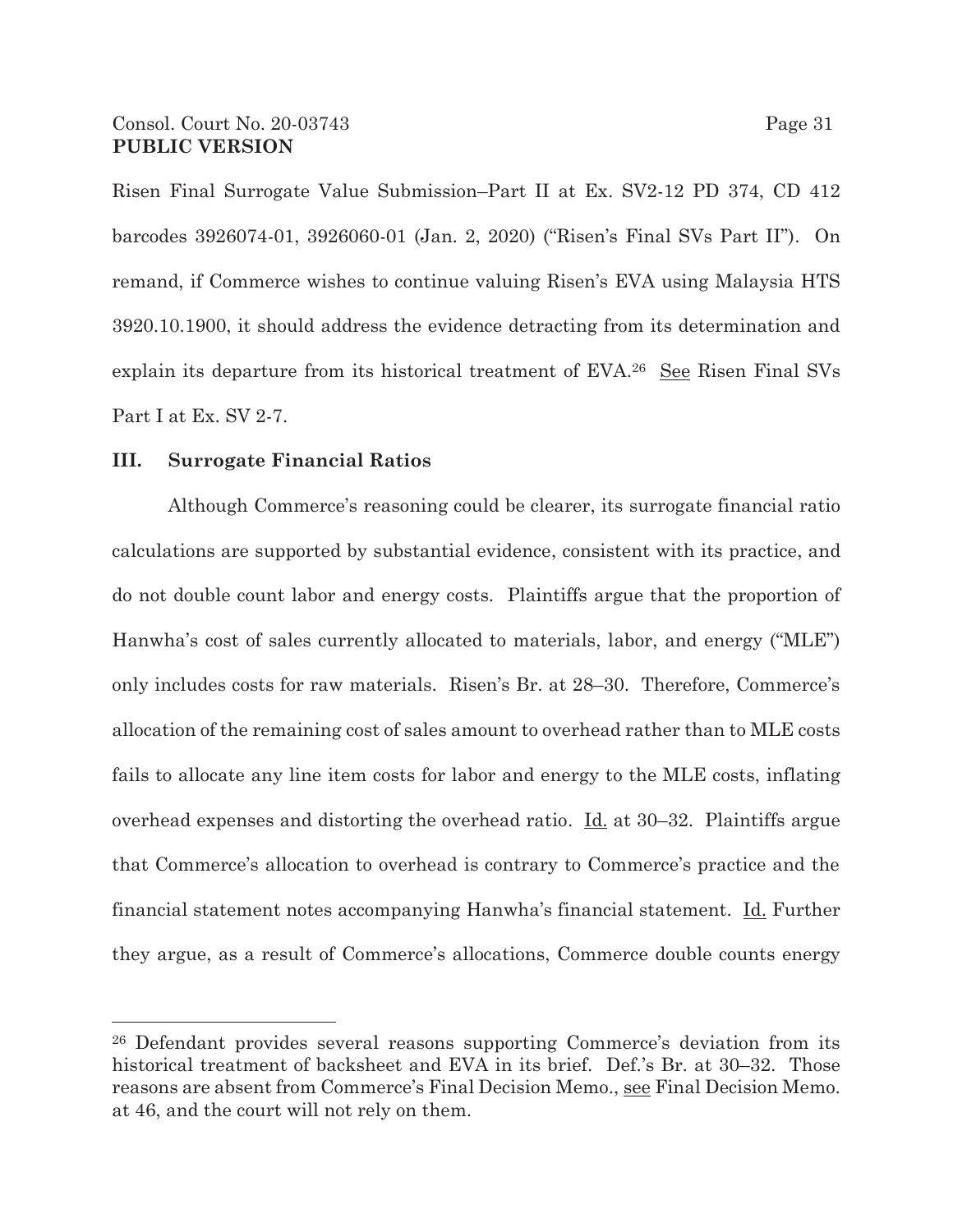## Consol. Court No. 20-03743 Page 32 **PUBLIC VERSION**

and labor costs by including labor and energy costs in both the numerator of the overhead ratio and as separate factors of production.  $\underline{Id}$ , at 30–32. Defendant argues that Commerce's surrogate ratio calculations are consistent with the notes of the financial statement and that Commerce's MLE costs include both labor and energy costs. Def.'s Br. at 39–43. Defendant further contends that Commerce enjoys broad discretion to select its methodology to calculate surrogate financial ratios and Plaintiffs have failed to demonstrate that Commerce has a consistent practice of excluding energy and labor costs from the factors of production under these circumstances. Def.'s Br. at 43. For the following reasons, Commerce's surrogate ratio calculations are sustained.

In antidumping investigations and reviews involving NME countries Commerce determines "the normal value of subject merchandise on the basis of the value of the factors of production utilized in producing merchandise and to which shall be added an amount for general expenses and profit plus the cost of containers, coverings, and other expenses." 19 U.S.C. § 1677b(c)(1)(B). "[T]he factors of production utilized in producing merchandise include, but are not limited to— (A) hours of labor required, (B) quantities of raw materials employed, (C) amounts of energy and other utilities consumed, and (D) representative capital cost, including depreciation." Id.  $\S 1677b(c)(3)$ . For the purpose of determining the normal value of subject merchandise, "the Secretary normally will use non-proprietary information gathered from producers of identical or comparable merchandise in the surrogate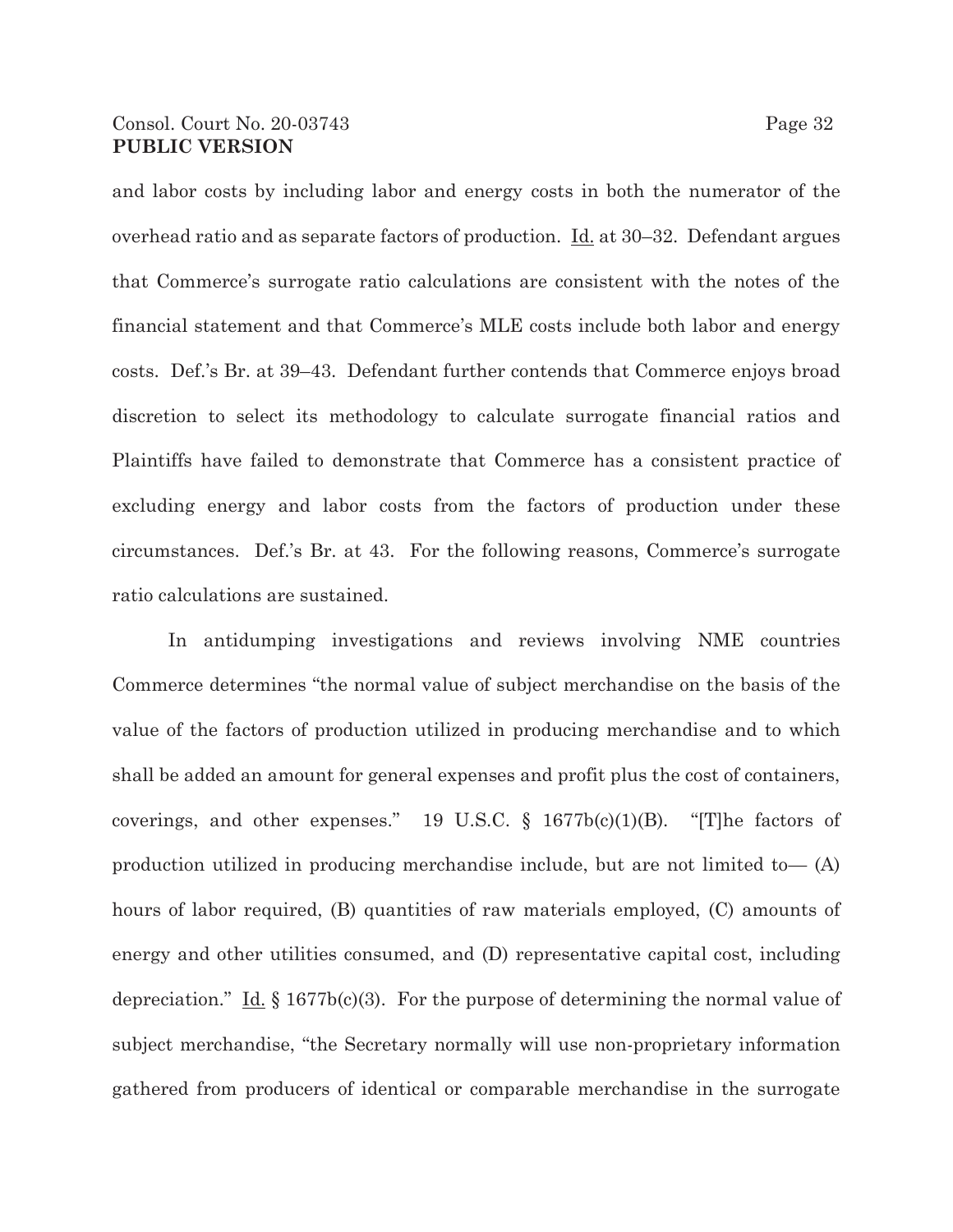## Consol. Court No. 20-03743 Page 33 **PUBLIC VERSION**

country" when calculating the manufacturing overhead, general expenses, and profit amounts. 19 C.F.R. § 351.408(c)(4).

Here, Commerce uses solar cell and module producer Hanwha's financial statement to value general expenses, profit, and representative capital costs using surrogate financial ratios. See Final Decision Memo. at 47–49. Commerce uses manufacturing, labor, and energy ("MLE") costs as part of the denominator in its calculation of the overhead ratio, the sales, general, and administrative costs ("SG&A") ratio, and the profit ratio.<sup>27</sup> Id. Commerce explains that it is relying on the total inventories cost identified in Note 17 of the financial statement to calculate MLE. Id. Note 17 identifies the total inventories cost as "RM 1.648 million (2017: RM2,142 million)."28 See Risen Final Surrogate Value Submission–Part I at Ex. SV2- 8 at 51, PD 365 bar code 3926048-03 (Jan. 1, 2020) ("Hanwha Financial Statement"); Final Decision Memo. at 47–48. Commerce points to the language in Note 2.12 explaining that it relied in part on the valuation of finished inventory and work-inprogress inventory as evidence that labor and energy costs are included in the

<sup>&</sup>lt;sup>27</sup> Commerce calculates the overhead ratio as overhead costs/(MLE  $+$  change in inventory). It calculates the SG&A ratio as total  $SG&A/(total MLE-traded goods +$ manufacturing overhead). Final Decision Memo. at 49. The profit ratio is profit/(MLE + manufacturing overhead – change in finished goods + SG&A). Id. 28 In the preliminary results, Commerce constructed Hanwha's MLE cost by reducing the entire amount of the cost of sales line of Hanwha's Financial Statement by the deductions listed in Note 9 of Hanwha's financial statements to arrive at a raw materials cost. Final Decision Memo. at 47. Commerce then added labor and energy costs. Id. Commerce explains that its preliminary MLE cost failed to take Note 2.12 and Note 17 from Hanwha's financial statement into account. Id.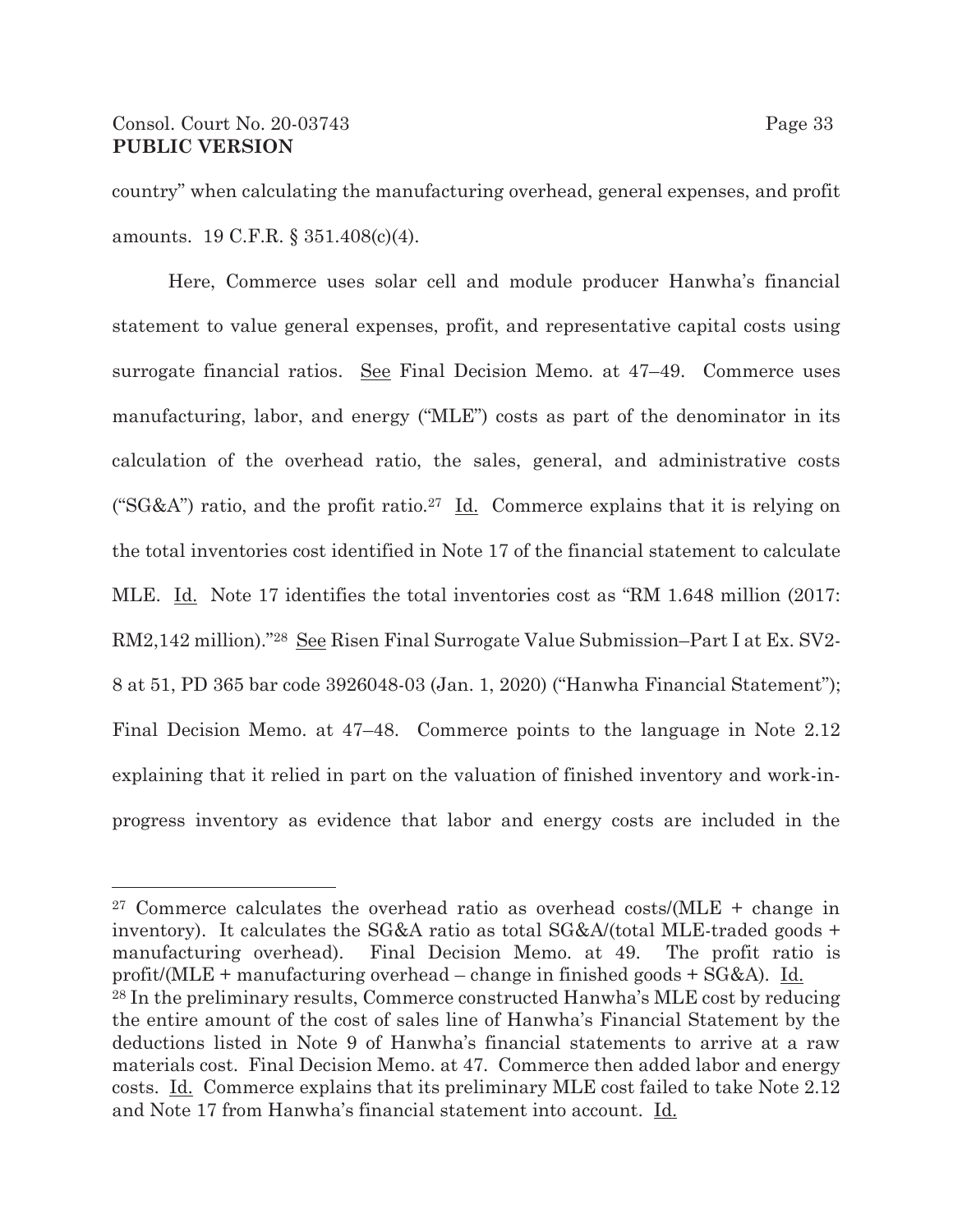valuation of these inventories. Id. at 47; Ministerial Error Memo. at 5. Commerce's reliance is reasonable because Hanwha's financial statement indicates that it is prepared in accordance with International Financial Reporting Standards ("IFRS").29 See Hanwha Financial Statement at 16 ("The financial statements . . . have been prepared in accordance with Malaysian Financial Reporting Standards ("MFRS"), [IFRS] and the Companies Act 2016 in Malaysia"). IFRS Standard IAS 230 requires that IFRS-compliant financial statements expense all variable costs in the cost of inventory. International Financial Reporting Standards Foundation, IAS 2 Inventories, About, https://www.ifrs.org/issued-standards/list-of-standards/ias-2 inventories/ (last accessed Mar. 30, 2022).31 Thus, the court can reasonably discern from Commerce's citation to both Notes 2.12 and 17 that Commerce believes that because Hanwha's financial statement is compliant with IFRS, it must include labor

<sup>29</sup> IFRS "is a not-for-profit international organization responsible for developing a single set of high-quality accounting and sustainability disclosure standards" ("IFRS Standards" or "IFRS Standard") to promote transparency, accountability and efficiency in global financial markets. International Financial Reporting Standards Foundation, About Us, https://www.ifrs.org/about-us/ (last accessed Mar. 30, 2022).

<sup>30 &</sup>quot;IAS 2 provides guidance for determining the cost of inventories and the subsequent recognition of the cost as an expense. . . . The cost of inventories includes all costs of purchase, costs of conversion (direct labour and production overhead) and other costs incurred in bringing the inventories to their present location and condition." International Financial Reporting Standards Foundation, IAS 2 Inventories, About, https://www.ifrs.org/issued-standards/list-of-standards/ias-2-inventories/ (last accessed Mar. 30, 2022).

<sup>31</sup> Commerce selected Hanwha's financial statement in part because it had been audited. Prelim. Decision Memo. at 27–28. The audit confirmed that Hanwha's financial statement complied with IFRS Standards. Hanwha Financial Statement at 6.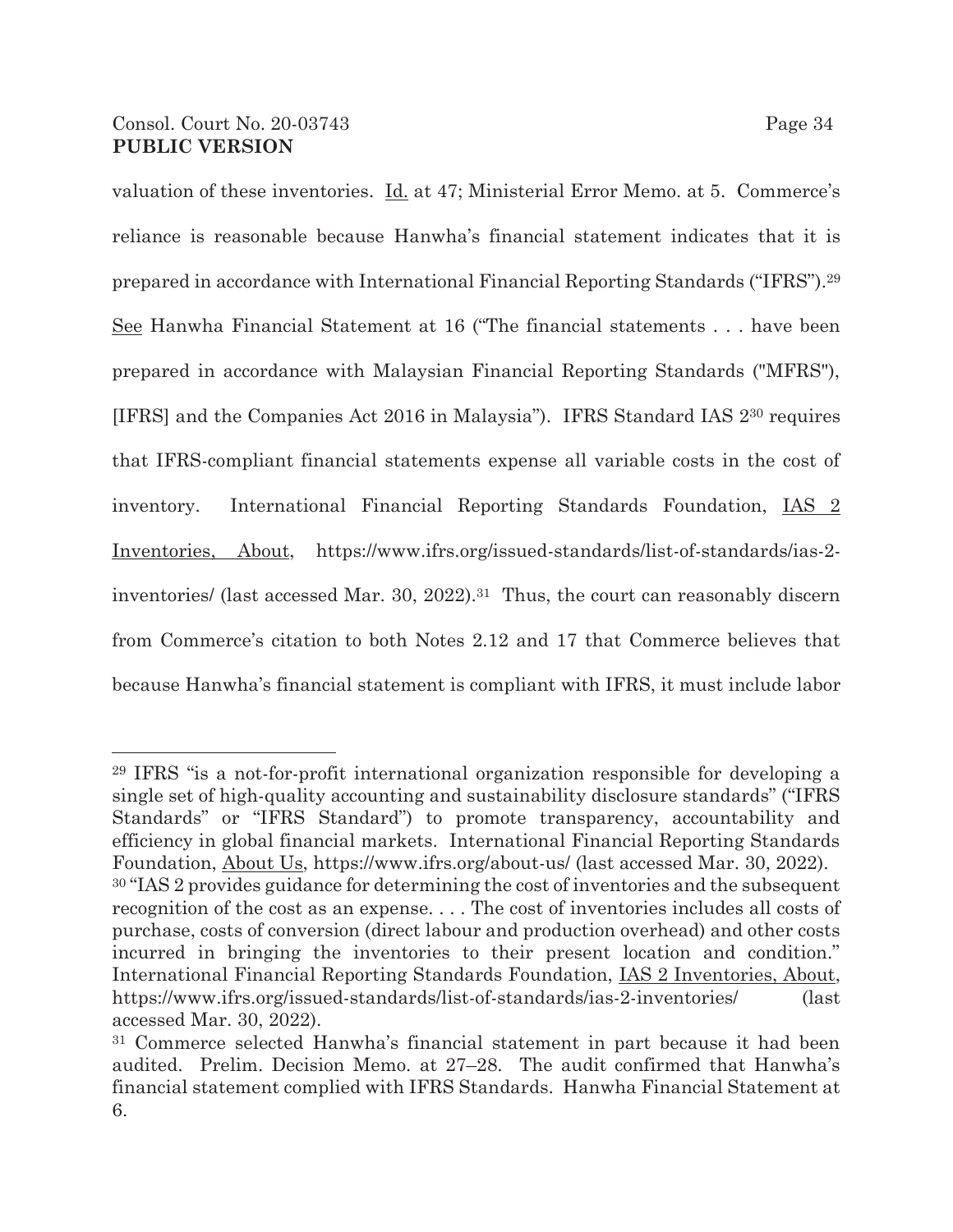and energy costs in inventories cost.<sup>32</sup> IAS 2; <u>see</u> Final Decision Memo. at 47–48; compare IAS 2 with Hanwha Financial Statement at 29 (significant linguistic overlap). After determining that the inventories cost included MLE costs, Commerce reduced the inventories cost by the change in finished goods inventories, isolating the MLE costs and included them as part of the denominator of the surrogate financial ratios.33 Final Decision Memo. at 48. Having accounted for MLE, depreciation, and the change in finished goods balance, Commerce reasonably allocated the remaining amount of the cost of sales balance to overhead.

Plaintiffs argue that Commerce double counts labor and energy costs by including labor and energy costs in the overhead ratio's numerator and separately valuing labor and energy as factors of production when calculating normal value. Risen's Br. at 30–32. Plaintiffs contend that when energy or labor costs are not specifically broken out in the financial statement and assigned to the MLE denominator, Commerce does not separately value labor and energy in the factors of production because they are accounted for in the numerator of the overhead financial

<sup>32</sup> Note 2.12 further explains Hanwha's calculation of costs associated with "bringing the inventories to their current location or condition," includes labor and energy costs. Hanwha Financial Statement at 29.

<sup>33</sup> To isolate the MLE costs for inventories produced and sold in 2018, Commerce reduced the inventories costs included in the cost of sales by the decrease in finished goods balance. See Final Decision Memo. at 48. The decrease in finished goods balance is the difference between the finished goods beginning balance (valued at both cost and net realizable value) and the finished goods ending balance (valued at both cost and net realizable value). See id. No party disputes the downward adjustment for finished goods.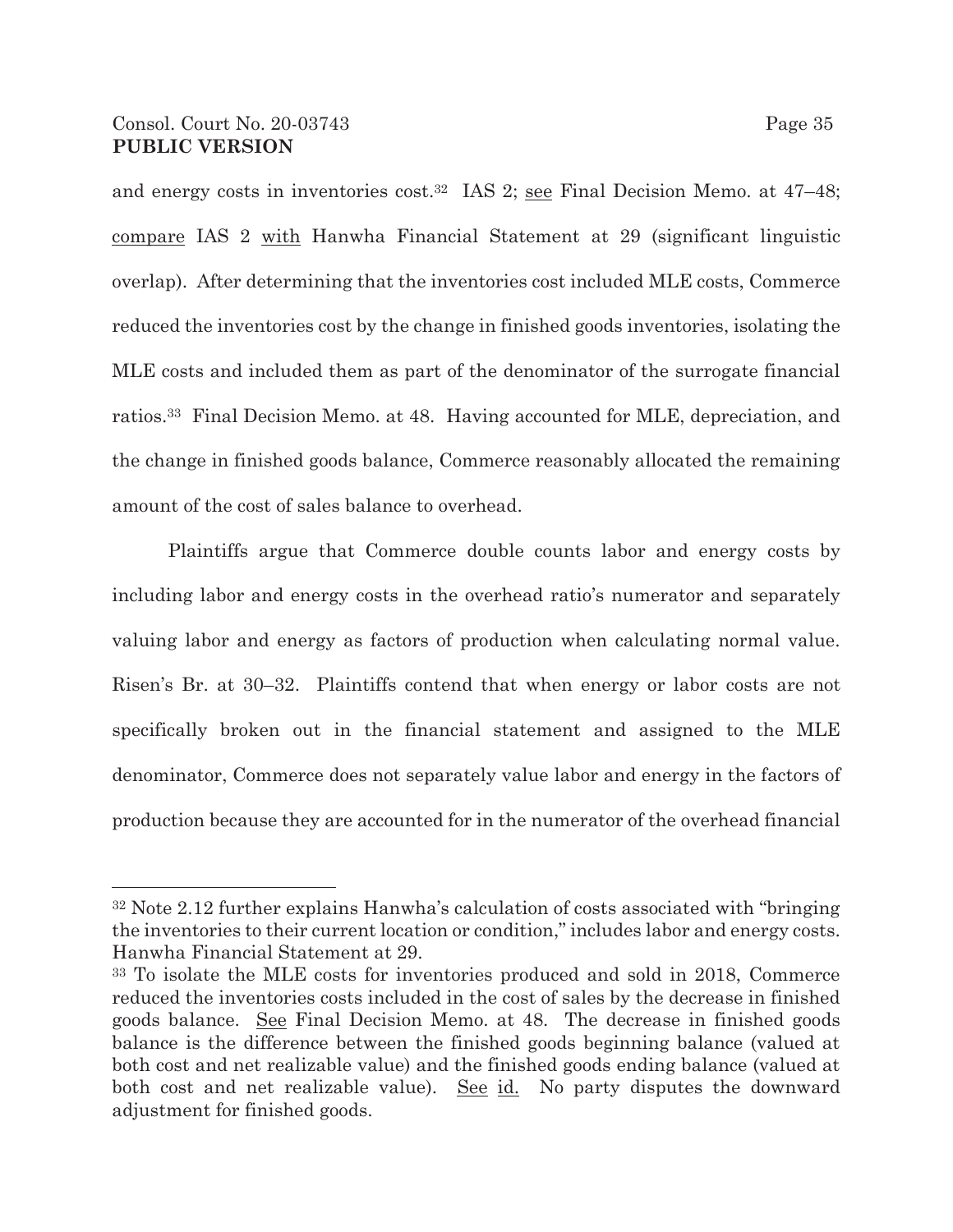ratio.34 Id. Yet Plaintiffs' argument assumes that Commerce did not isolate the labor and energy costs and account for them in the MLE denominator when calculating the surrogate financial ratios. However, Commerce explains that it isolates the labor and energy costs using the notes in Hanwha's Financial Statement and includes those costs in the surrogate ratios' denominator. Final Decision Memo. at 48; Ministerial Error Memo. at 5. Since Commerce isolates and removes the MLE costs from Hanwha's cost of sales before calculating the surrogate financial ratios, labor and energy costs are not included in total overhead and thus are not included in the

<sup>34</sup> Hand Trucks and Certain Parts Thereof From [China], 80 Fed. Reg. 33,246 (Dep't Commerce June 11, 2015) (Final Results of [ADD] Admin. Review and Rescission of Review in Part; 2012-2013) and accompanying Issues and Decision Memo. at 8, A-570-891, June 4, 2015, bar code 3282119-01 ("it is the Department's recent practice to set energy factors of production inputs to zero if there is not a separate line item for energy factors on the financial statements"); [Solar Cells from China], 83 Fed. Reg. 35,616 (Dep't Commerce July 27, 2018) (final results of [ADD] admin. review and final deter. of no shipments; 2015–2016) and accompanying Issues and Decision Memo. at 47, A-570-979, July 11, 2018, bar code 3729972-01 ("if Commerce valued a respondent's FOPs, including energy, and calculated financial ratios using energy costs (because they could not be removed from the surrogate company's expenses), it would be double counting energy expenses."); 1,1,1,2-Tetrafluroethane From [China], 79 Fed. Reg. 30,817 (Dep't Commerce May 29, 2014) ([ADD] investigation, prelim. deter. of sales at less than fair value, affirmative prelim. deter. of critical circumstances, in part, and postponement of final deter.) and accompanying Issues and Decision Memo. at 22, A-570-998, May 21, 2014, bar code 3203506-01 ("Here, we will not disregard energy or labor in the normal value calculation because, except for depreciation, all of Thai-Japan's cost of sales is treated as material, labor and energy in the surrogate financial ratio calculation, therefore, we are not double counting these expenses when we include energy and labor in our normal value calculation").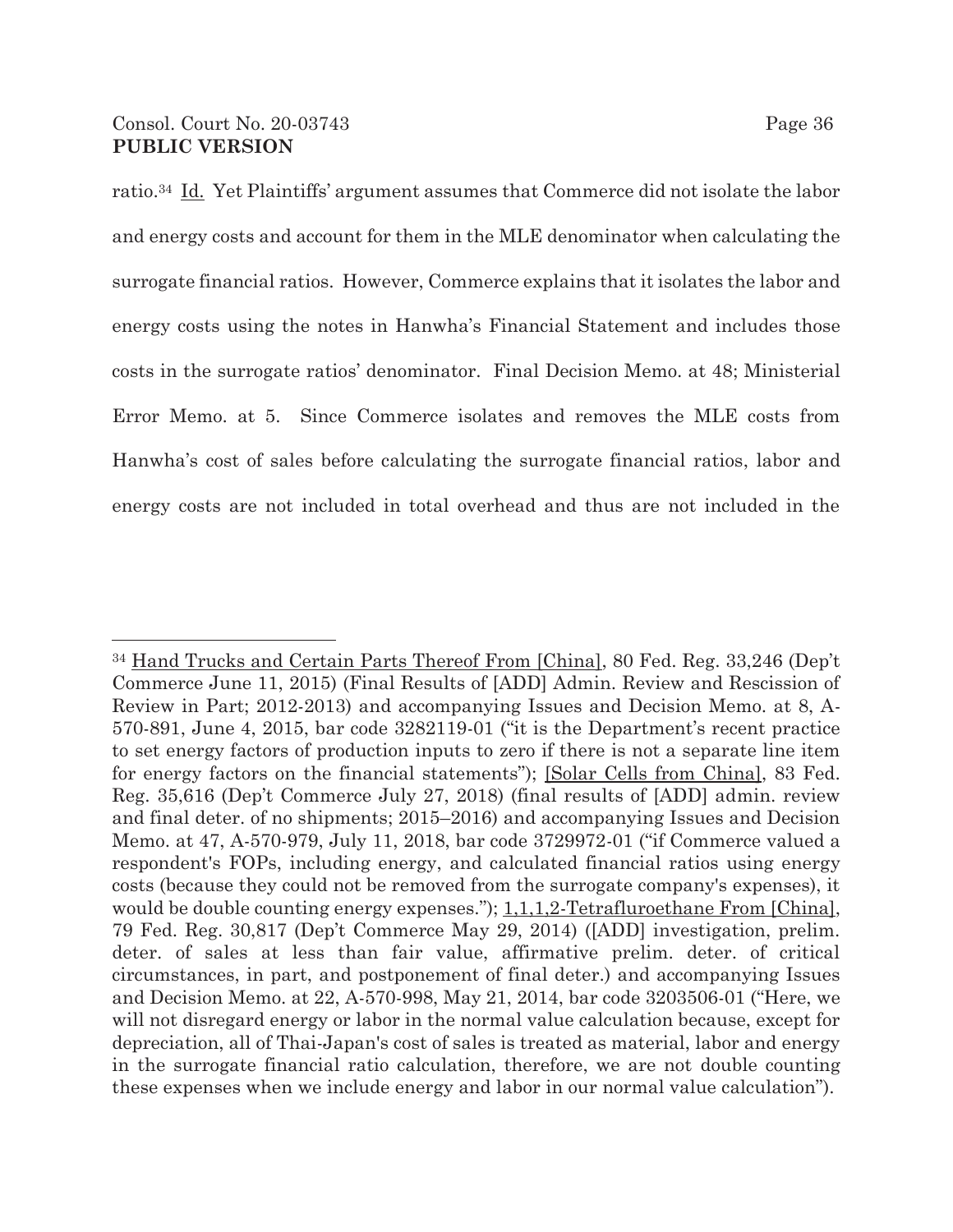## Consol. Court No. 20-03743 Page 37 **PUBLIC VERSION**

numerator of the overhead ratio.<sup>35</sup> Therefore, the inclusion of labor and energy costs in the factors of production does not double count the labor and energy costs and is consistent with the determinations cited by Plaintiffs.

### **IV. Application of Partial Adverse Facts Available**

Commerce's use of facts available with an adverse inference is unsupported by substantial evidence. Commerce fails to demonstrate that Risen and Trina did not cooperate to the best of their ability. Commerce also fails to demonstrate that Risen and Trina have leverage to induce the cooperation of their non-cooperative unaffiliated suppliers; the non-cooperative unaffiliated suppliers are evading their own duties by exporting subject merchandise through Risen and Trina; or using the highest factor of production consumption rates on the record results in an accurate dumping margin. Commerce's application of facts available with an adverse inference is remanded for reconsideration or additional explanation consistent with this opinion.

When Commerce is missing information necessary to make an ADD determination, it uses facts otherwise available to fill the gap in the record created

<sup>35</sup> Commerce calculates total overhead by subtracting total MLE costs from the cost of sales line from Hanwha's Financial Statement. Final Decision Memo. at 48. Commerce calculates the overhead ratio by dividing total overhead by the sum of MLE and the change in inventory. Id. at 49. Overhead is a representative capital cost; thus, if Commerce could not isolate the MLE costs, those costs would be accounted for in both the factors of production for amounts of energy and other utilities consumed and representative capital cost. See 19 U.S.C.  $\S$  1677b(c)(3); 19 C.F.R. § 351.408(c).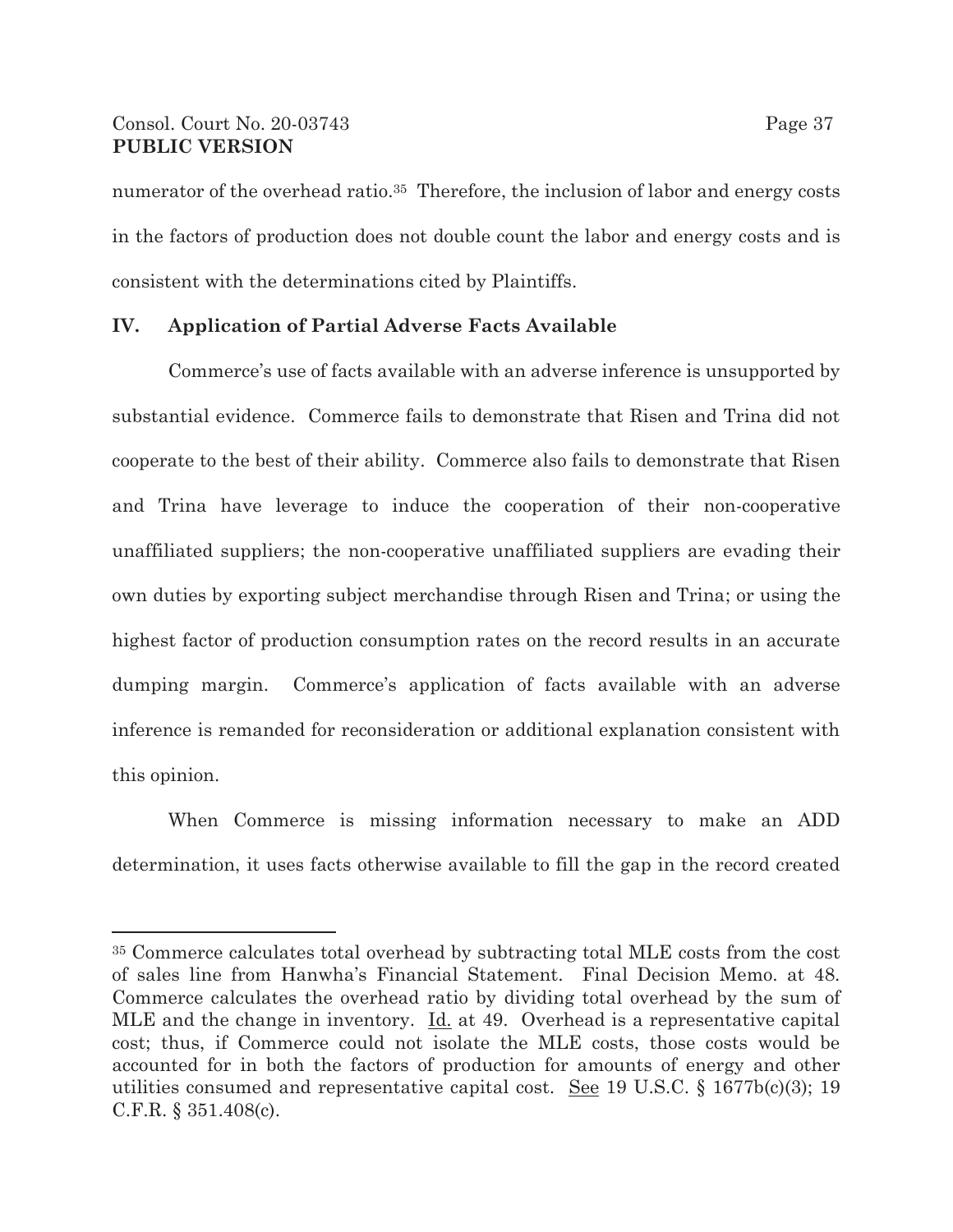by the missing information. <u>See</u> 19 U.S.C. § 1677e(a); Nippon Steel Corp. v. United States, 337 F.3d 1373, 1380–81 (Fed. Cir. 2003). If a gap exists because a party failed to cooperate to the best of its ability, Commerce may use an adverse inference when selecting facts available to fill the gap. 19 U.S.C. § 1677e(b). A party cooperates to the best of its ability when it does "the maximum it is able to do." Nippon, 337 F.3d at 1380–81 (Fed. Cir. 2003). However, under 19 U.S.C. § 1677e(a) Commerce may use adverse inferences against a cooperative respondent, if doing so will yield an accurate rate, promote cooperation, and thwart duty evasion. Mueller Comercial De Mexico v. United States, 753 F.3d 1227, 1232–36 (Fed. Cir. 2014). When using facts available with an adverse inference under Mueller, the predominant interest when determining the antidumping rate must be accuracy. Id. at 1235.

Commerce fails to demonstrate that Trina and Risen did not put forth the maximum effort to provide full and complete responses to inquiries from Commerce. Risen placed evidence on the record demonstrating that it contacted each of its noncooperative unaffiliated suppliers on at least two occasions asking them to provide the factor of production data and threatening to cease doing business with the suppliers if they failed to cooperate. Risen's Section D Resp. at Ex. D-21. Risen also sent the factor of production questionnaires issued by Commerce to the noncooperative unaffiliated suppliers. Id. Further attempting to induce the cooperation of the non-cooperative unaffiliated suppliers, Risen offered to provide the noncooperative unaffiliated suppliers access to Risen's legal and accounting teams. Id.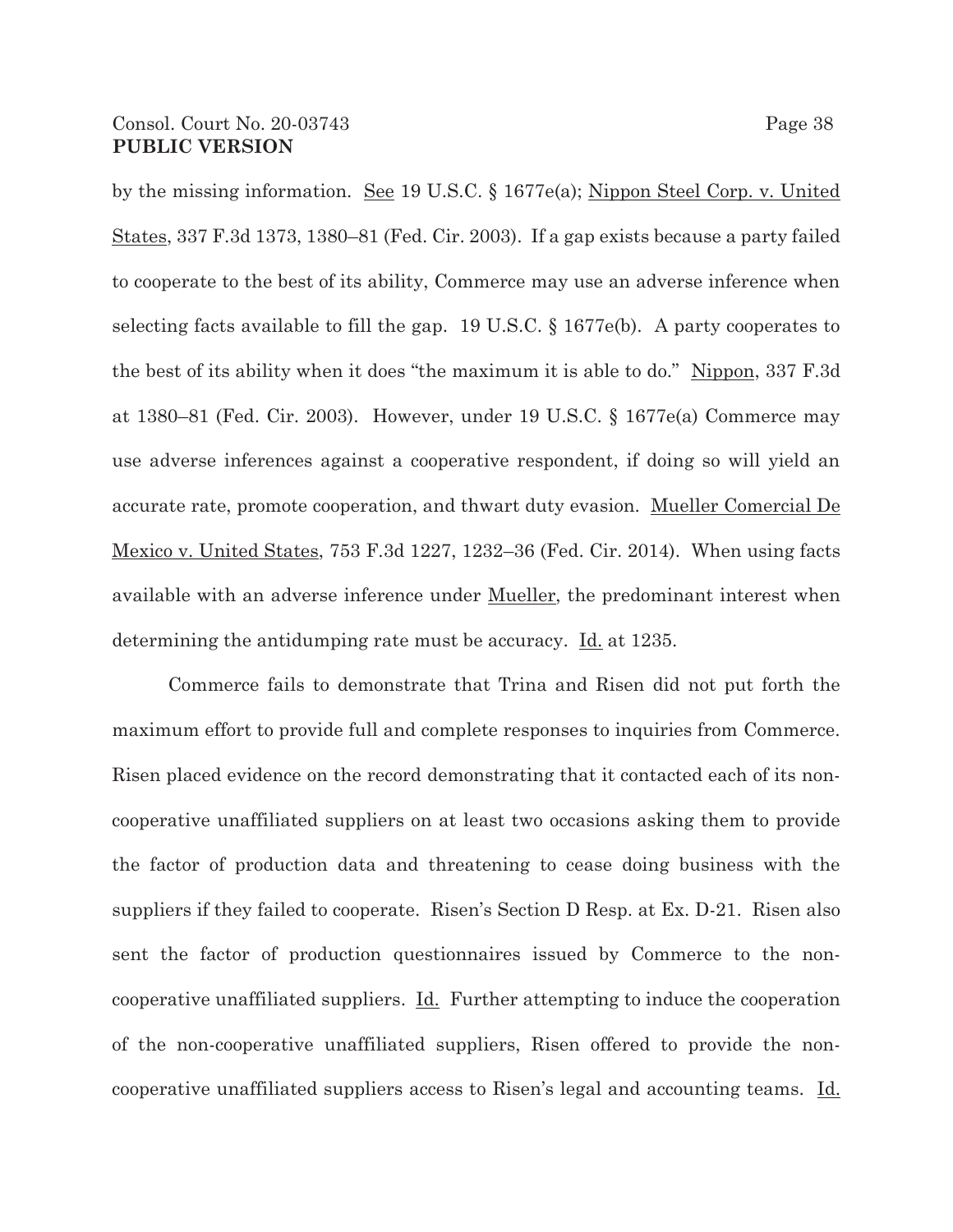## Consol. Court No. 20-03743 Page 39 **PUBLIC VERSION**

Trina placed evidence on the record that it began making formal written requests to its non-cooperative unaffiliated suppliers requesting their cooperation in supplying the factor of production data in May 2019. Trina's Section D Questionnaire Resp. at Ex. D-2, CD 112-132 bar code 3855903-01 (July 1, 2019) ("Trina's Section D. Resp."). Trina subsequently made several additional requests for the non-affiliated suppliers' cooperation via letter and telephone. Id.

Commerce fails to demonstrate that Trina and Risen did not cooperate to the best of their ability by continuing to do business with the non-cooperative unaffiliated suppliers. Commerce argues that Trina's supplier relationships are longstanding and although it does not know the length of the relationships between Risen and its suppliers, it is unlikely that all the relationships are new. Final Decision Memo. at 12. Commerce further argues that there is no record evidence showing that Trina or Risen have followed through with threats to end relationships with unaffiliated suppliers who were uncooperative in prior reviews.<sup>36</sup> Id. Commerce's argument assumes, without evidence, that the non-cooperative unaffiliated suppliers in the

<sup>36</sup> Commerce states that "neither Trina or Risen have cited to one instance where they stopped doing business because parties refused to provide them with [factors of production]." Final Decision Memo. at 16. Yet, none of Commerce's questionnaires to Trina and Risen asked either respondent to provide such evidence. The best of its ability standard requires a respondent to "put forth its maximum effort to provide Commerce with full and complete answers to all inquiries in an investigation." Nippon, 337 F.3d at 1382. Commerce may not determine that a respondent failed to cooperate to the best of its ability because it did not provide information that Commerce did not request.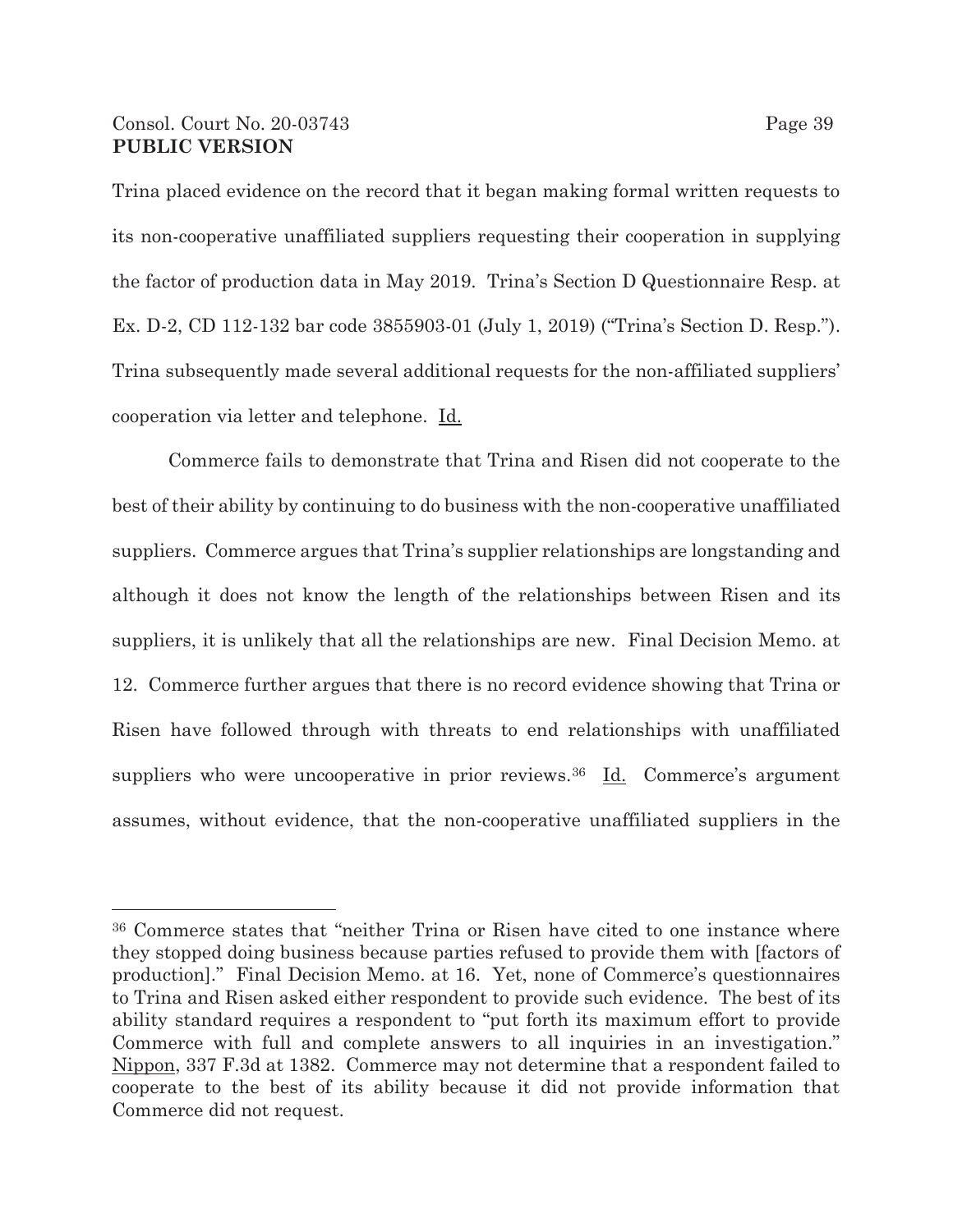### Consol. Court No. 20-03743 Page 40 **PUBLIC VERSION**

present review are the same suppliers who were uncooperative in prior reviews. Id. Commerce must support its determinations with substantial evidence on the record. Commerce could have, but did not, issue questionnaires asking respondents to provide Commerce with a list of non-cooperative unaffiliated suppliers from past reviews and compared it to a list of current non-cooperative unaffiliated suppliers to determine if there is any overlap. See id. at  $15$  n.57.

Commerce also fails to show that Trina or Risen have sufficient leverage to induce the cooperation of their non-cooperative unaffiliated suppliers and has not shown that there is a threat of duty evasion by the non-cooperative unaffiliated suppliers absent the use of facts available with an adverse inference. Commerce asserts that Trina and Risen had leverage over their non-cooperative unaffiliated suppliers because they were large exporters to the U.S. and could threaten to cease doing business with the non-cooperative unaffiliated suppliers in order to induce their cooperation. Id. at 14–15. Indeed, record evidence shows that Trina and Risen did make such threats and those threats did not induce the cooperation of the suppliers. Risen's Section D Resp. at Ex. D-21 p. 14 ("if your company refuse [sic] to cooperate by providing the requested data, Risen would be forced to refuse to purchase any products from your company"); Trina's Section D Resp. at Ex. D-2 ("your cooperation is significantly important both for our response to the antidumping duty administrative review as well as our long-term business relationship").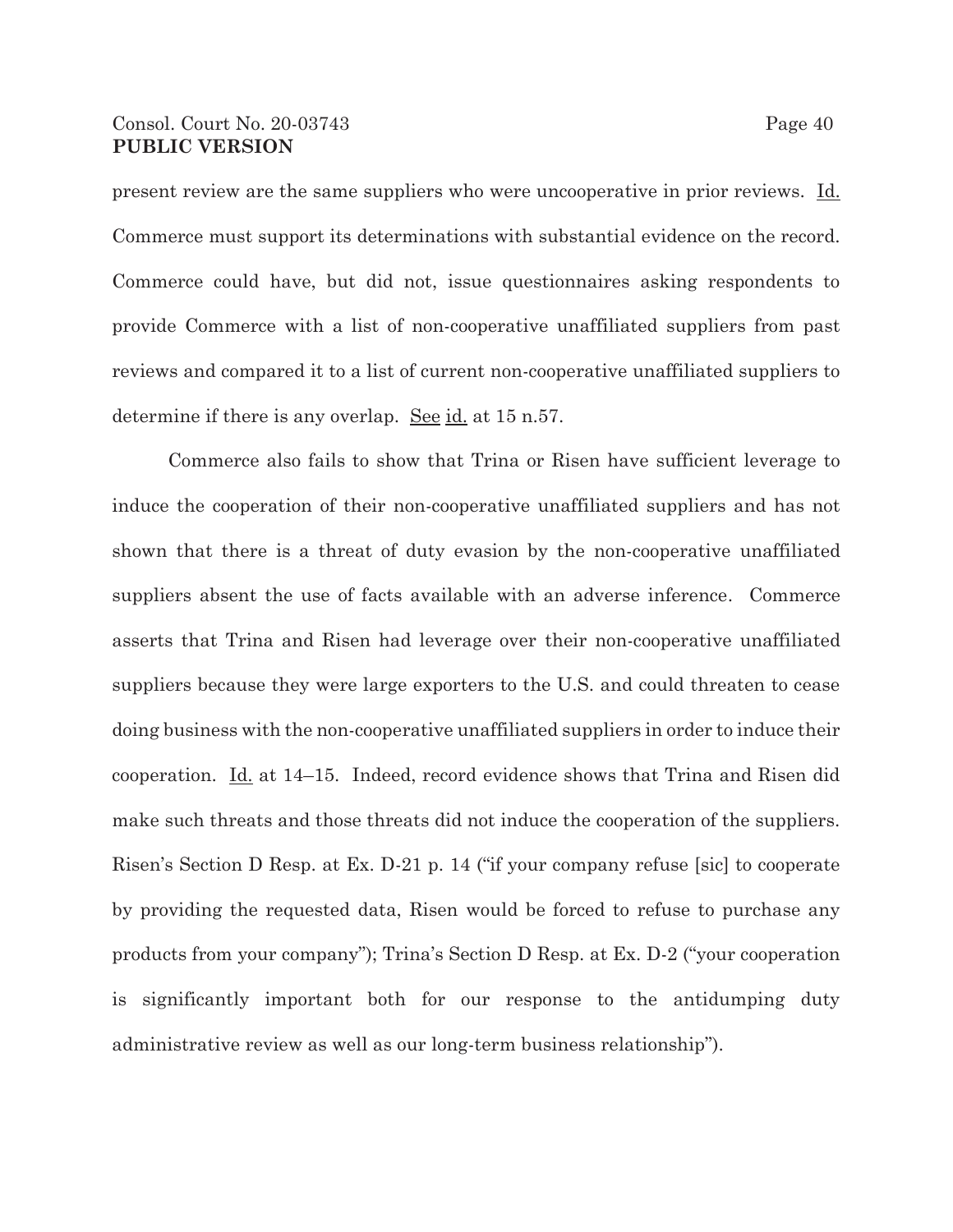## Consol. Court No. 20-03743 Page 41 **PUBLIC VERSION**

Nor has Commerce shown a possibility of duty evasion by the non-cooperative unaffiliated suppliers. Commerce speculates that the suppliers' consumption rates may be higher than Risen's and Trina's rates; therefore, by withholding information, the non-cooperative unaffiliated suppliers will not receive a separate rate and can sell their merchandise through Risen and Trina. Final Decision Memo. at 13–14. The record does not support Commerce's speculation. None of the non-cooperative unaffiliated suppliers are mandatory respondents or named Chinese exporters of subject merchandise; therefore, there is no rate for the non-cooperative unaffiliated suppliers to evade. Mueller, 753 F.3d at 1235 ("here is the possibility that Ternium could evade its own AFA rate of 48.33 percent by exporting its goods through Mueller if Mueller were assigned a favorable dumping rate.") Compare Initiation Notice 84 Fed. Reg. at 9,299 (listing named Chinese exporters to be reviewed) with Risen's Section A Questionnaire Resp. at Exs. A-14 & A-15, PD 130 CD 54 bar code 3846332- 01 (June 10, 2019) (listing unaffiliated solar cell and solar module suppliers); Trina's DQR at Ex. DA-36 (listing Trina's non-cooperative unaffiliated suppliers). Finally, Commerce fails to explain why the use of the highest factor of production consumption rates result in a more accurate dumping margin. Mueller, 753 F.3d at 1232–33.

On remand, if Commerce wishes to use facts available with an adverse inference, Commerce should address the evidence detracting from its determination that Trina and Risen have leverage over their non-cooperative suppliers and support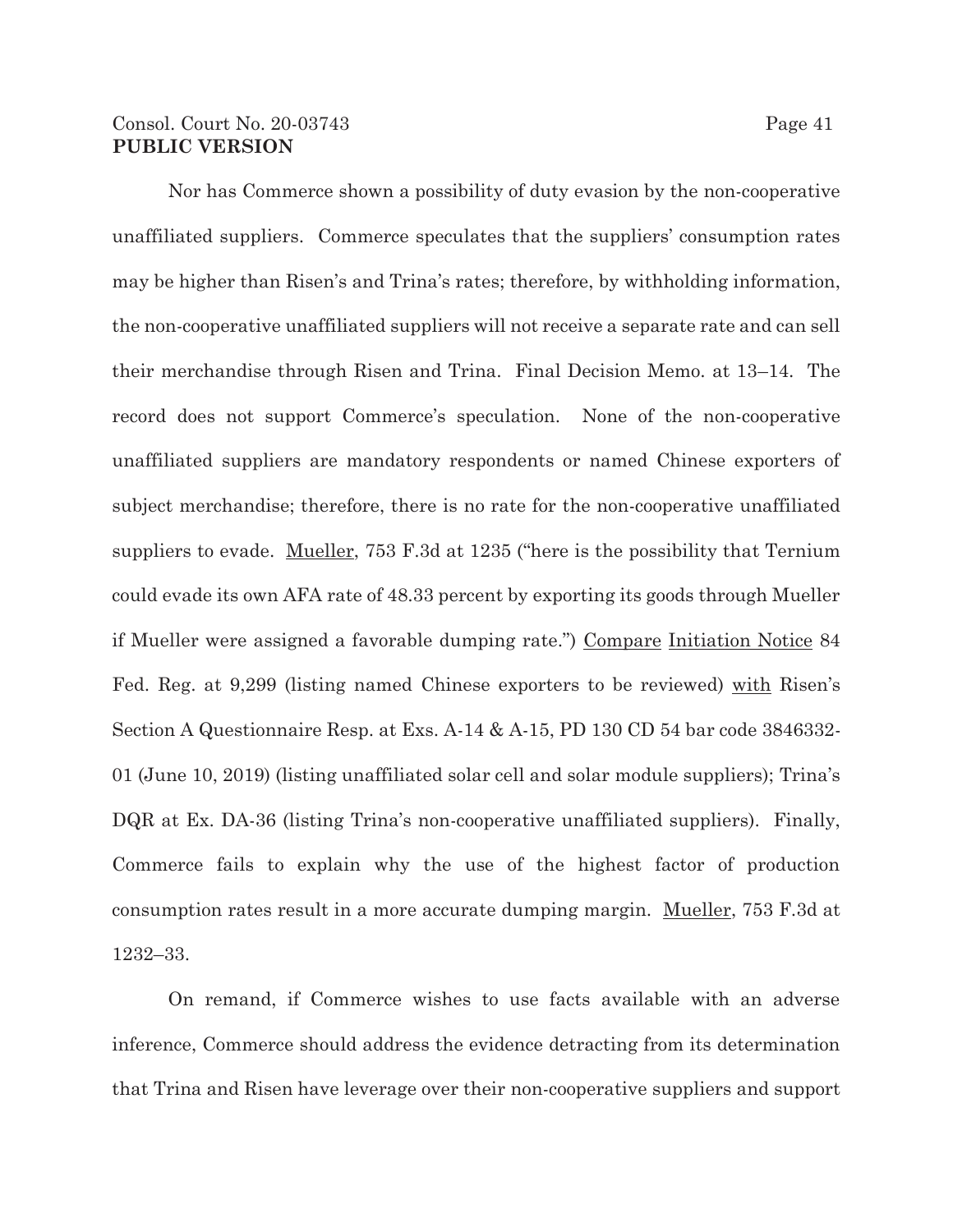their speculation of duty evasion with substantial evidence from the record. Commerce should also explain how the adverse facts it selected lead to an accurate dumping margin.

### **V. Commerce's Separate Rate Calculation**

 Commerce's determination in the Final Results to apply the weighted-average antidumping margins calculated for Risen and Trina to the separate rate respondents is not supported by substantial evidence. The separate rate is "the weighted average of the estimated weighed average dumping margins established for exporters and producers individually investigated, excluding any zero and de minimis margins and any margins determined entirely under [19 U.S.C. § 1677e]." 19 U.S.C. § 1673d(c)(5)(a); see also Final Results at 62,278 n.6. Thus, because the separate rate is determined by, and derivative of, the rate calculated for Risen and Trina, and the court has found that those rates are not supported by substantial evidence, Commerce's separate rate calculation is also not supported by substantial evidence and is remanded for reconsideration consistent with this opinion.

#### **CONCLUSION**

For the foregoing reasons, the court sustains Commerce's determinations with respect to its selection of Malaysia as the primary surrogate country and its surrogate financial ratio calculations. Commerce's surrogate values for silver paste, EVA, and backsheet, its application of facts available with an adverse inference, and its separate rate calculation are remanded. In accordance with the foregoing, it is